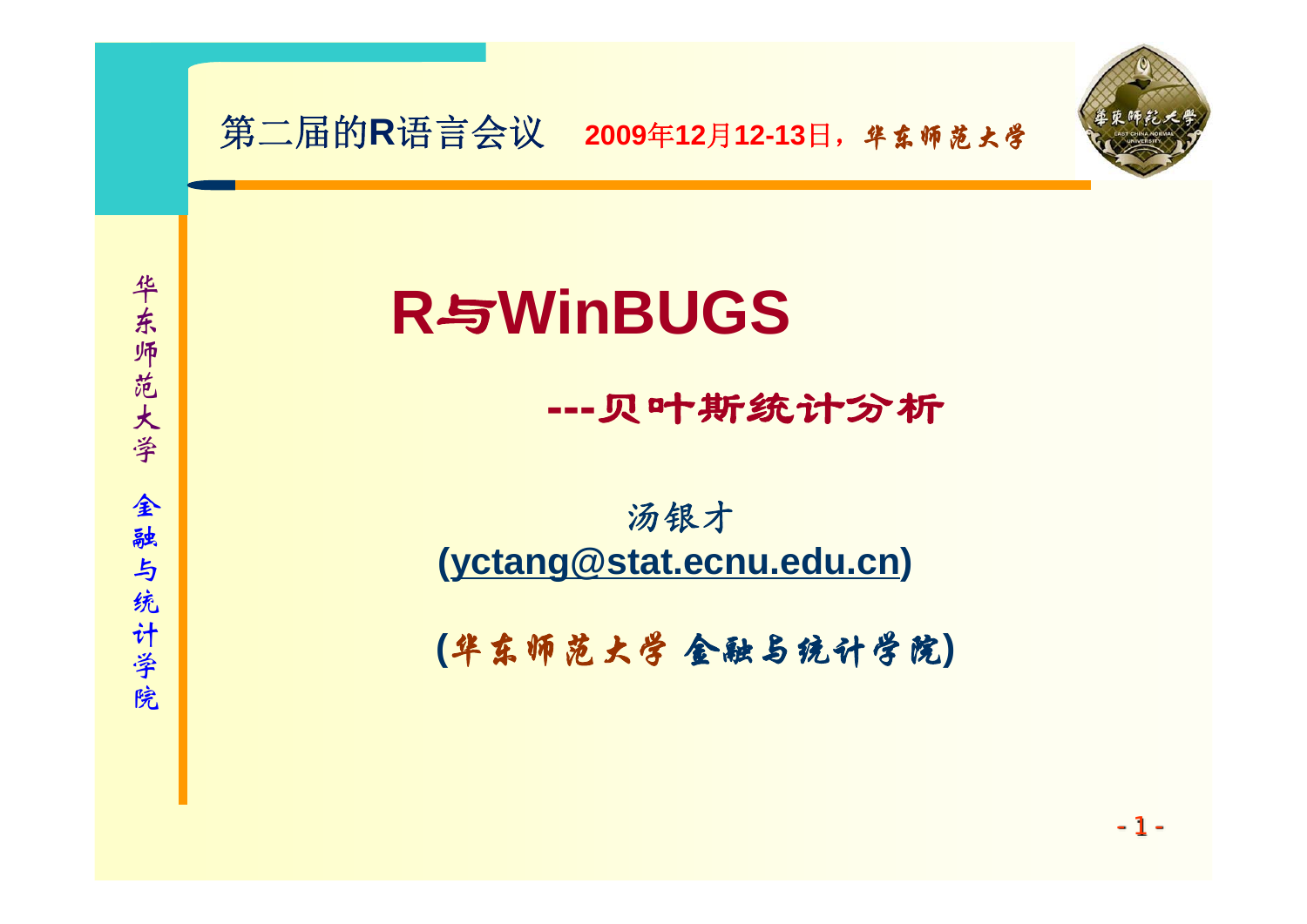

- 1.Statistics and Statistical Inference
- 2.Statistical Softwares (packages or toolboxes)
- 3. What is R and why R ?
- 4.Bayesian Inference and BUGS
- 5. WinBUGS and related packages
- 6. A start example using DoodleBUGS
- 7. Case Study --- Gamma-Piosson hierarchical model
- 8. R2WinBUGS: WinBUGS run in R
- 9. Summary
- 10. References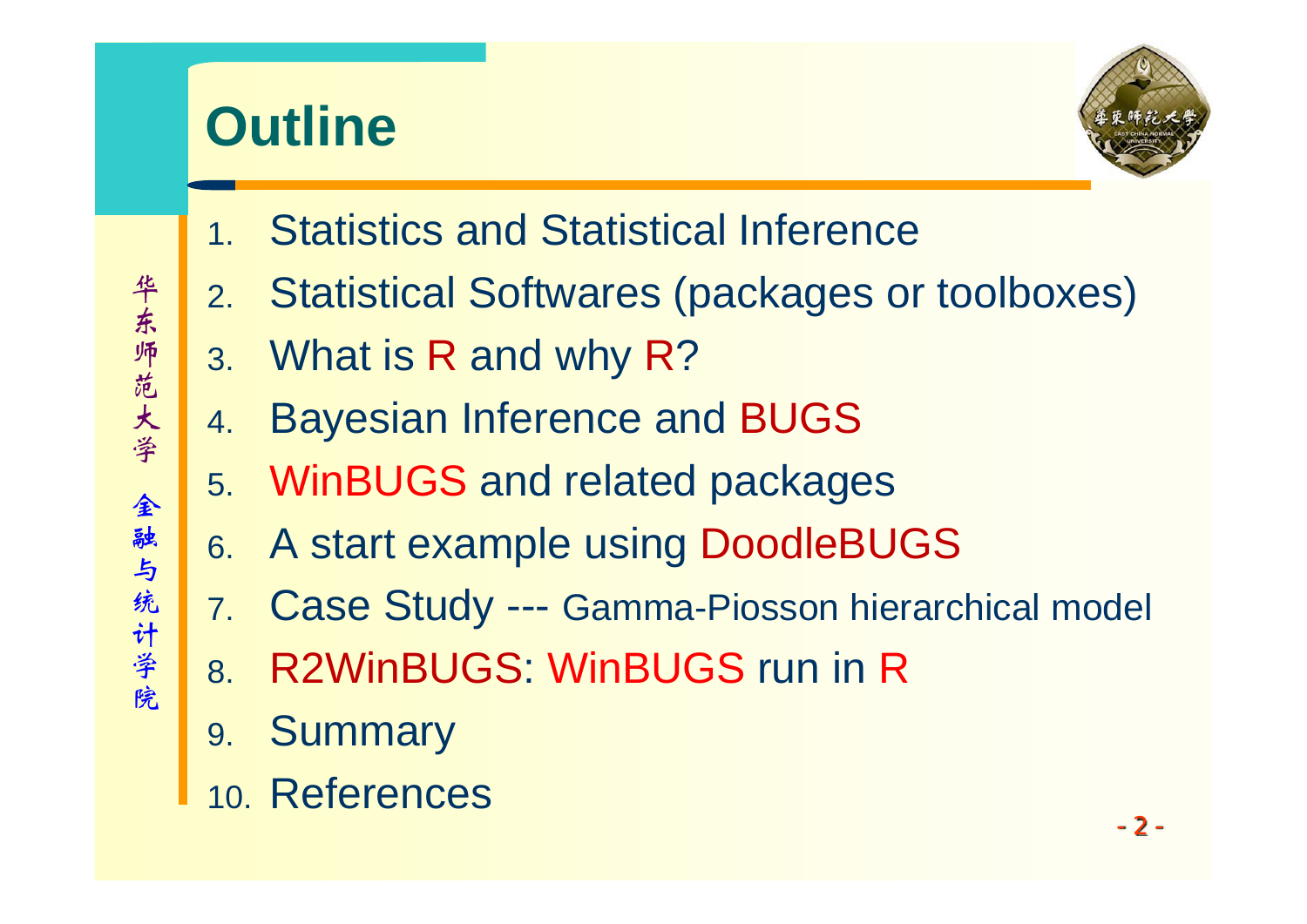# **Statistics and Statistical Inference**

•**Statistics** is the science that relates data to specific questions of interest. This includes devising

- $\mathcal{L}_{\mathcal{A}}$  , and the set of  $\mathcal{L}_{\mathcal{A}}$  methods to gather data relevant to the question,
- – methods to summarize and display the data to shed light on the question,
- methods that enable us to draw answers to the question that are supported by the data.
- Different from other disciplines:
	- data almost always contain uncertainty.
- **Statistics is a science about uncertainty**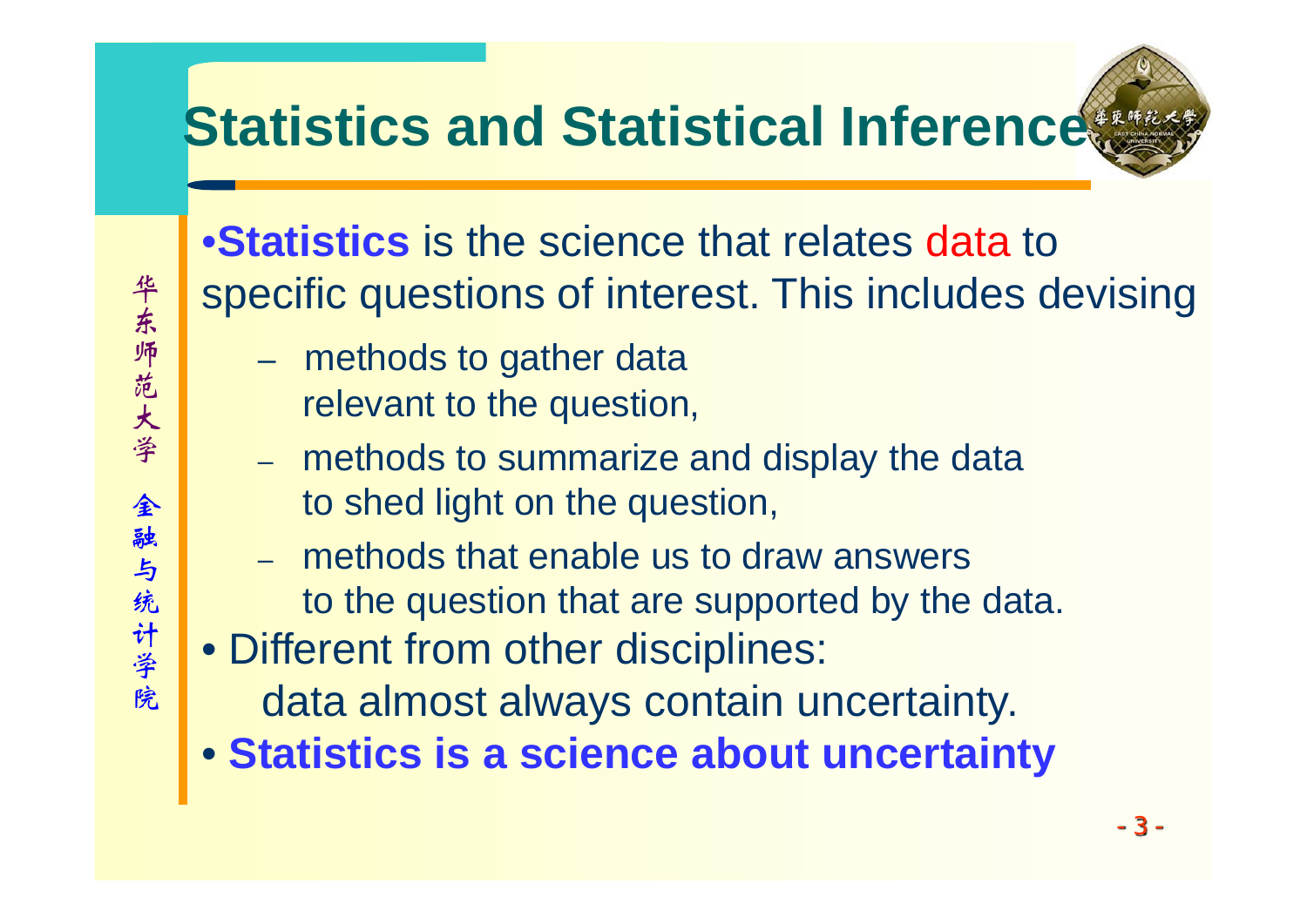

- **Statistical inference** gives us **methods** and **tools** for data analysis.
	- –- there is a probability model explaining how the uncertainty gets into the data.
	- data are generated in accordance with some unknown probability distribution
	- –- By analyzing the data, we attempt
		- $\bullet$  to learn about the unknown distribution,
		- To make some inferences about certain properties of the distribution, and
		- to determine the relative likelihood that each possible distribution is actually the correct one.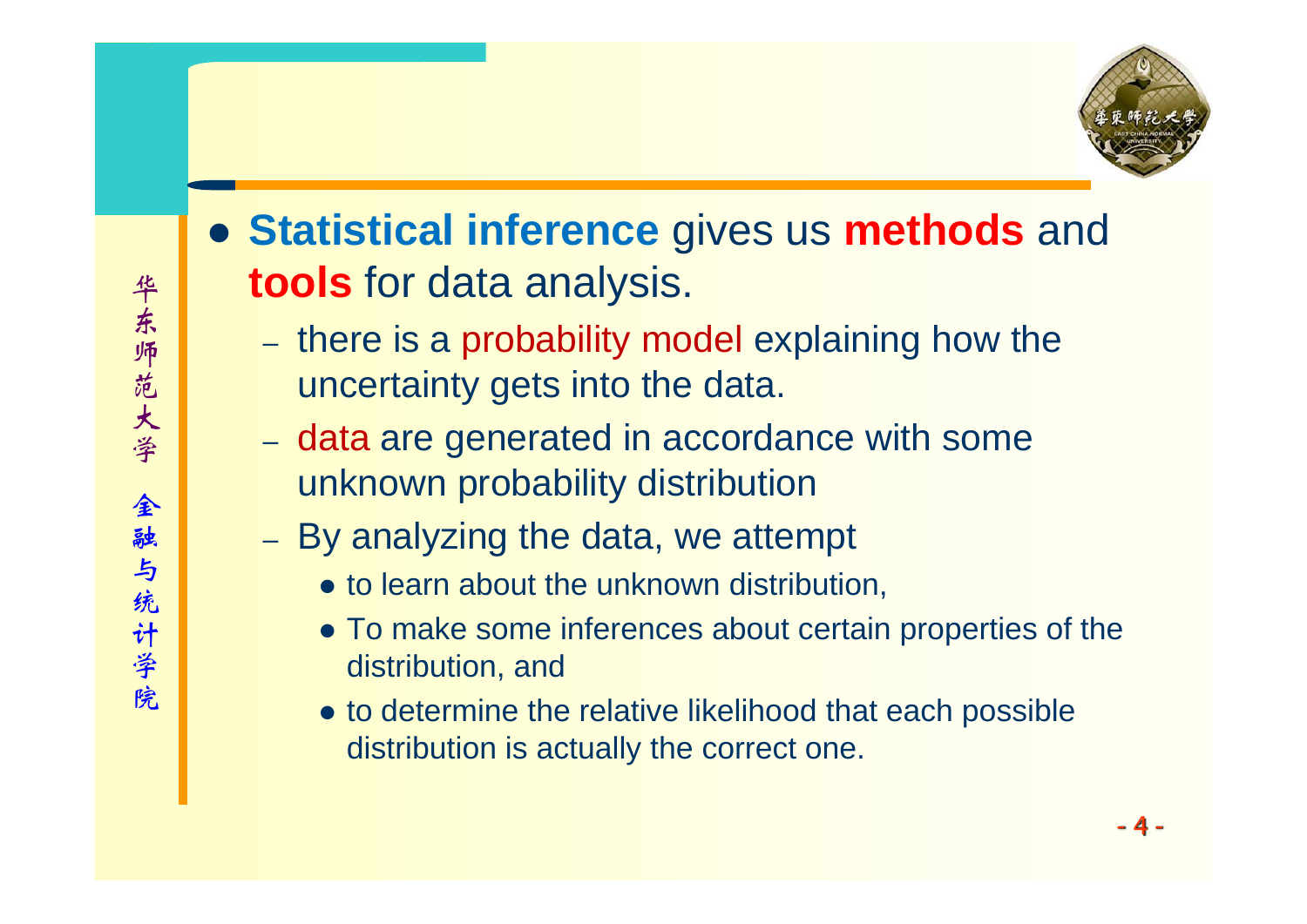### **Statistical Softwares**

- 
- Some well-known statistics/math softwares
	- SAS
	- SPSS
	- STATA
	- Minitab
	- Matlab ( a toolbox)
	- S-Plus
- All of them are **NOT** free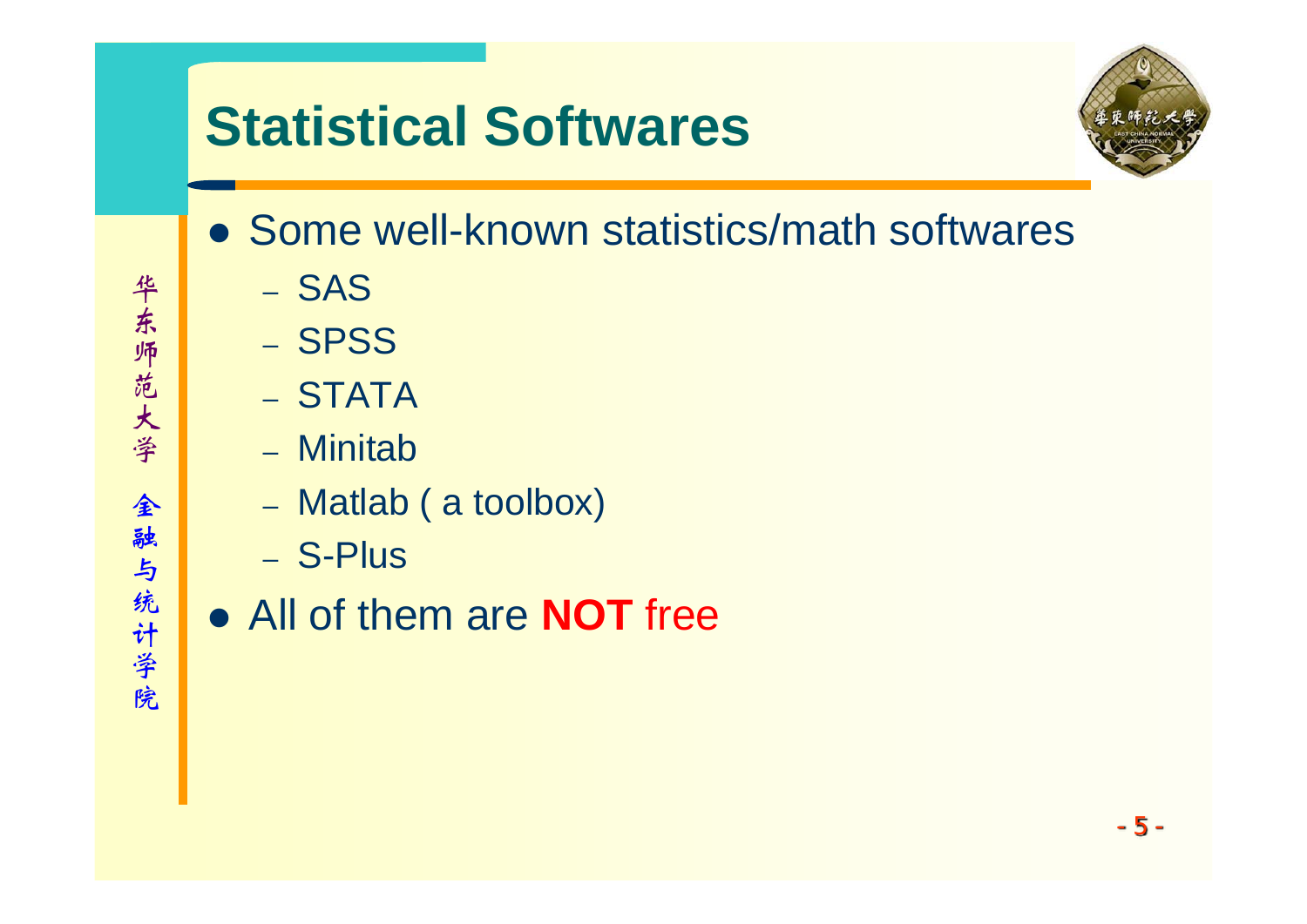

- Free statistics/math softwares
	- Maxima vs. maple/mathematica
	- Octave/scilab vs. Matlab
	- **R** vs. S-plus
- My points of view:

Free does not always mean "not safe or useful"

- – Maxima, Scilab and R are popular and reliable softwares!
- Linux are better than Windows
- (La )TeX are more popular and better than word/Power Point.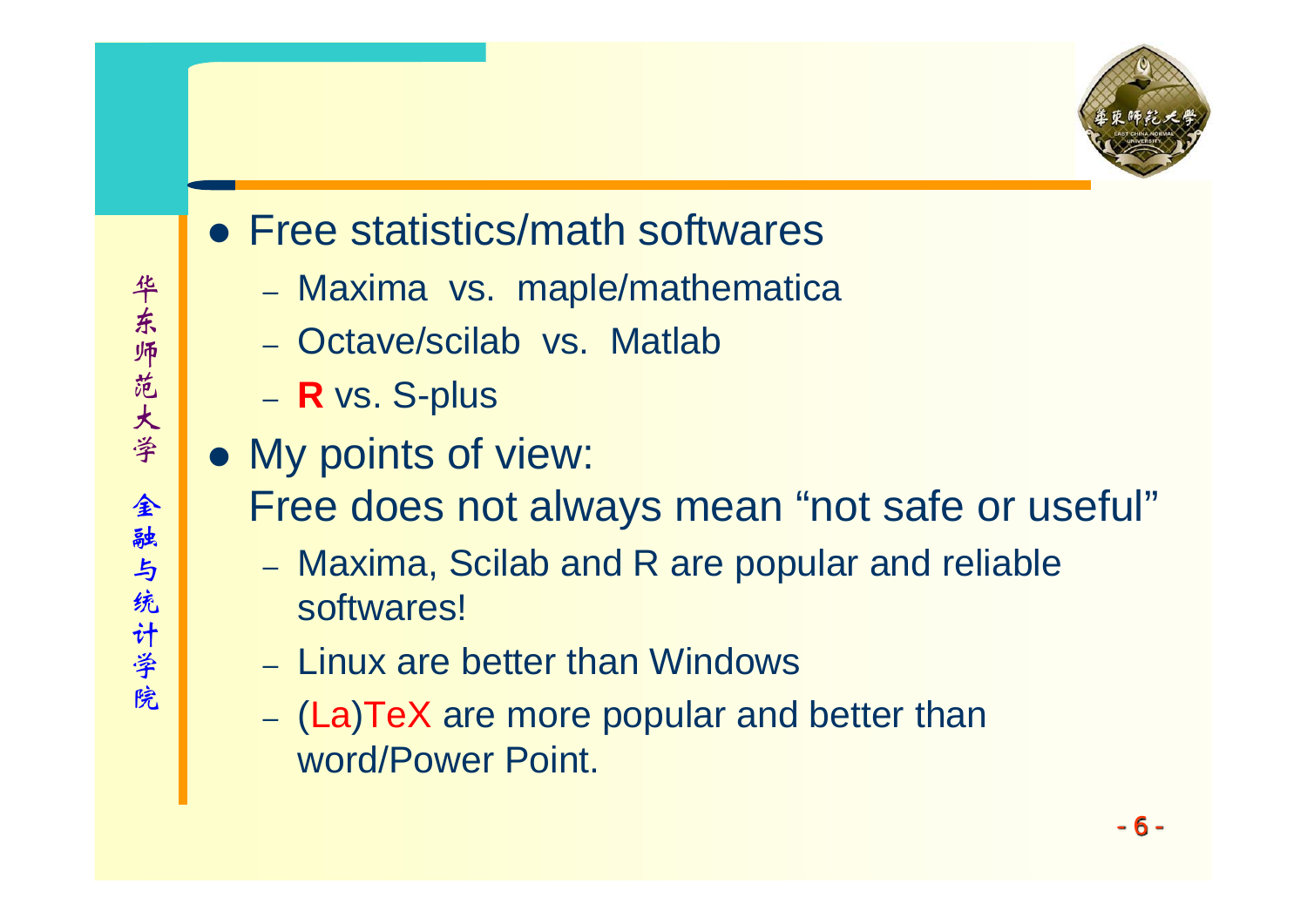### **What is R and why R?**



R first appeared in 1996, when the statistics professors Robert Gentleman, left, and Ross Ihaka released the code as a free software package (under GNU [General Public License](http://www.r-project.org/COPYING)).



#### **Robert Gentleman**

-7-**Ross Ihaka**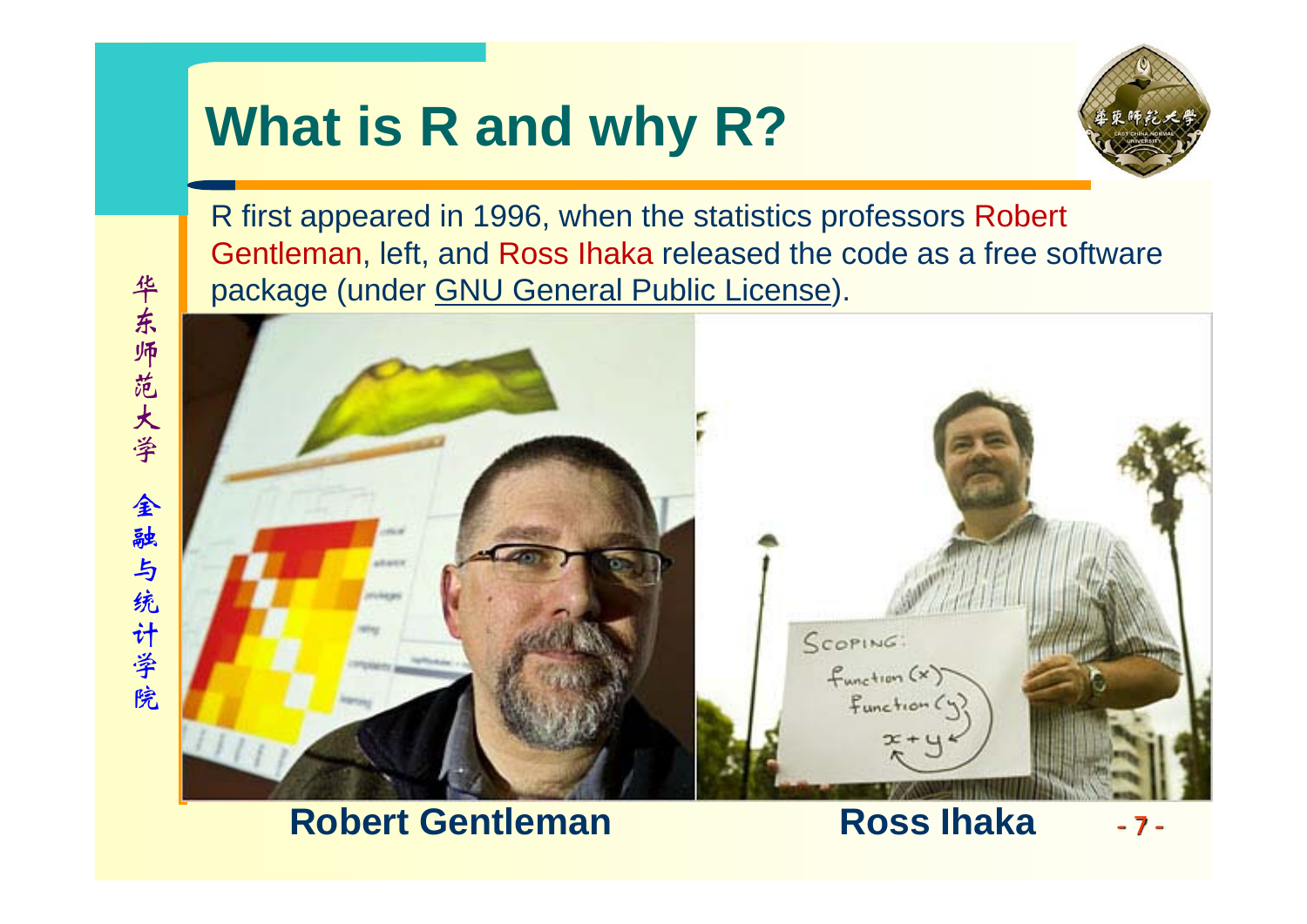

#### R is a **language** and **environment**

- –- R is an integrated suite of software facilities for data manipulation, calculation and graphical display. It includes
	- an effective data handling and storage facility,
	- a suite of operators for calculations on arrays/ matrices,
	- a large, coherent, integrated collection of intermediate **tools for data analysis**,
	- **graphical facilities** for data analysis and display
	- **•** a well-developed, simple and effective programming **language** which includes conditionals, loops, user-defined recursive functions and input and output facilities.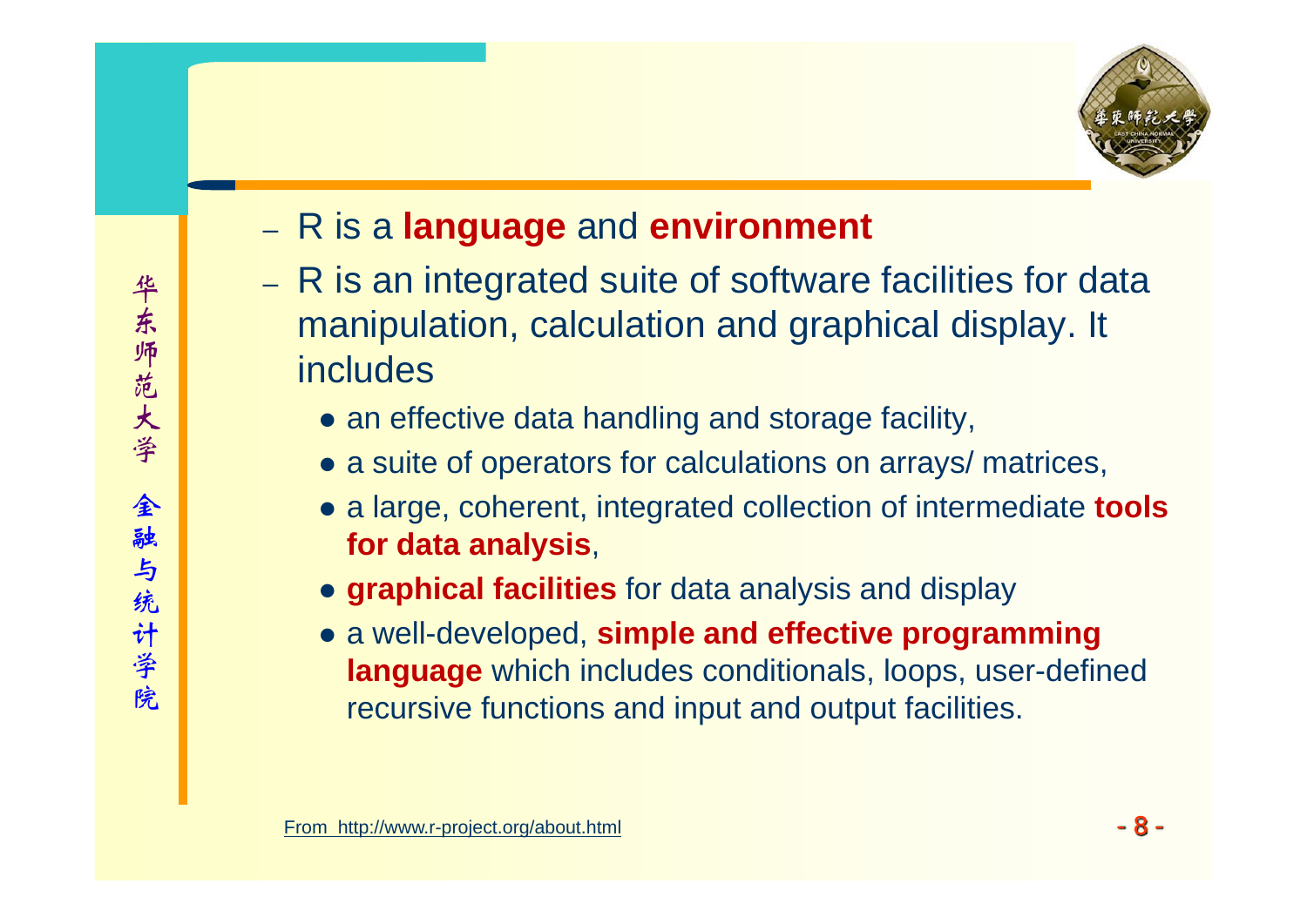

- $\bullet\,$  Why R?
	- Data Analysts Captivated by R's Power (Ashlee [Vance](http://topics.nytimes.com/top/reference/timestopics/people/v/ashlee_vance/index.html?inline=nyt-per), The New York Times, Jan 6, 2009) give the answer:
		- $\bullet$  R is an open-source program, and its popularity reflects a shift in the type of software used inside corporations.
		- ... statisticians, engineers and scientists without computer programming skills find it easy to use
		- They can improve the software's code or write variations for specific tasks.
		- $\bullet$  "The great beauty of R is that you can modify it to do all sorts of things," said Hal Varian, chief economist at Google.

-9- From http://ww[w.nytimes.com/2009/01/07/technology/business-computing](http://www.nytimes.com/2009/01/07/technology/business-computing) /07program.html?\_r=4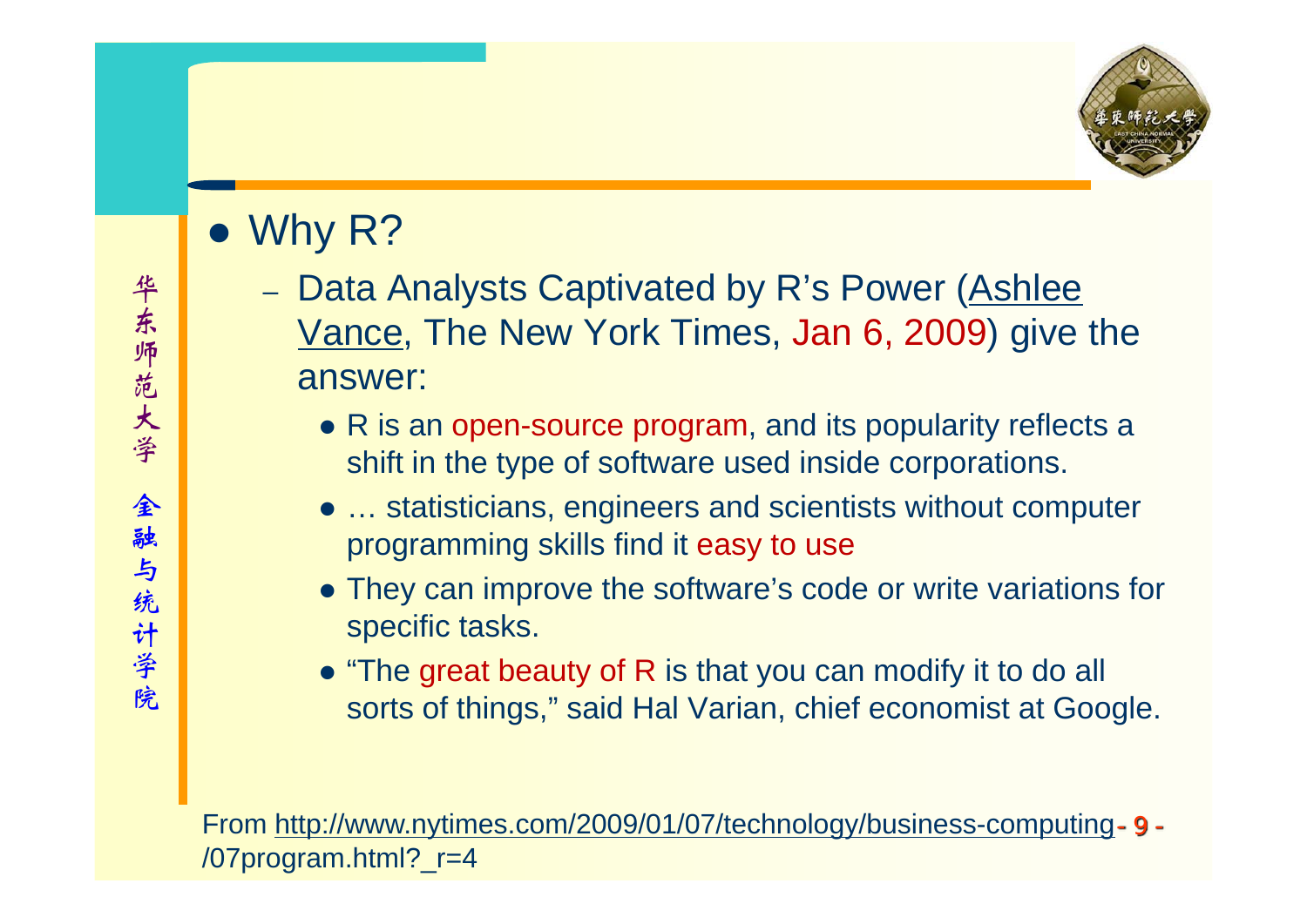

- Now R is surpassing what Mr. Chambers had imagined possible with S.
- "R has really become the second language for people coming out of grad school now, and there's an amazing amount of code being written for it," said Max Kuhn, associate director of nonclinical statistics at Pfizer.
- while SAS plays down R's corporate appeal, companies like Google and Pfizer say they use the software for just about anything they can
- "R is a real demonstration of the power of collaboration, and I don't think you could construct something like this any other way," Mr. Ihaka said. "We could have chosen to be commercial, and we would have sold five copies of the software."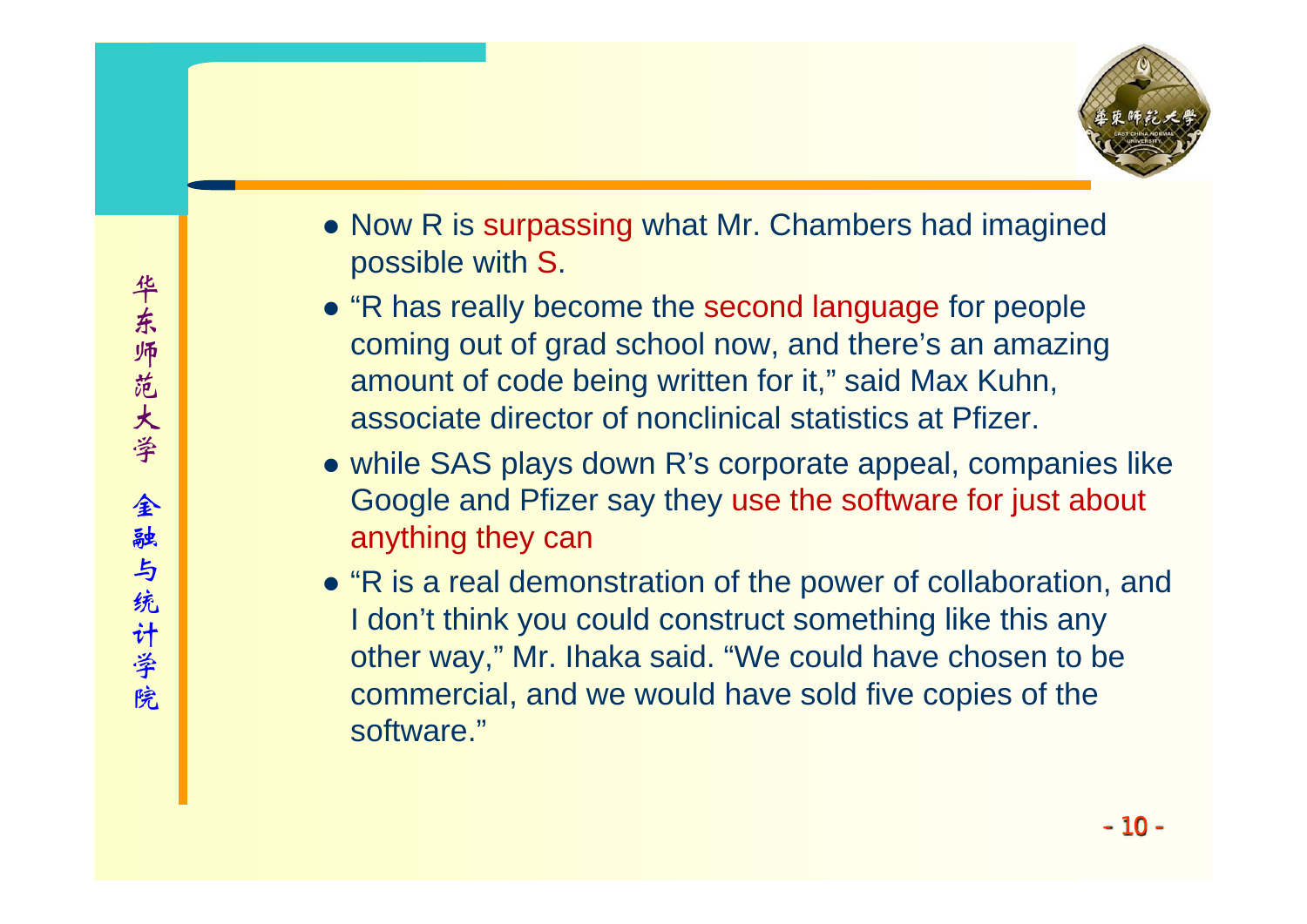### **Bayesian Inference/Modeling**



- Main Approaches to Statistics
	- Frequentist/classical approach, which is based on:
		- Parameters, the numerical characteristics of the population, are fixed but unknown constants.
		- Probabilities are always interpreted as long run relative frequency.
		- Statistical procedures are judged by how well they perform in the long run over an infinite number of hypothetical repetitions of the experiment.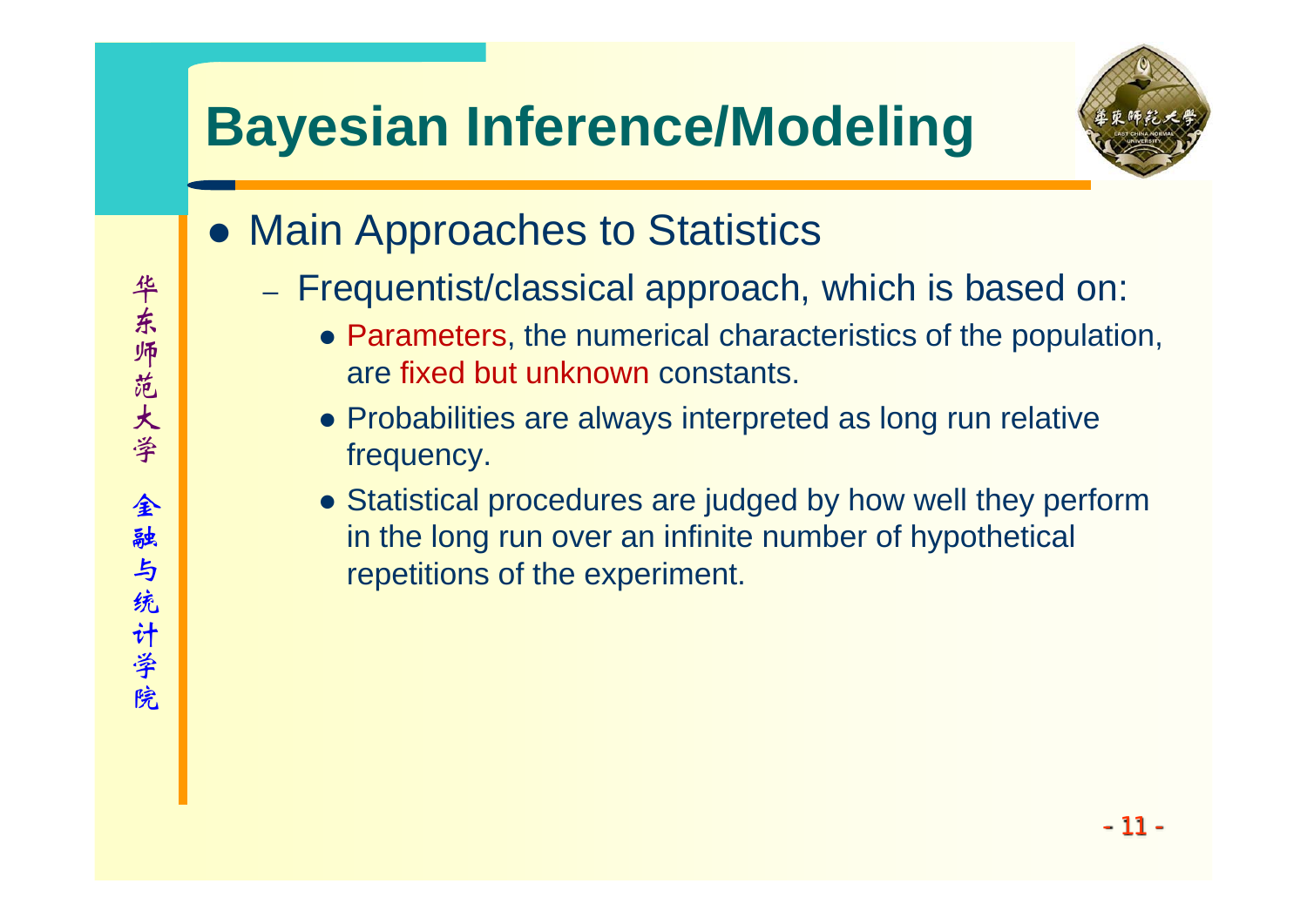

#### Bayesain approach, the ideas of which are:

- Parameters are considered as random.
- Probability statements about parameters must be interpreted as "degree of belief." The prior distribution must be subjective.
- We revise our beliefs about parameters after getting the data by using Bayes' theorem.
- The posterior distribution comes from two sources: the prior distribution and the observed data.
- The Bayesian approach forms the basis of science learning process: As we get more data, we add to our store of information by multiplying it by our current posterior distribution.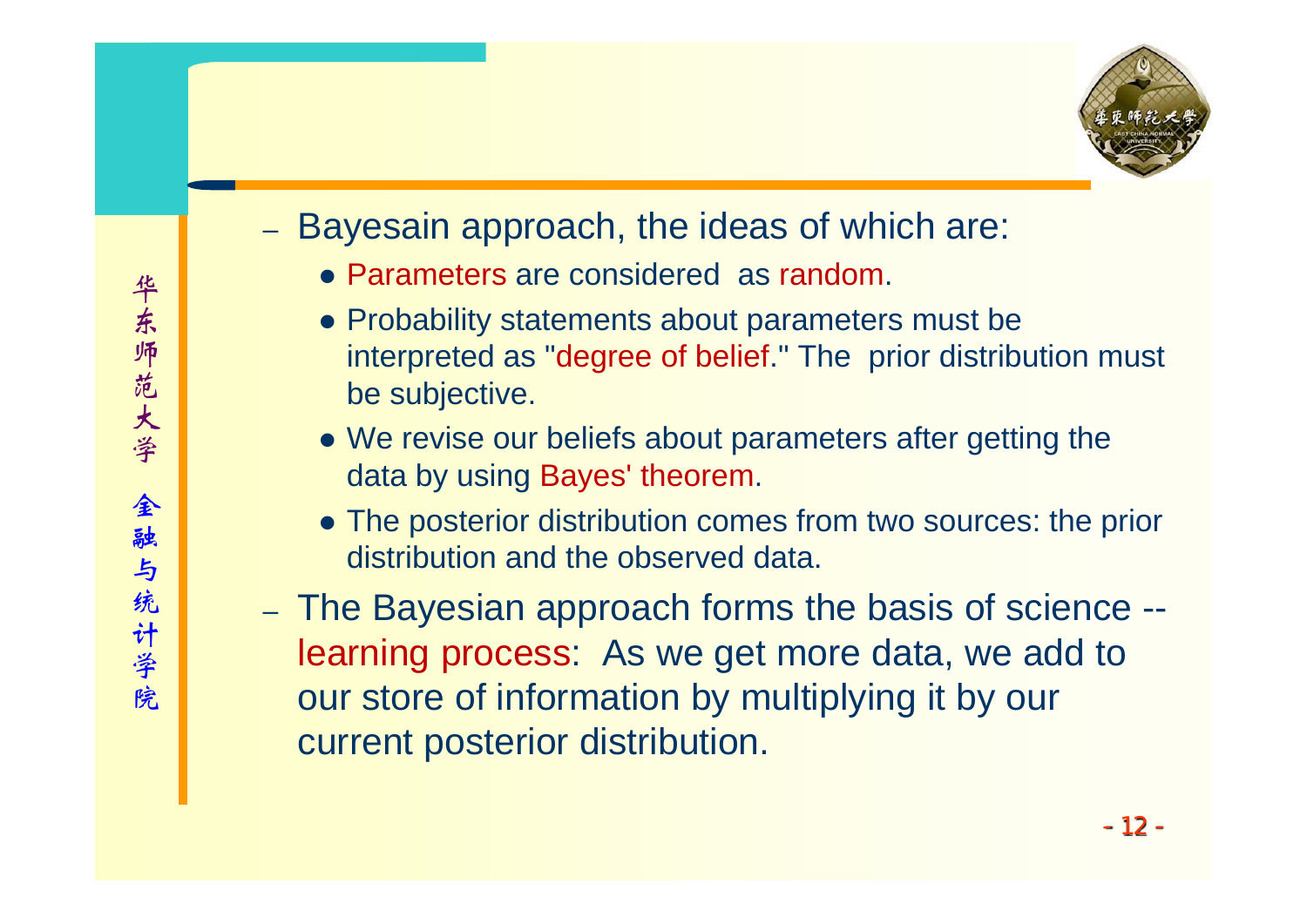

#### Notations:

 $D = \{y_1, y_2, \ldots, y_n\}$ : data from sampling distribution  $f(x | \theta)$ 

1*i*= $(\theta | D) = \prod f(y_i | \theta)$ : Likelihood---sampling information *n*  $L(\theta | D) = \int f(y_i | \theta)$ ∏

 $\theta$ : parameter of interest

 $\pi(\theta)$ : prior distribution of  $\theta$  --- prior information  $\pi(\theta | D) \propto \pi(\theta) L(\theta | D)$ : posterior distribution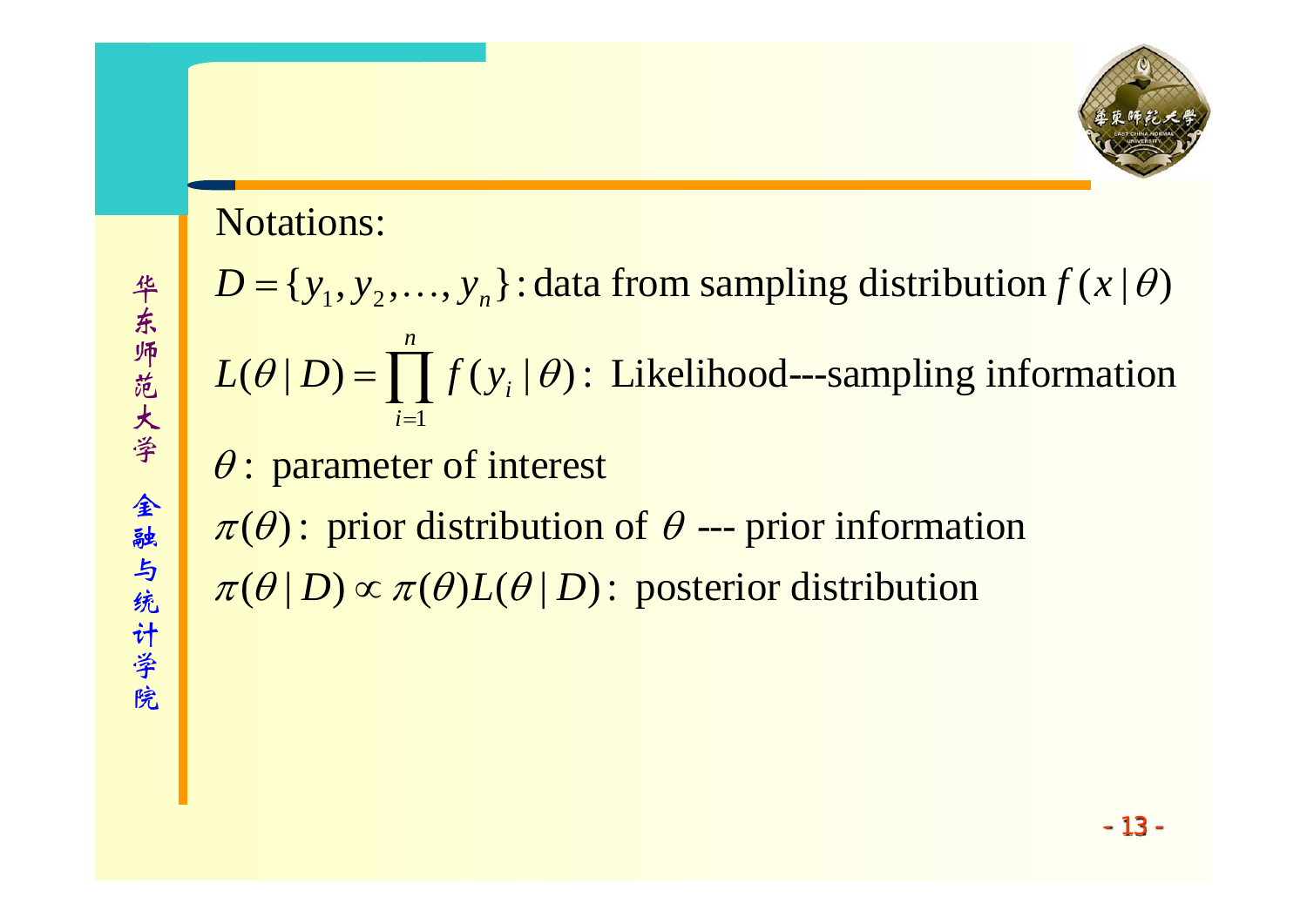

 $\bigg\{$ 

### **Bayes Theorem:** Prior info+sampling info=Posterior info

$$
\pi(\theta \mid x) = \frac{\pi(\theta) f(x \mid \theta)}{\int \pi(\theta) f(x \mid \theta) d\theta} \propto \pi(\theta) f(x \mid \theta)
$$

Fomulation:

$$
\begin{cases}\n\theta \sim \pi(\theta) \\
y_1, y_2, \dots, y_n \text{ iid } \sim f(y | \theta)\n\end{cases} \Rightarrow \theta | x \sim \pi(\theta | x)
$$

Bayesian Model Specification:

- 1) prior distribution (often conjugate)
- 2) sampling distribution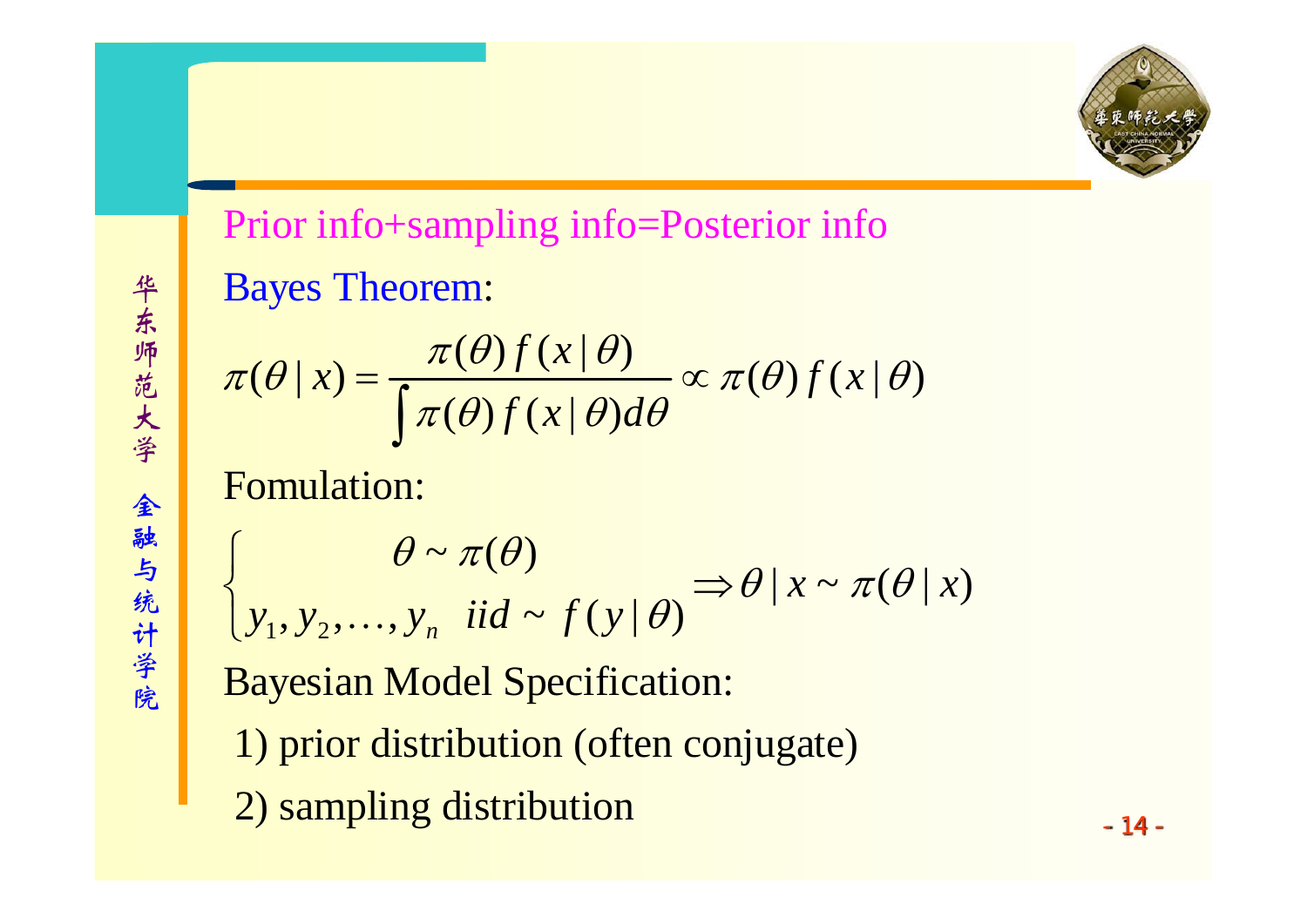

#### Examples:

1) Beta-Binomial model for proportio n:

$$
\begin{cases}\n\theta \sim Beta(\alpha, \beta) \\
y \mid \theta \sim Bin(n, \theta)\n\end{cases} \Rightarrow \theta \mid y \sim Beta(\alpha + y, n - y + \beta)
$$

2)Normal-normal model for me an (given variance)

$$
\oint_{\mathcal{Y}_1, ..., \mathcal{Y}_n} \left\{ \begin{aligned} & \theta \sim N(\mu, \tau^2) \\ & \mathcal{Y}_1, ..., \mathcal{Y}_n \mid \theta \sim N(\theta, \sigma^2) \end{aligned} \right. \Rightarrow \theta \mid \mathcal{Y} \sim N(\mu_n, \sigma_n^2), \text{where} \\ \mu_n = \frac{\frac{1}{\sigma^2 / n} \mathcal{Y} + \frac{1}{\tau^2}}{\frac{1}{\sigma^2 / n} + \frac{1}{\tau^2}}, \frac{1}{\sigma_n^2} = \frac{1}{\sigma^2 / n} + \frac{1}{\tau^2}
$$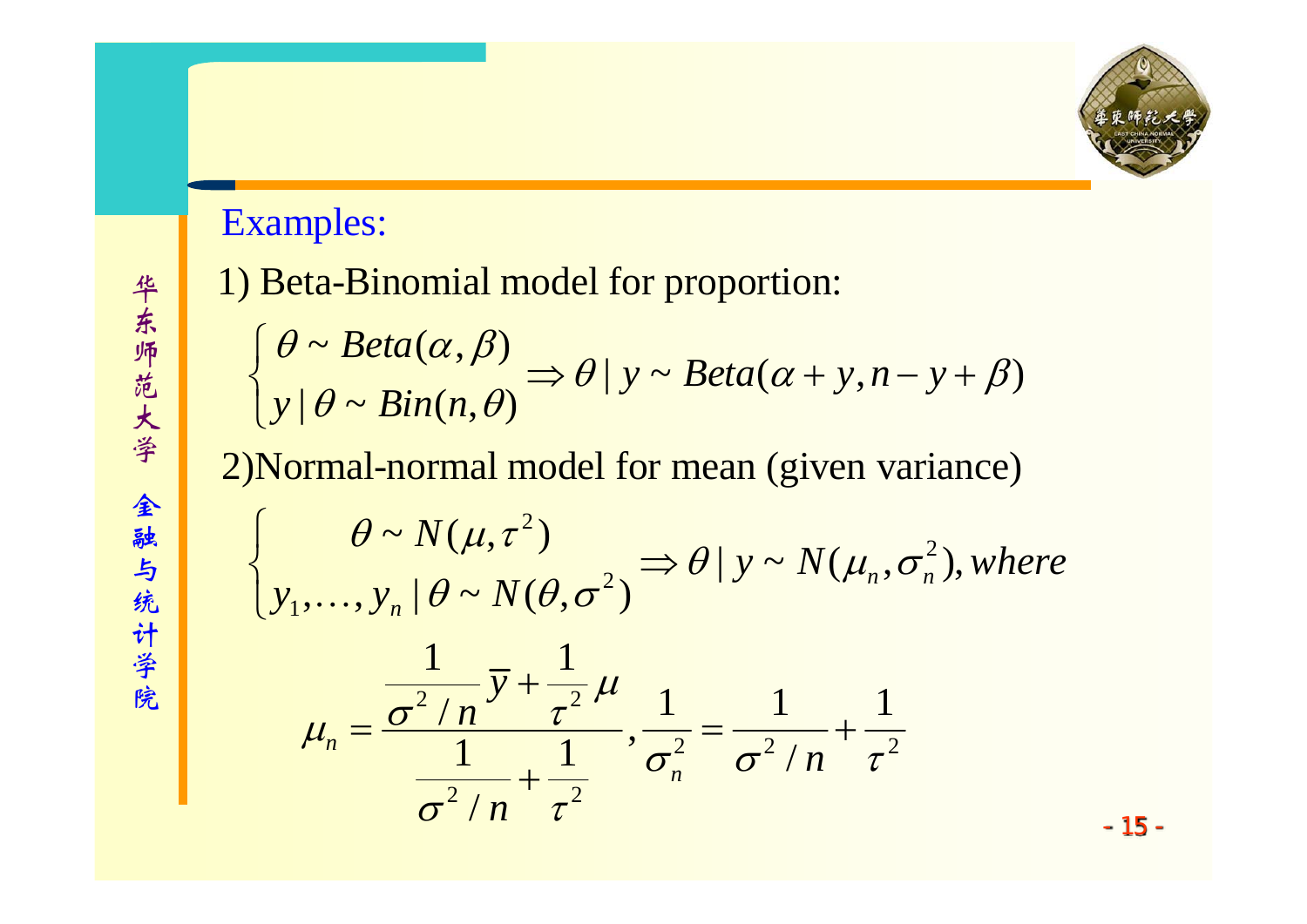### **What is BUGS/WinBUGS?**







#### **Logo of BUGS**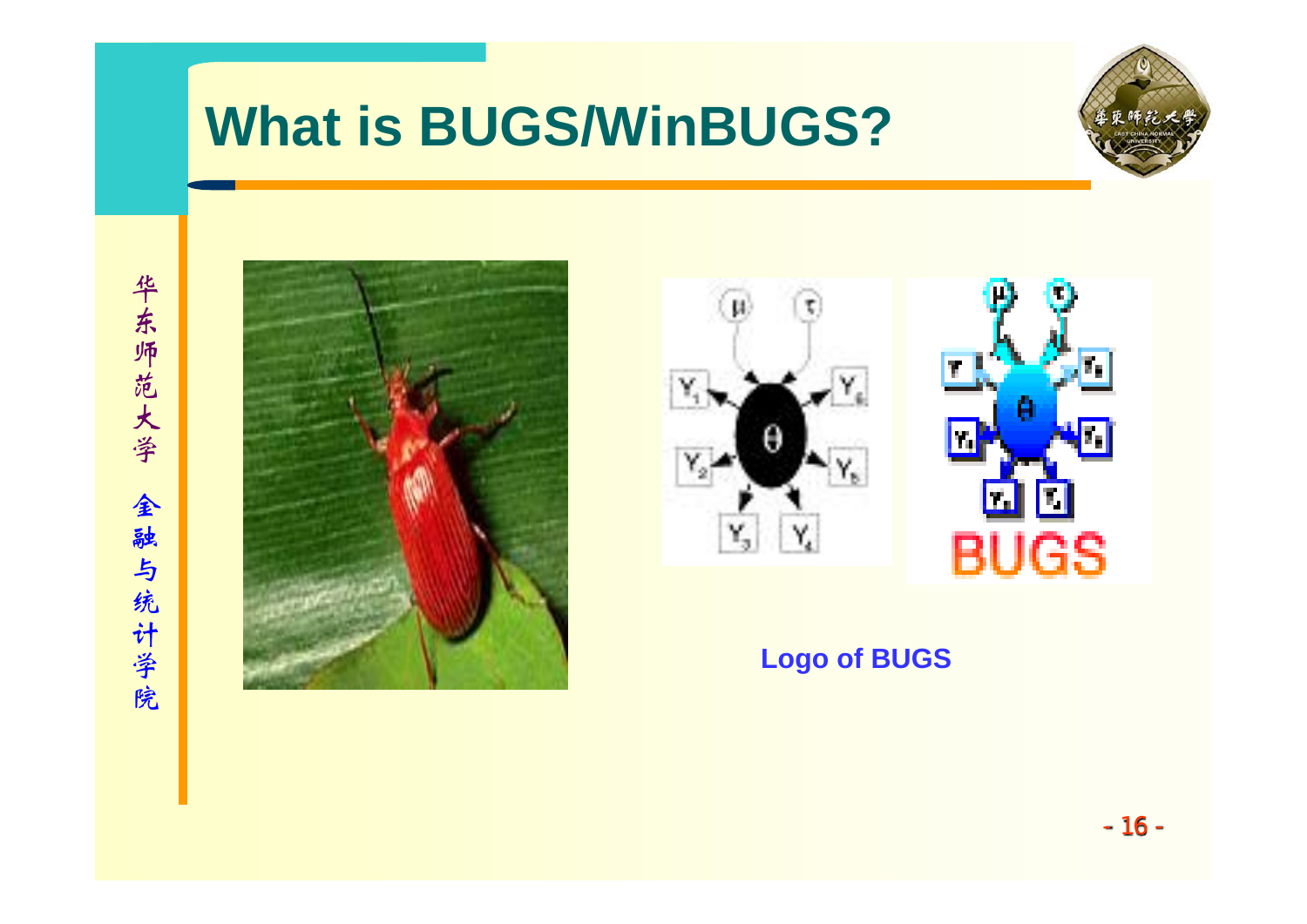### **What is BUGS?**



- BUGS ( **B**ayesian inference **U**sing **G**ibbs **S**ampling) is a popular software for analyzing complex statistical models using Markov Chain Monte Carlo (MCMC) methods
- It uses
	- ¾ Gibbs sampling
	- ¾ Metropolis algorithm to generate a Markov chain by sampling from full conditional distributions.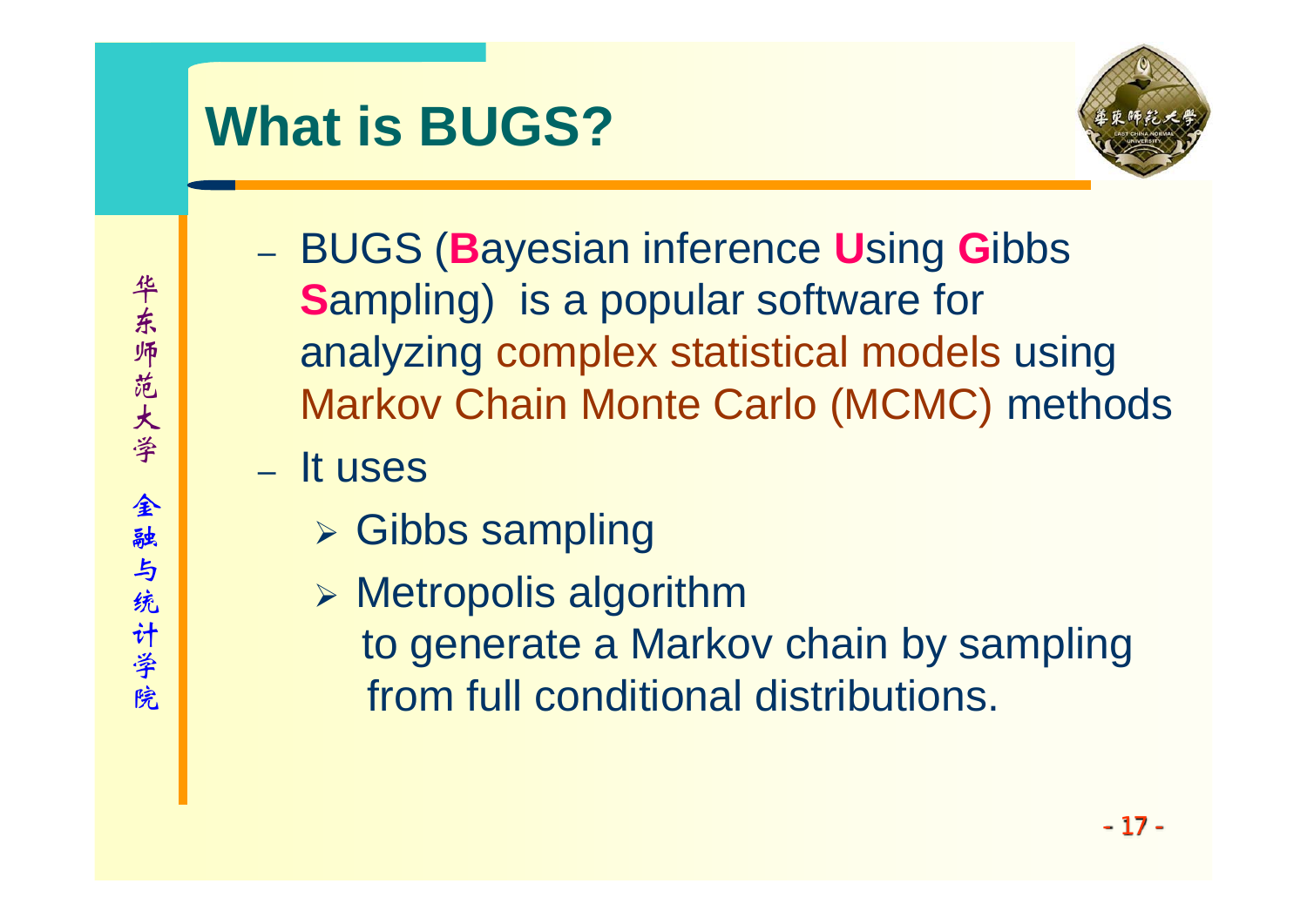- z **History**(http://www.mrc-bsu.cam.ac.uk/bugs/)
	- a command-line interface. Not further developed since 1996.
	- Originate at the MRC BIOSTATISTICAL UNIT in **Cambridge**
	- Later developed into **WinBUGS**, jointly with the Imperial College School of Medicine at St Mary's, London.
	- **OpenBUGS**, completely revised version of WinBugs, developed in the University of Helsinki, Finland.
	- Add-on or interfaces: **GeoBUGS, PKBUGS,……**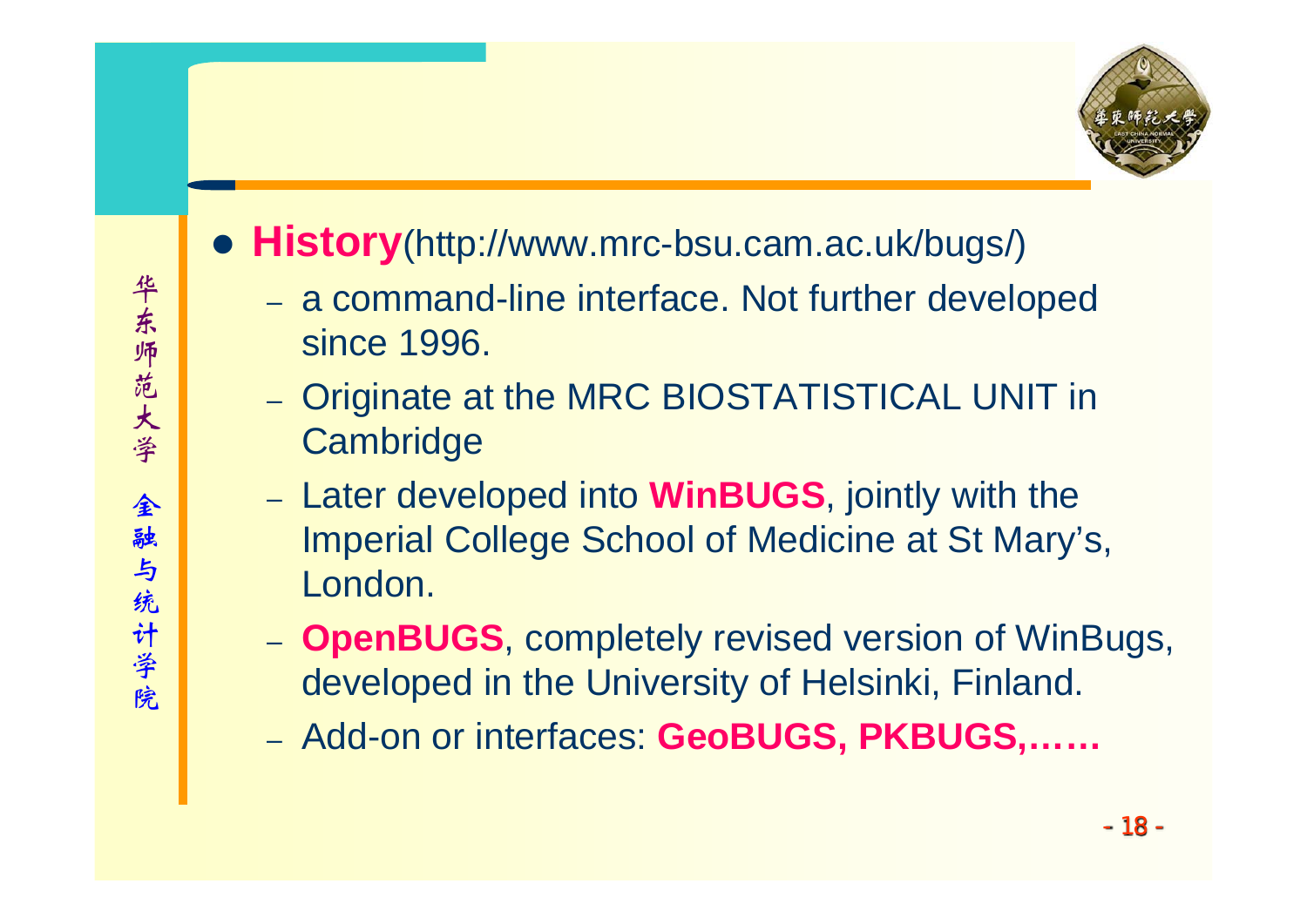

- 19 -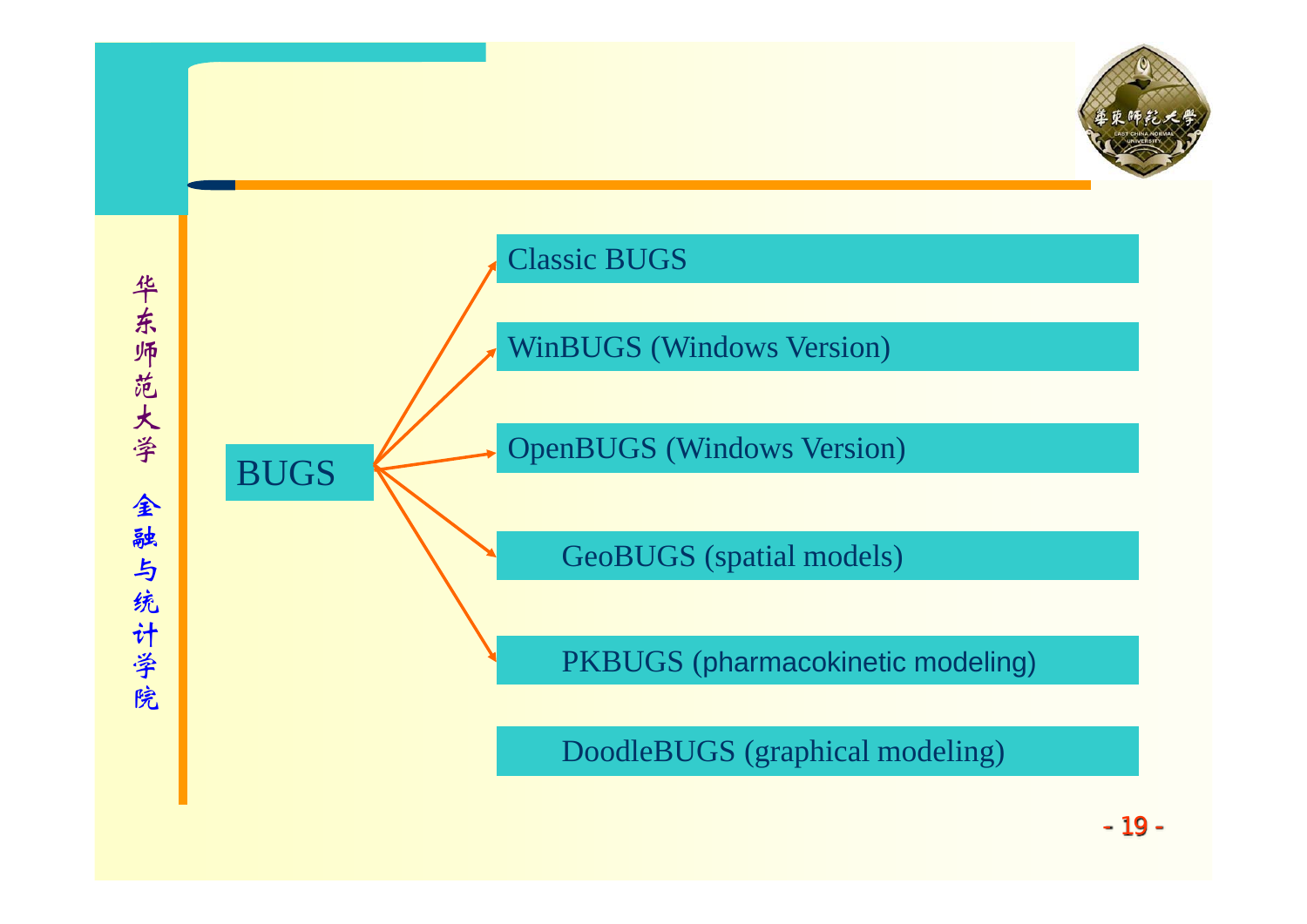# **What is WinBUGS?**



- **WinBUGS**, a windows program with an option of a graphical user interface, the standard 'point-and-click' windows interface, and on-line monitoring and convergence diagnostics. It also supports Batch-mode running (version 1.4).
- **GeoBUGS**, an add-on to WinBUGS that fits spatial models and produces a range of maps as output.
- **PKBUGS**, an efficient and user-friendly interface for specifying complex population pharmacokinetic pharmacokinetic and pharmacodynamic (PK/PD) models within WinBUGS software.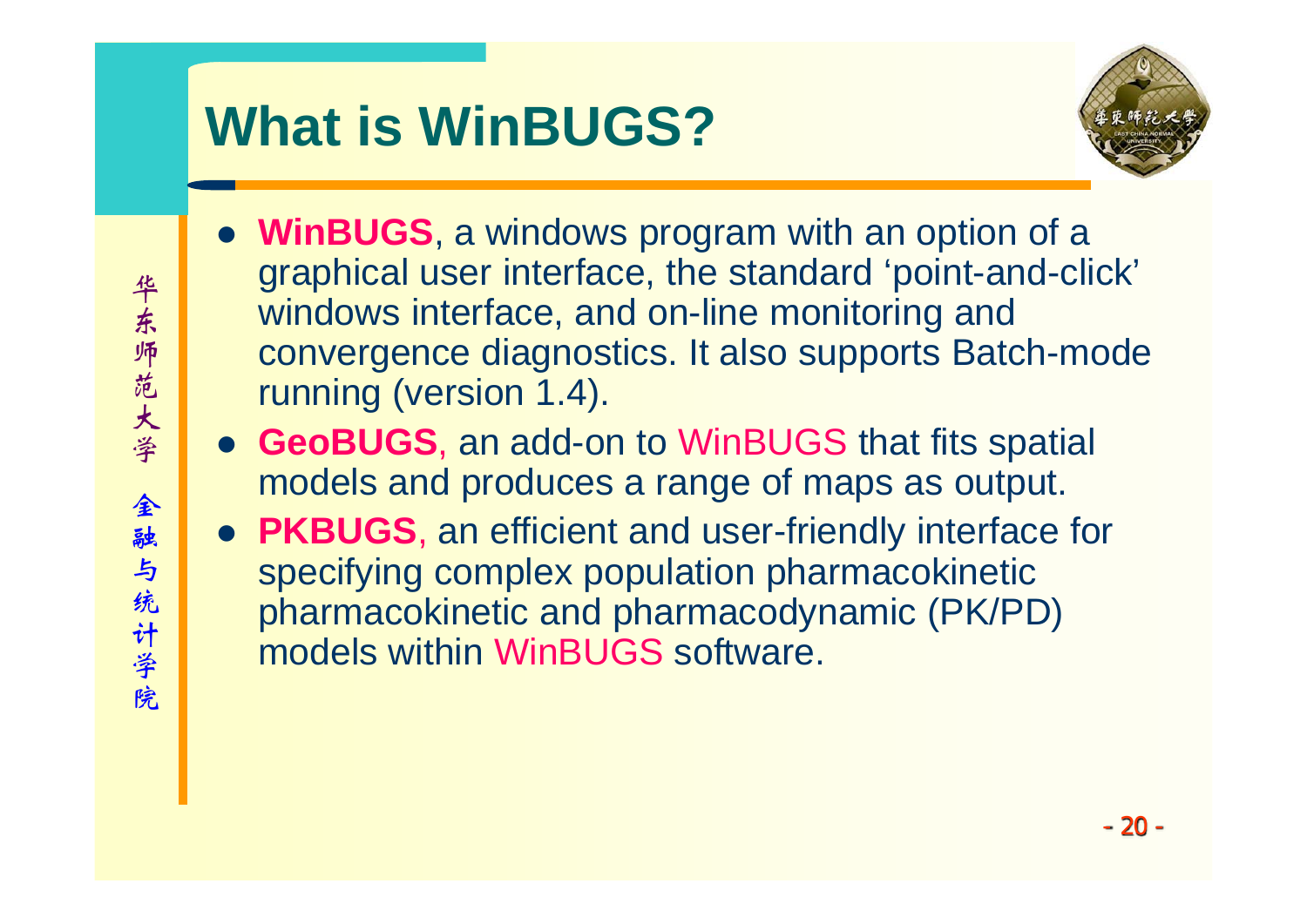## **Why use WinBUGS?**



- • Its **ability** to fit complex statistical models using MCMC methods.
- •**• Its flexibility** to program, two different ways to specify model
	- DoodleBUGS: D*irect graphics*
	- *BUGS language*
- **Free** to download:http://www.mrc-bsu.cam.ac.uk/bugs.
- •A lot of **examples** in WinBUGS
- • A lot of **online resources**http://www.mrc-bsu.cam.ac.uk/bugs/ weblinks/webresource.shtml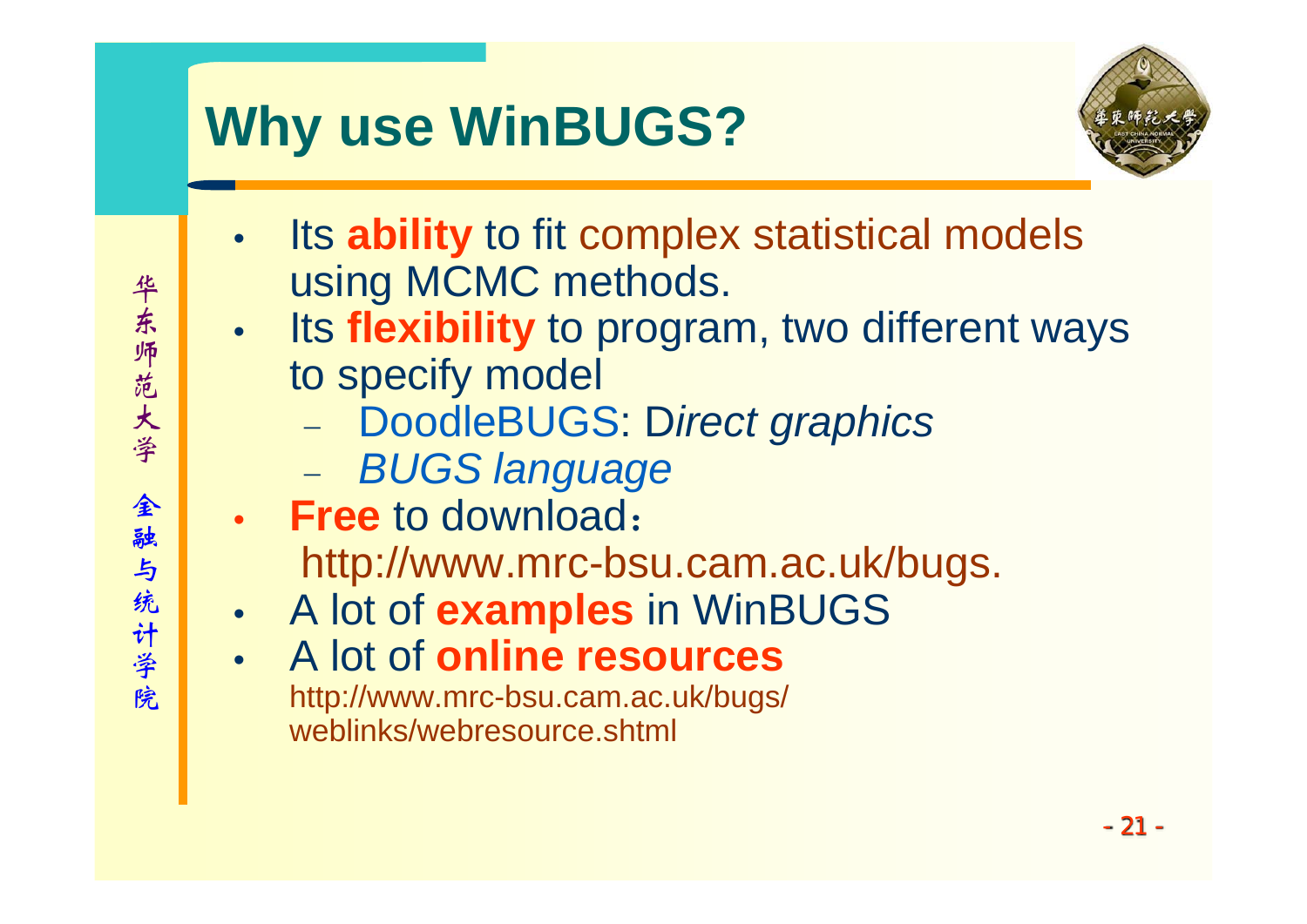# **Related packges**



- Package needs to be downloaded
	- WinBUGS14.exe
- **Potential useful packages** 
	- **CODA** ( Convergence Diagnostic and Output Analysis)
	- **BOA** ( Bayesian Output Analysis)
	- JAGS(Just Anothert Gibbs Sampler)---for analysis of Bayesain hierarchical models.
	- – **R2WinBUGS**---A package for **Running WinBUGS from R**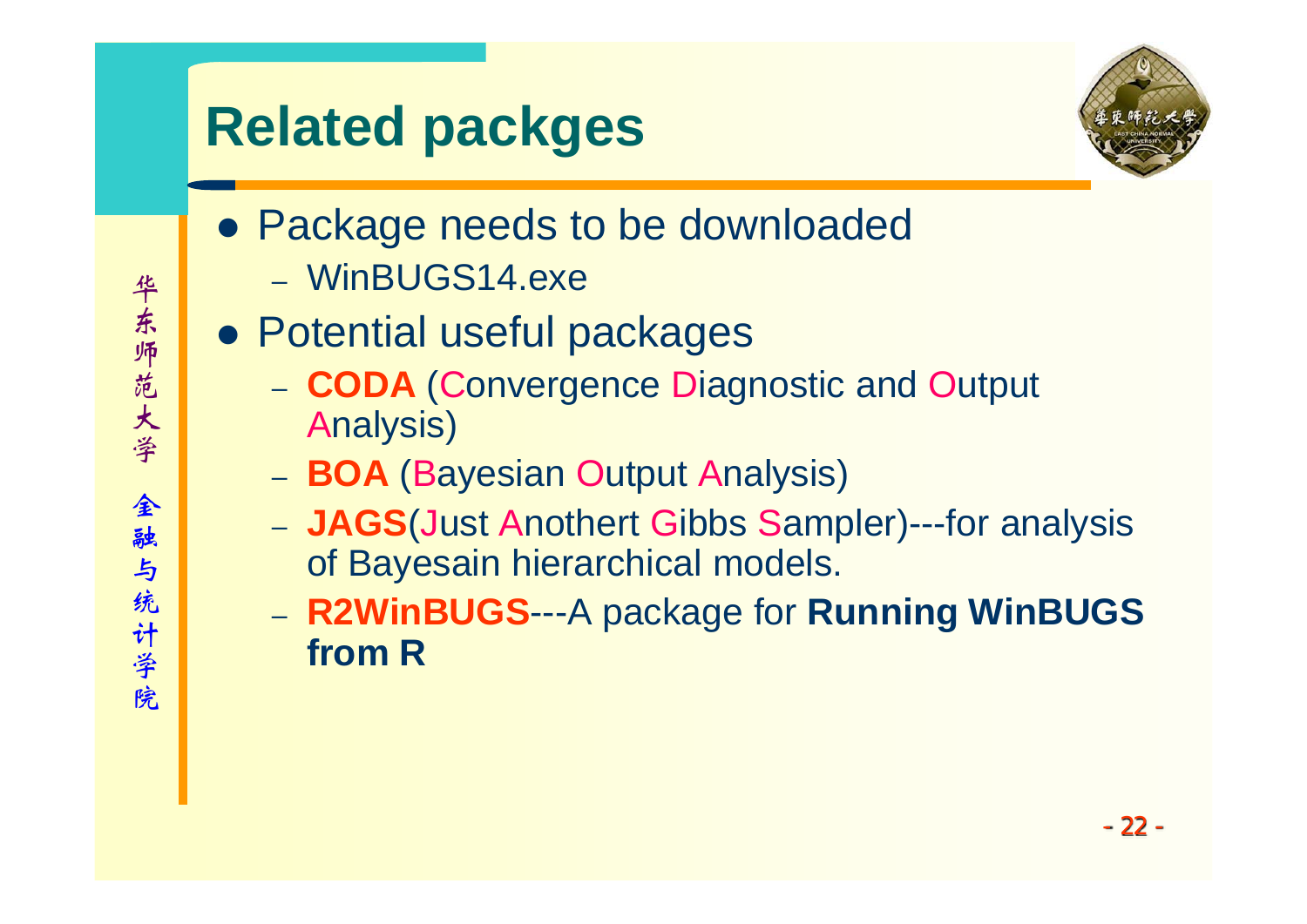## **Working with BUGS**



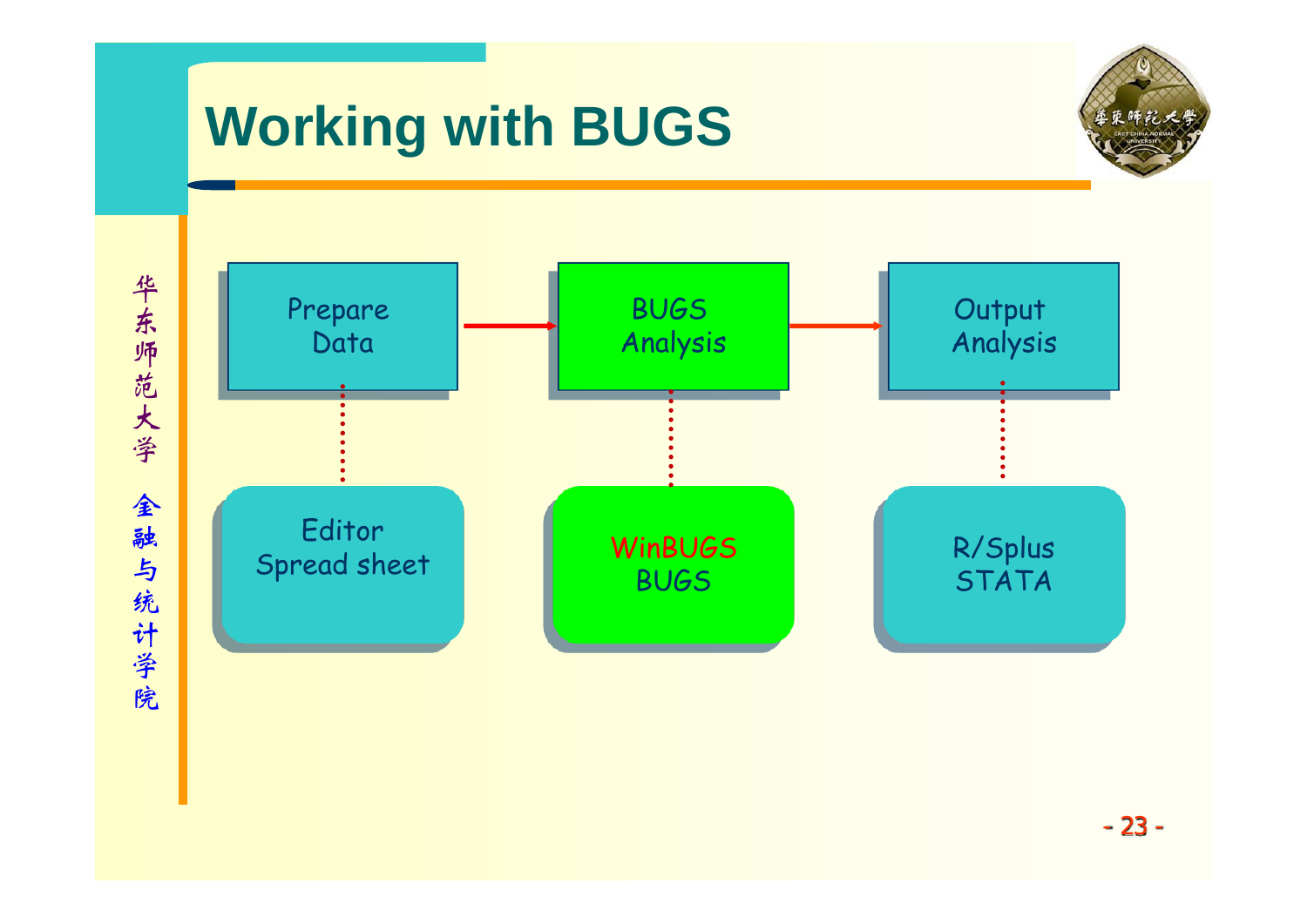### **How to use WinBUGS**



- Step 1: Specify the model to run
- Step 2: Load the data and initial values for a specified number of chains
- Step 3: Run WinBugs to get the Markov chains and save the results for the parameters for later use.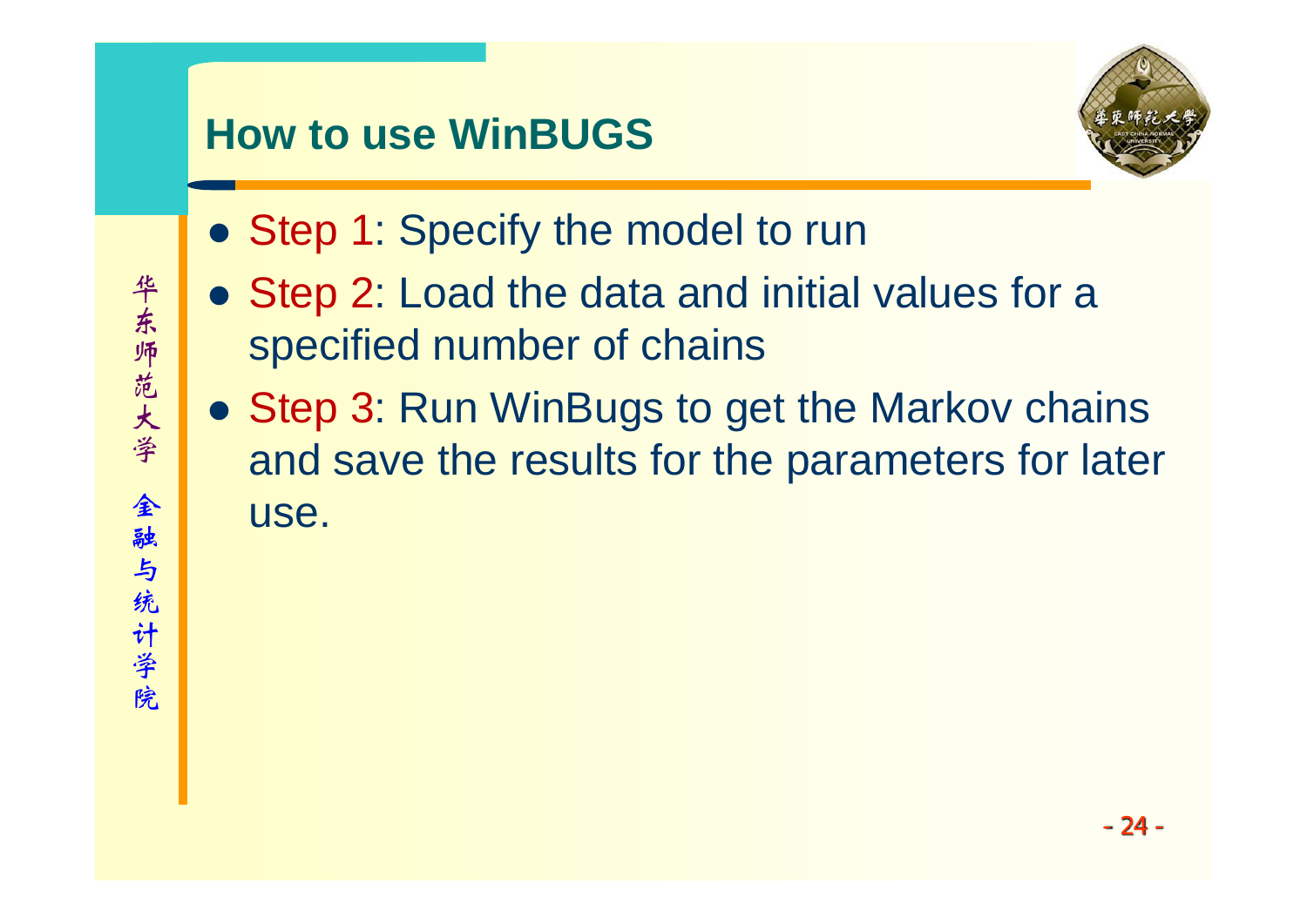### **A start example via DoodleBUGS**



- unemployed proportion p in the population?
	- p is in [0, 1], where 0 means no one is unemployed and 1 means everyone is.
	- prior information of p (from newspaper reports, economic theory, previous surveys, etc.) can be used.
	- choose a beta prior distribution restricted between 0.1 and 0.6.
	- Data:  $n = 14$  people were surveyed and  $r = 4$  of them were unemployed.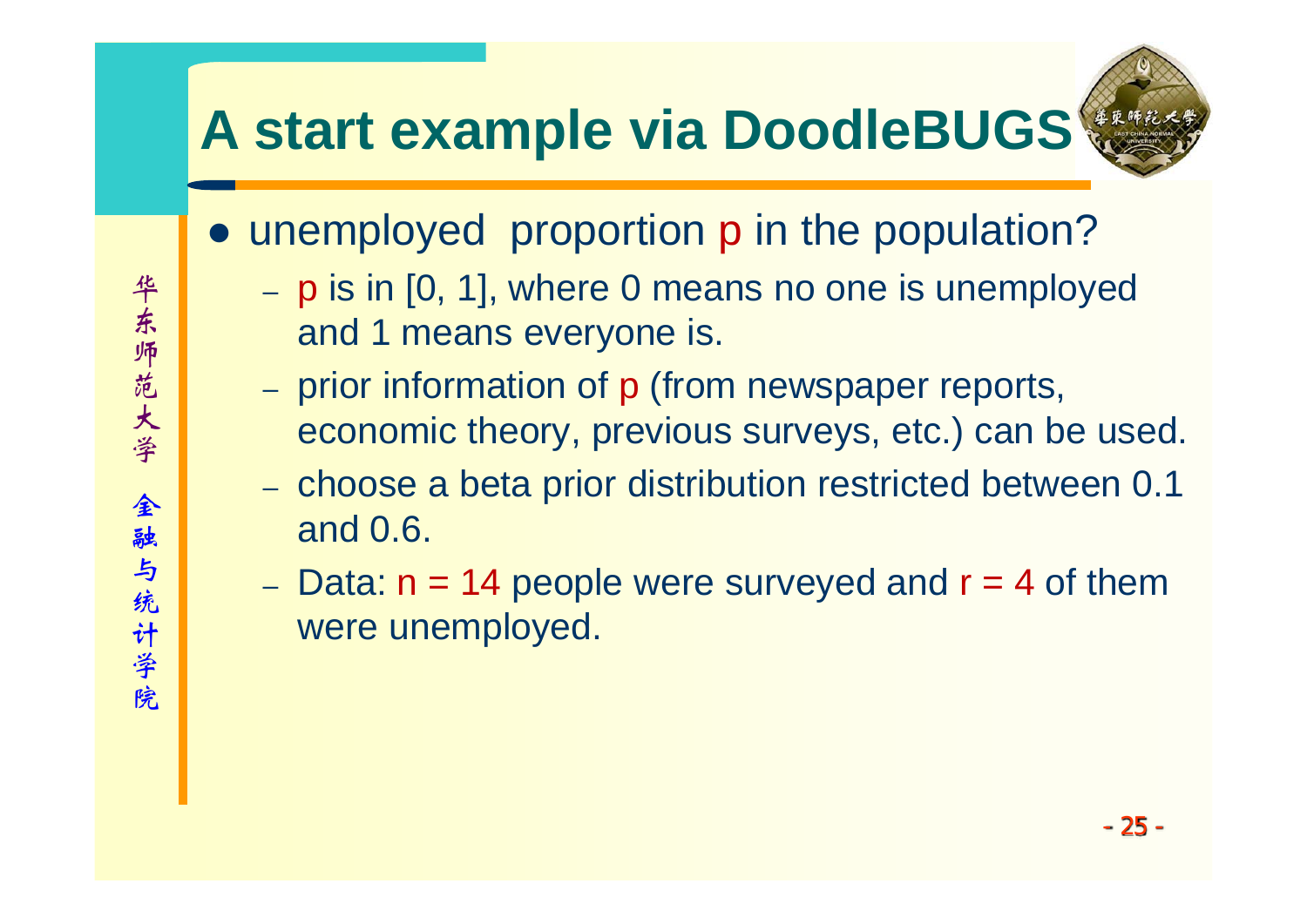### **Model Specification in WinBUGS**

- Method 1: directly write a WinBUGS document (in BUGS language)
- Method 2: Draw a directed graph in DoodleBUGS and then transfer into a WinBUGS document.
	- Start WinBUGS
	- Select "**Doodle**" from menu bar
	- Select "**New…**"
	- Press "**ok** "
	- You have a window to "Doodle" in.
	- –- Creating a node
		- **Mouse click** in Doodle Window

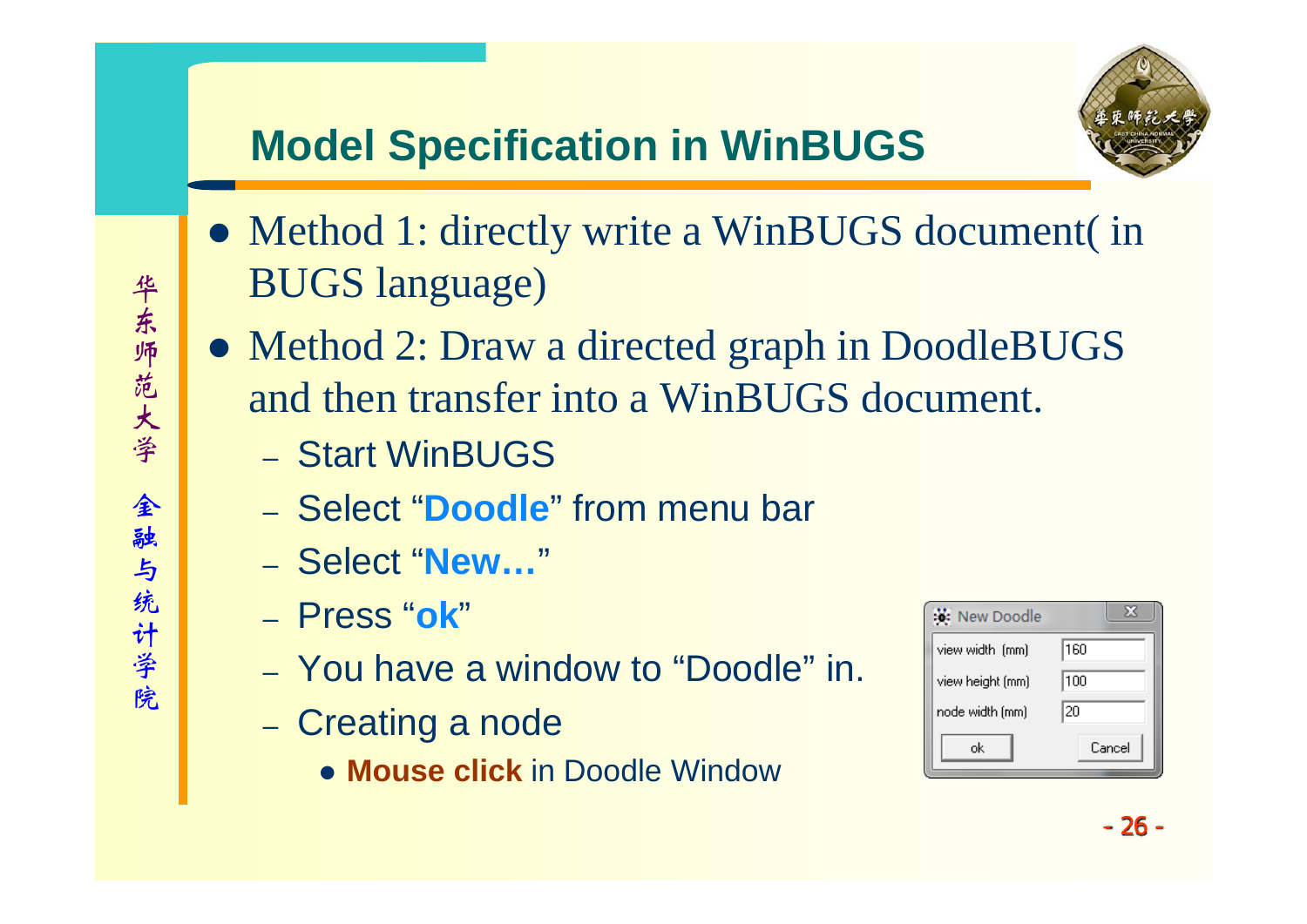

| B<br>untitled <sub>2</sub><br>$\Box$ |     |                    |                      |                               |  | $\parallel$ o<br>83 |          |
|--------------------------------------|-----|--------------------|----------------------|-------------------------------|--|---------------------|----------|
| name:<br>mean                        | 0.0 | type:<br>precision | stochastic<br>1.0E-6 | density: dnorm<br>lower bound |  | upper bound         | $\equiv$ |
|                                      |     |                    |                      |                               |  |                     |          |
| ⊣                                    |     |                    |                      | m.                            |  |                     | .11      |

- A node has a name and type along with other characteristics and parameters depending on its type.
- Delete a node:  $\bm{\mathsf{\scriptstyle{\alpha}}}$  highlight it W **CTRL + Del**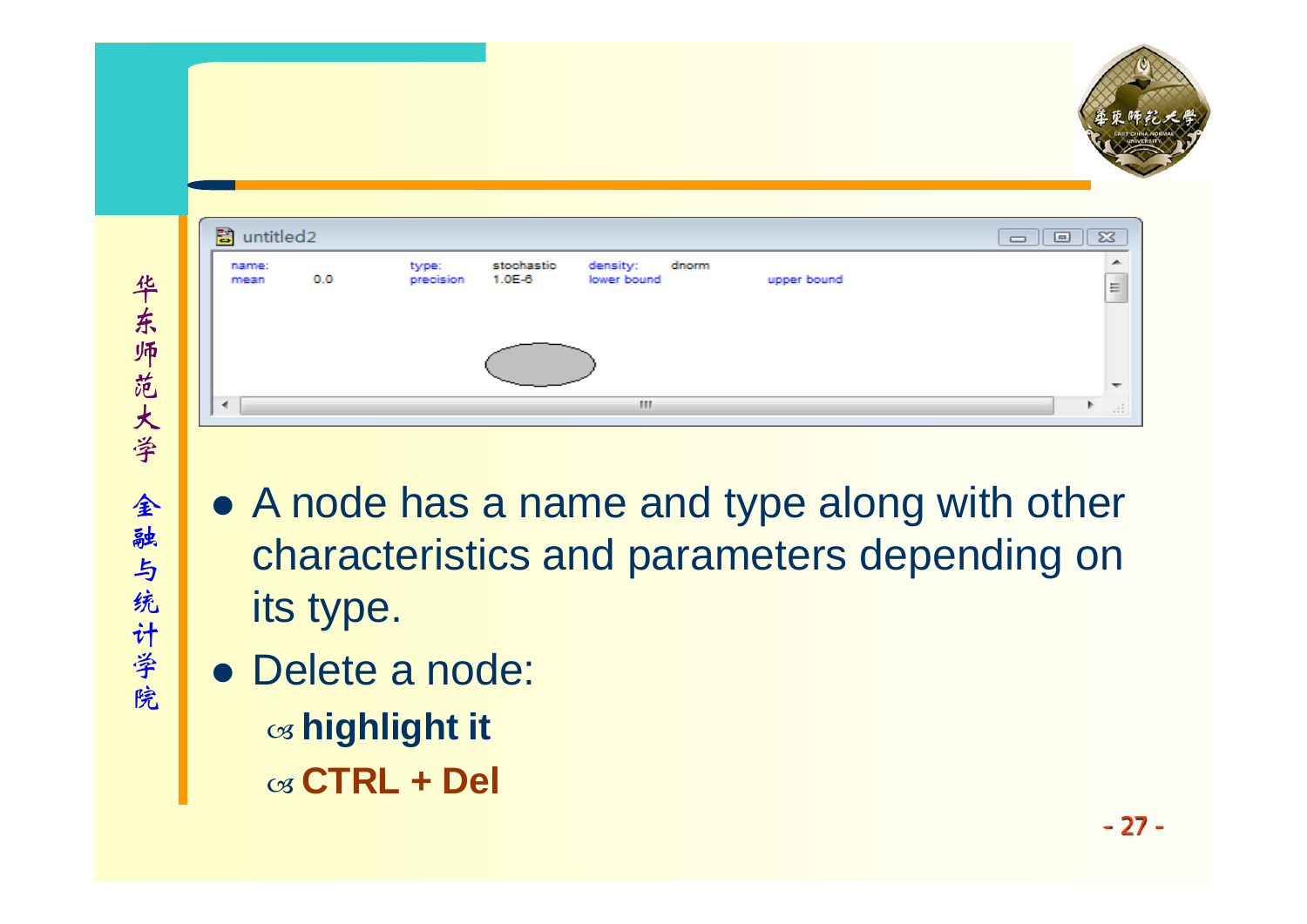

- Node Types
	- Stochastic
	- Logical
	- Constant (rectangle)
- Create node p, click on and type/choose
	- **Name**: p
	- Type: stochastic
	- Density: dbeta
	- A:1; b:1 (beta parameters)
	- lower bound:0.1; upper bound: 0.6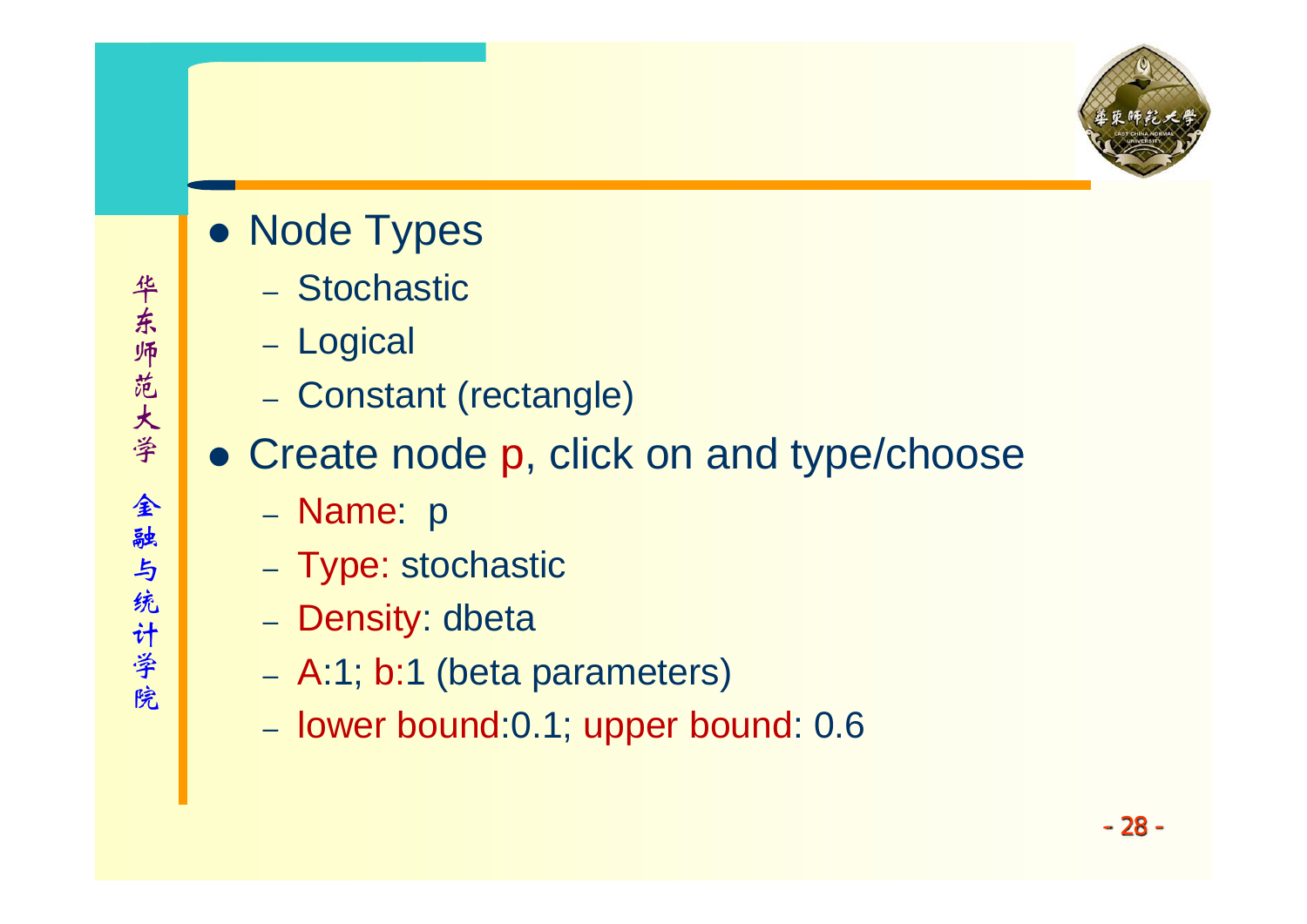### **WinBUGS document**



- Two ways to transfer into a WinBUGS document
	- 1. Menu bar > Doodle > Write Code.
		- highlight the code > Click on Attributes > 16 point.
		- ~ is read "distributed as"

| 圖 untitled3                     | $\mathbb{R}^2$<br>回<br>$\Box$ |
|---------------------------------|-------------------------------|
| model;                          | ▴                             |
|                                 |                               |
| $p \sim$ dbeta(1,1)l( 0.1, 0.6) |                               |
|                                 |                               |
|                                 |                               |
|                                 | $\overline{\phantom{a}}$      |

- 29 -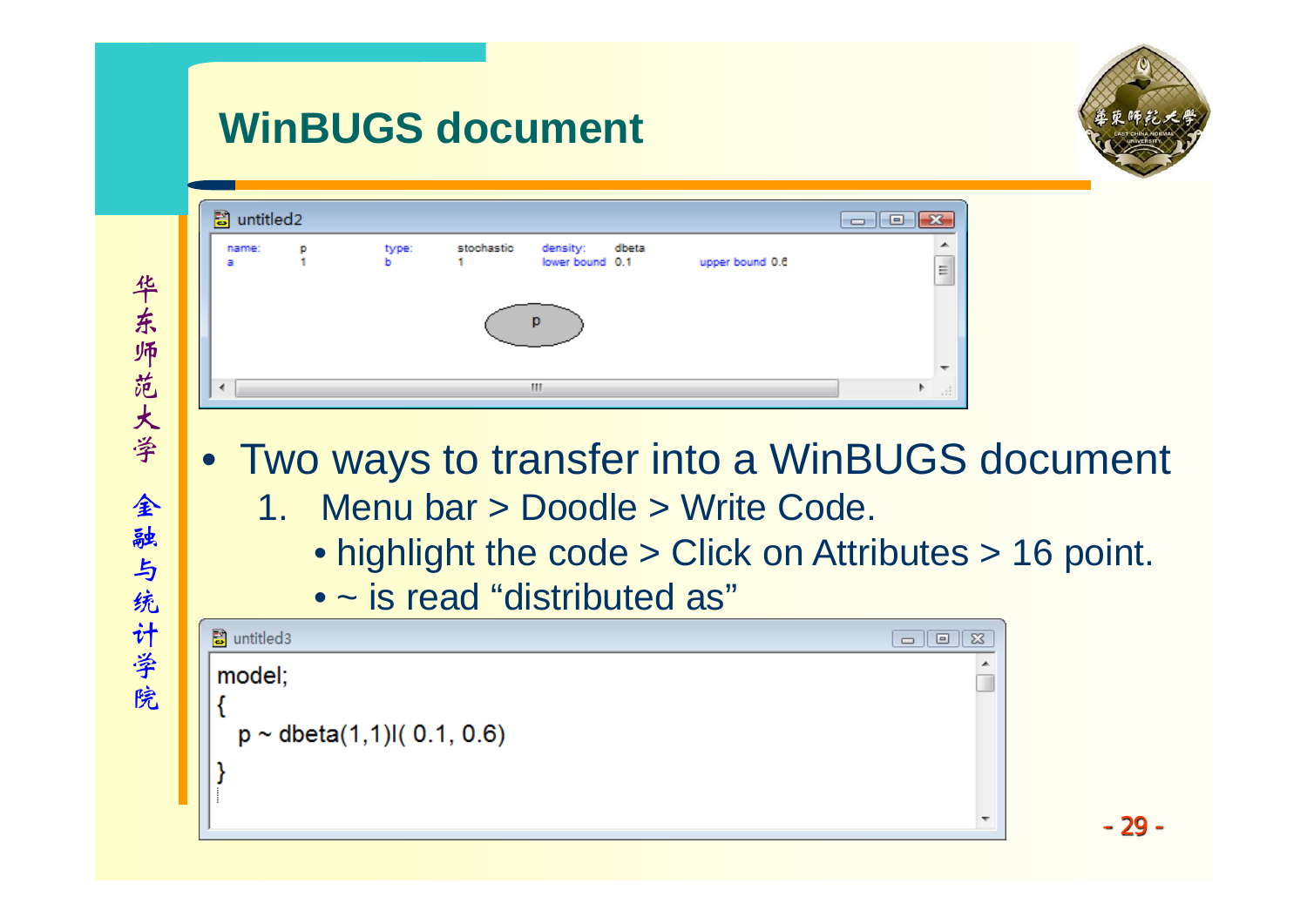

- 2. Select/ Copy/Paste your doodle into WinBUGS new document (still a doodle!)
	- •Menu bar > File > New
	- •Menu bar > Edit > Copy
	- •Menu bar > Edit > Paste

| untitled4<br>閆 |   |            |            |                                   |  |                 | $4$ er<br>$\Box$ | $\Sigma$ |
|----------------|---|------------|------------|-----------------------------------|--|-----------------|------------------|----------|
| name:<br>а     | p | type:<br>ь | stochastic | density: dbeta<br>lower bound 0.1 |  | upper bound 0.6 |                  | ▲        |
| p              |   |            |            |                                   |  |                 |                  |          |
| ∢              |   |            |            | W.                                |  |                 | b.               | ai.      |

#### Simplest doodle—a directed graph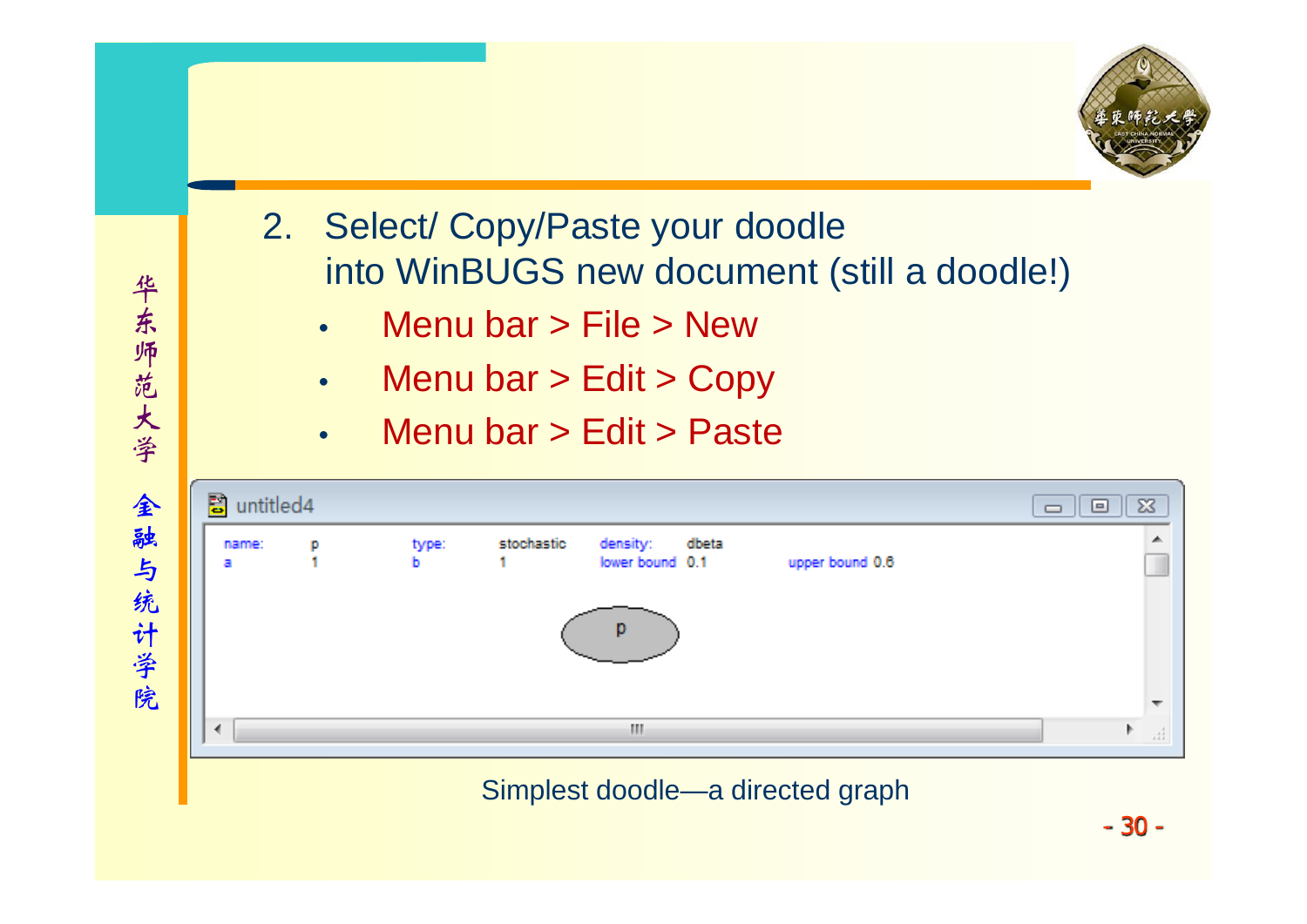### **Running BUGS**



•Menu bar > model > Specification…

| it | Attributes Info Model |
|----|-----------------------|
|    | Specification         |
|    | Update                |
|    | <b>Monitor Met</b>    |
|    | Save State            |
|    | Seed                  |
|    | Script                |

| Specification Tool |               |                   |
|--------------------|---------------|-------------------|
| check model        |               | load data         |
| compile            | num of chains | 1                 |
| load inits         | for chain     | $\overline{\div}$ |
| gen inits          |               |                   |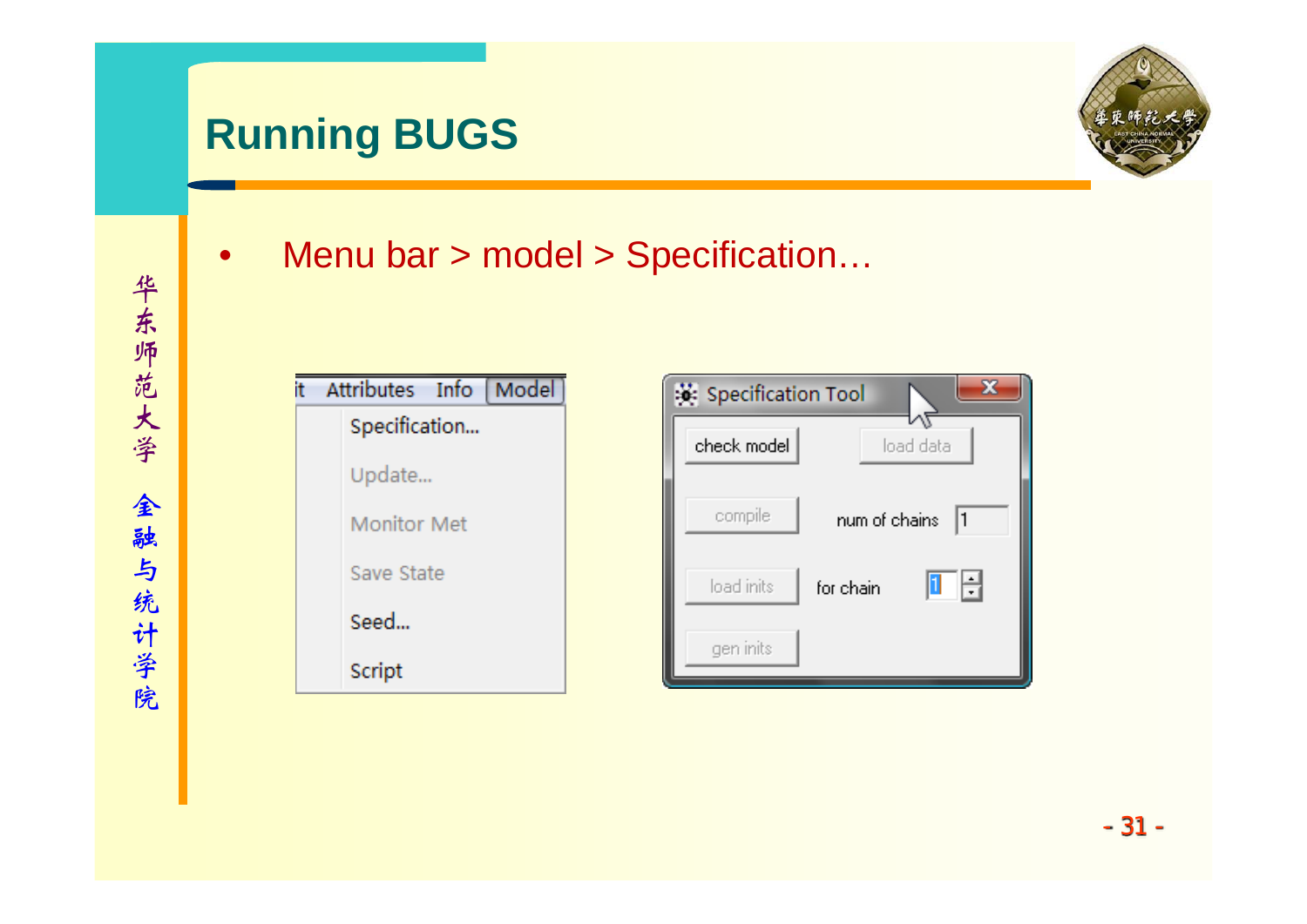

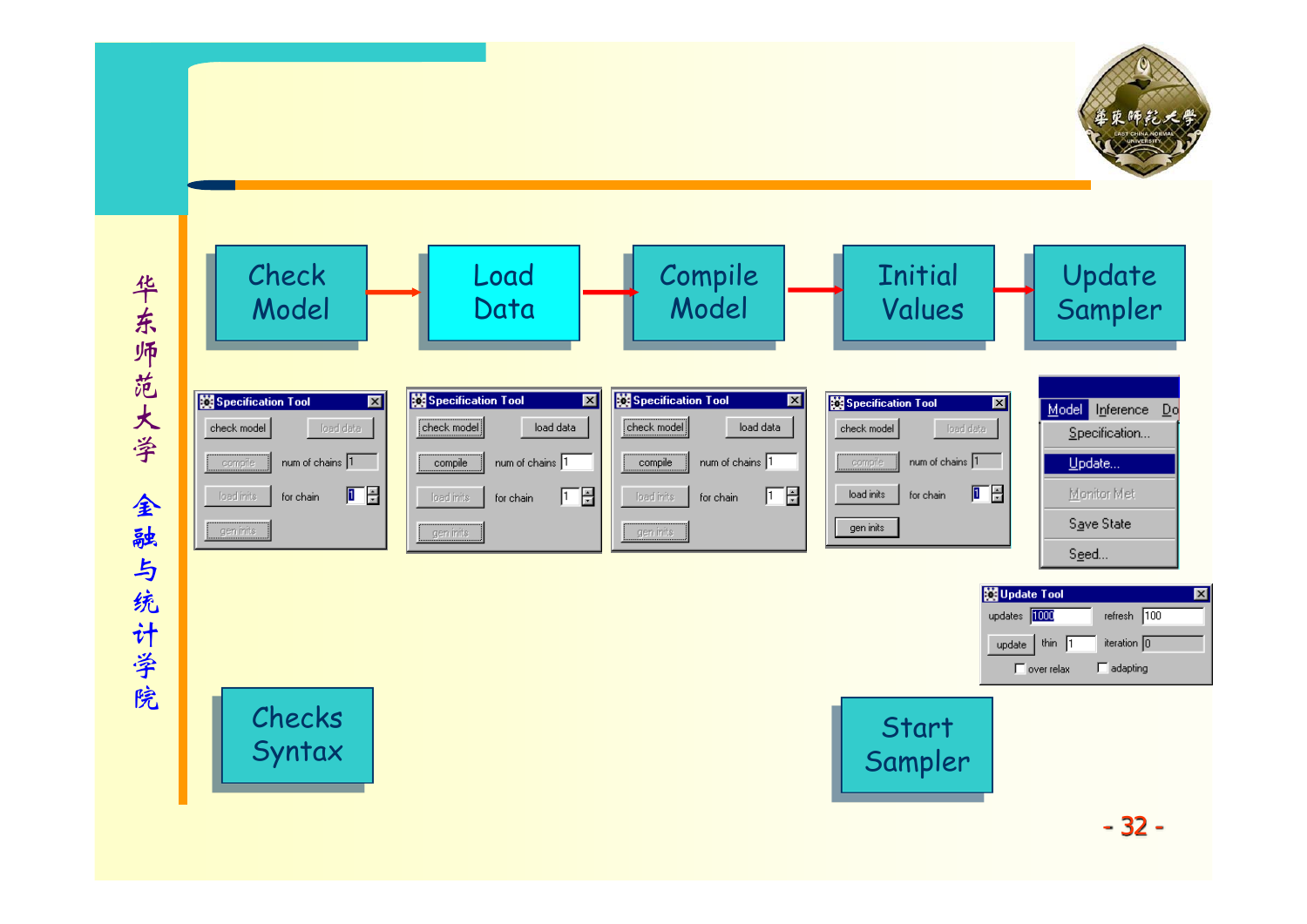

- use WinBUGS to look at samples from our prior
- **Check Model** 
	- –- Select the Doodle (note the hairy boarder)
	- Menu bar Model Check model
	- Note the message in bottom left hand corner

model is syntactically correct

- Compiling the Model
	- Menu bar Model Compile
	- Bottom left hand corner

model compiled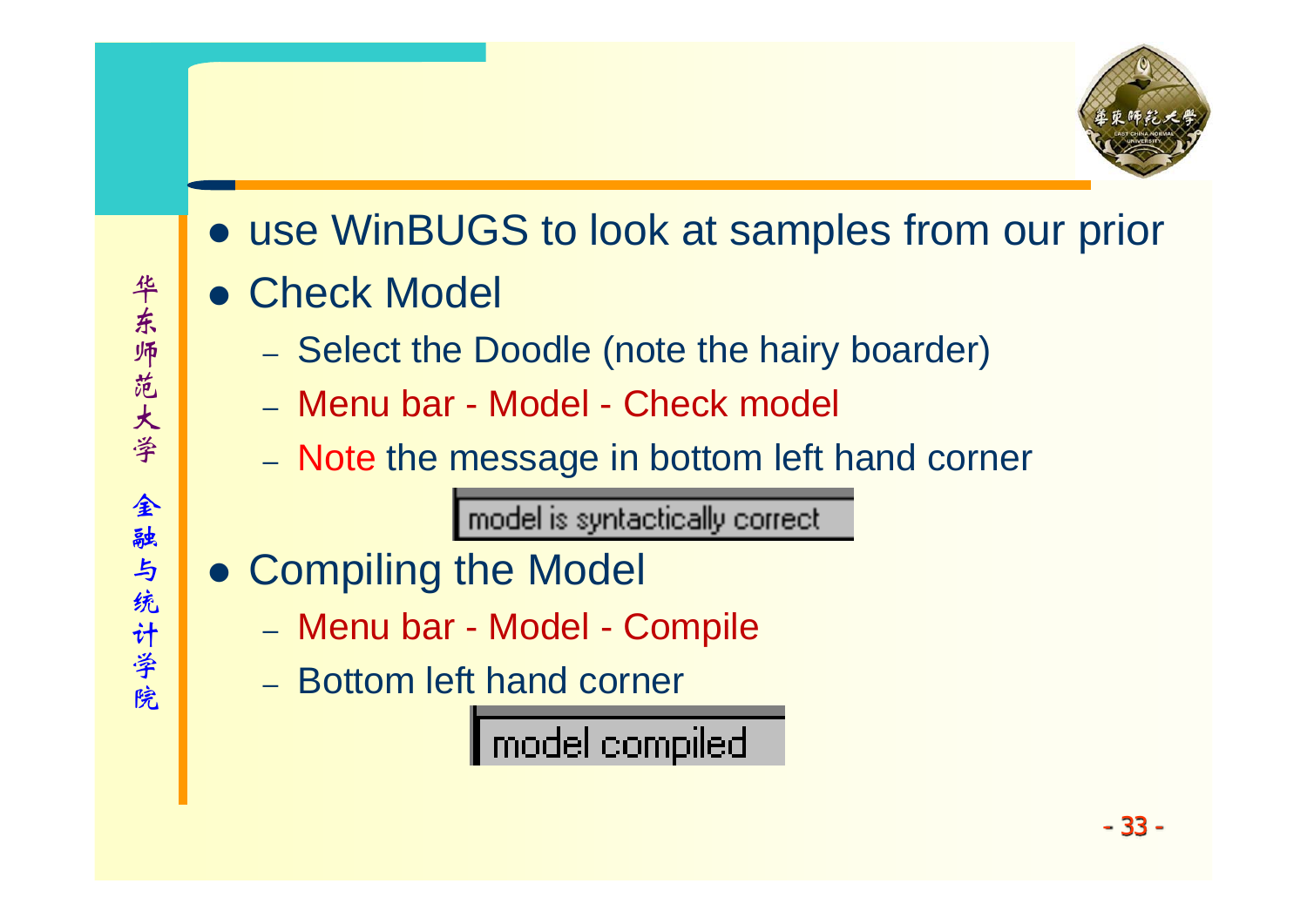

- Load Initial Values
	- Menu bar Model Gen inits
	- –Bottom left hand side

| initial values generated

• Before produce result, select Options > Output options > Select the log radio button.

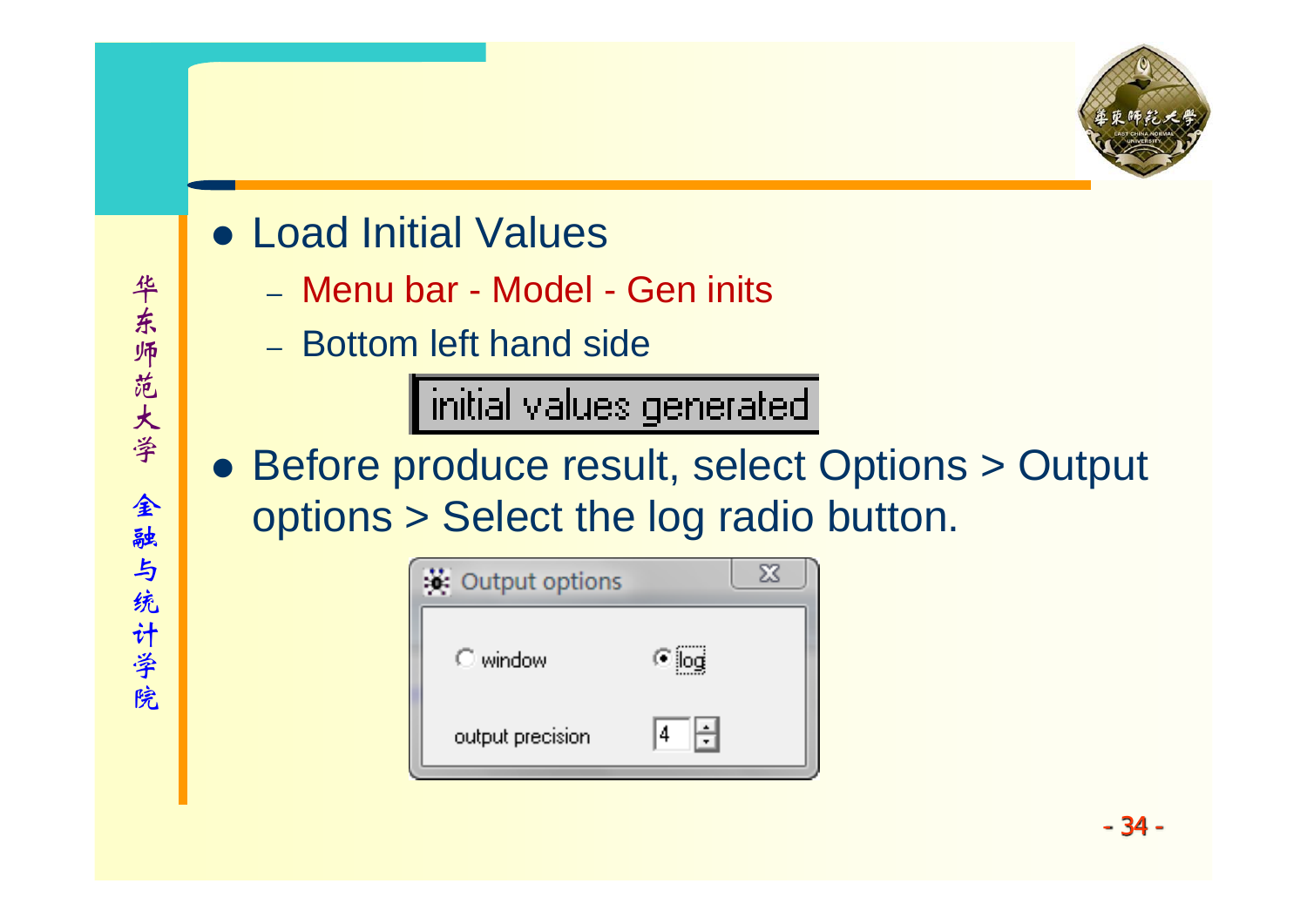

### • Update the Model

- Menu bar Model Update
- 1000 MCMC updates to be carried out.
- Note:
	- Model has been updated
	- MCMC run did not store any data---useful for "burn-in"
	- Store values by "monitoring" them to
		- Draw inferences
		- Monitor MCMC run

| Ve Update Tool      |                 |
|---------------------|-----------------|
| updates 1000        | refresh   100   |
| thin $ 1$<br>update | iteration $ 0 $ |
| over relax          | adapting        |

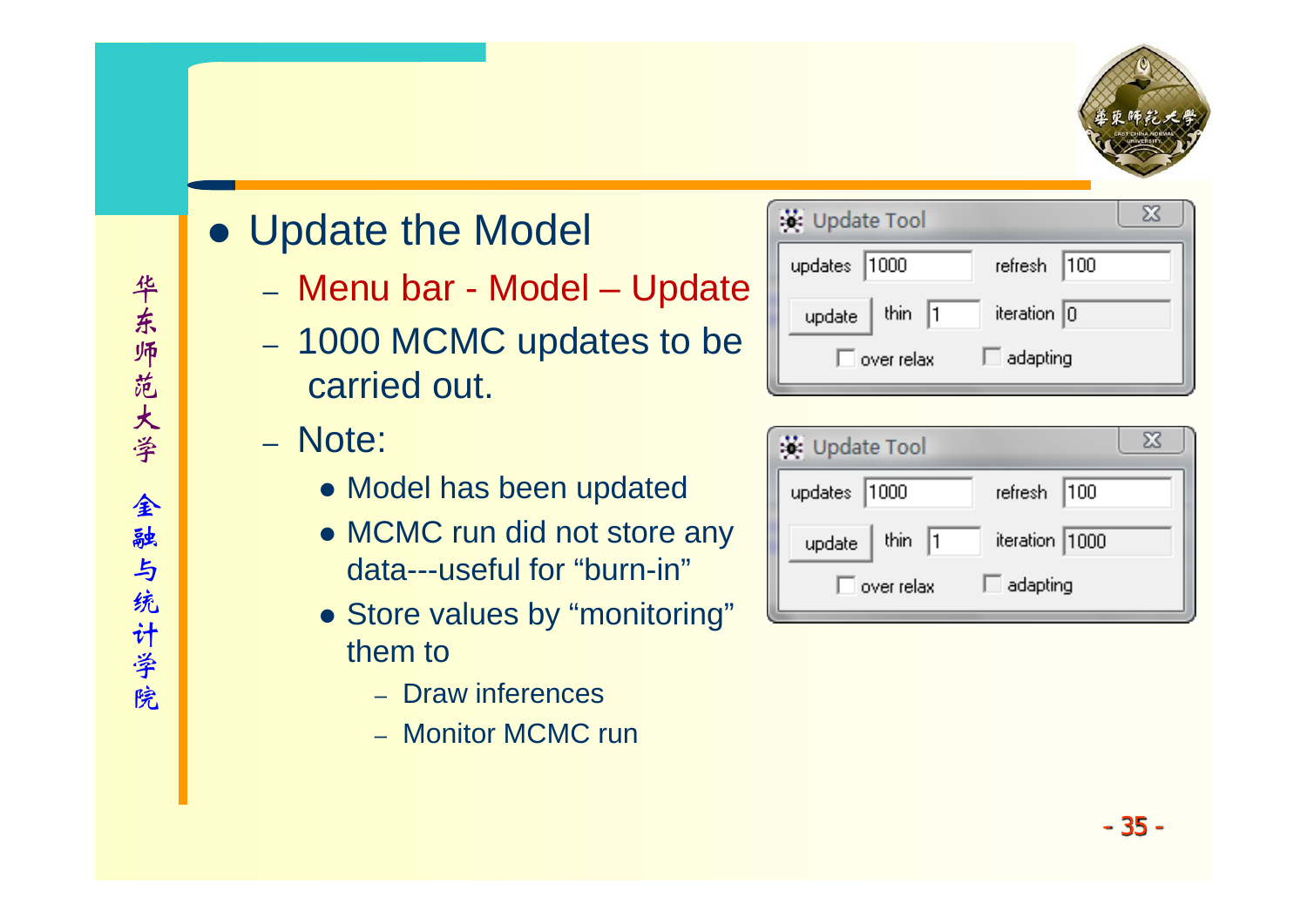

### • Monitoring Nodes

- Monitoring p, our parameter of interest
- Menu bar Inference Samples...
- Type name of node "p" to monitor
- Press "set"

| <b>Sample Monitor Tool</b><br>$\vert x \vert$ |       |           |                        |         |                            |  |  |
|-----------------------------------------------|-------|-----------|------------------------|---------|----------------------------|--|--|
| node<br>Ρ                                     |       |           | chains $\Pi$           | to $ 1$ | percentiles                |  |  |
| beg                                           | end   | 000000    | $\blacksquare$<br>thin |         | <b>2时</b><br>5<br>10<br>25 |  |  |
| clear                                         | iset. | trace.    | history                | density | median<br>75               |  |  |
| stats                                         | coda  | quantiles | GR diag                | autoC.  | 90<br>95<br>97.5           |  |  |

#### Sample Monitor Tool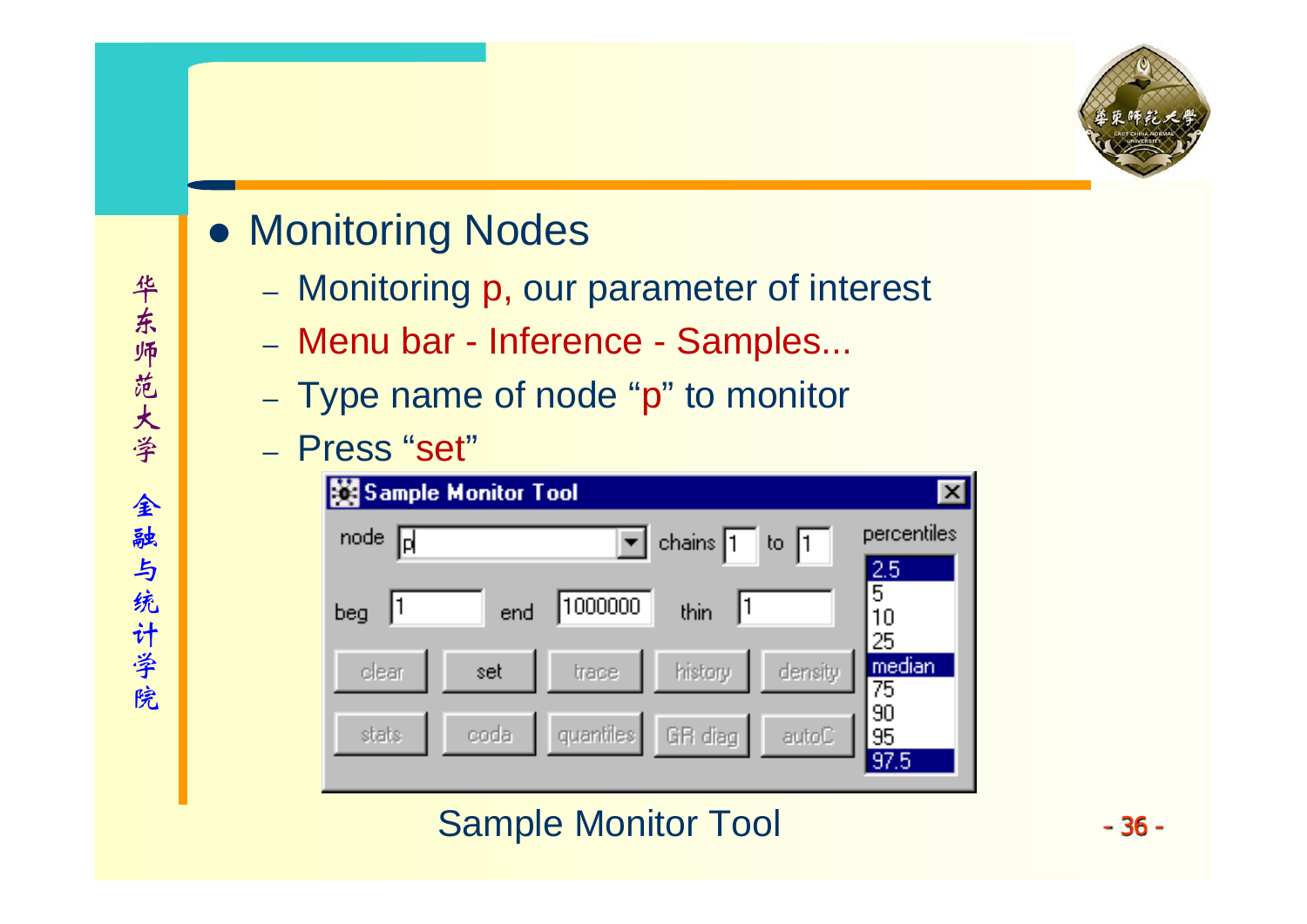

- Update & Monitor
	- Update model again
	- –- 1000 values "monitored" of the MCMC run for p

| <b>Ex Update Tool</b>                                                                      |                 |
|--------------------------------------------------------------------------------------------|-----------------|
| updates 1000                                                                               | refresh   100   |
| $\begin{array}{ c c c c }\n\hline \text{update} & \text{thin} & \overline{1}\n\end{array}$ | iteration 2000  |
| $\Gamma$ over relax                                                                        | $\Box$ adapting |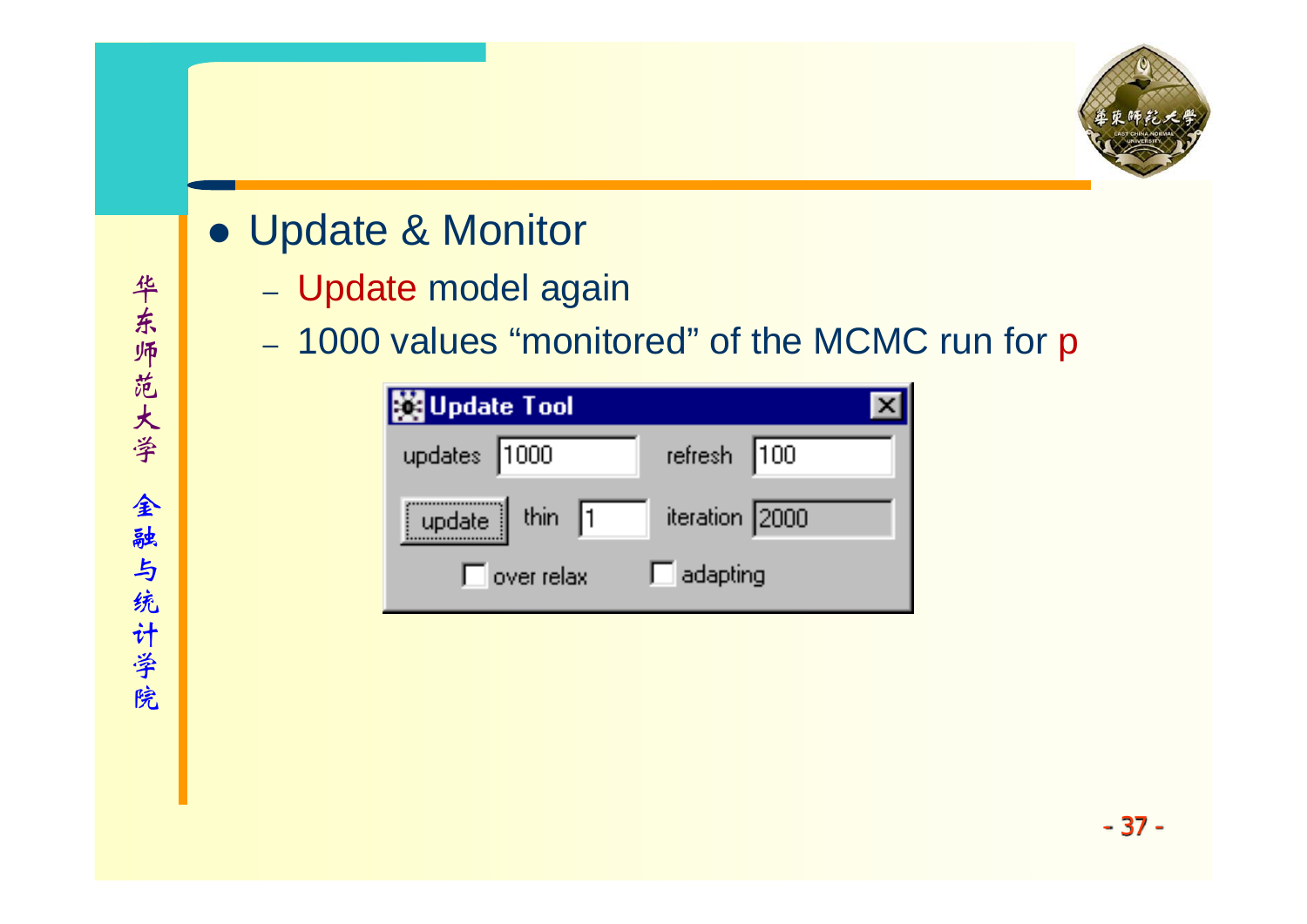### **WinBUGS output--1**

- **Summary Statistics** 
	- Select " p" from the Sample Monitor Tool
	- Press "stats" (Sample Monitor Tool)
- MCMC Time Series
	- Press "History" in Sample Monitor Tool
- Kernel Density
	- –- Press "Density" in the Sample Monitor Tool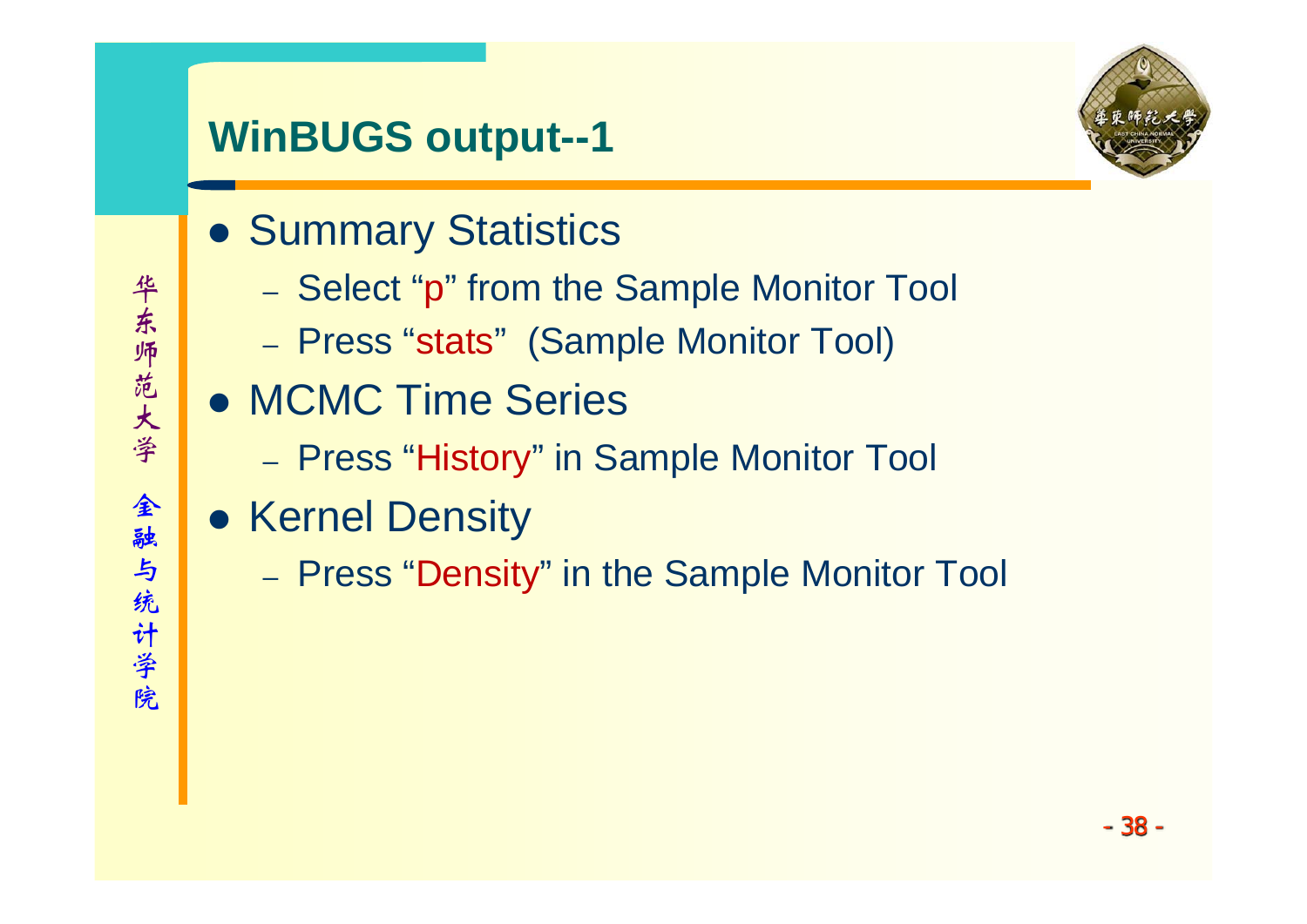

 $E3$ 

 $\blacktriangle$ 

 $\Box$ 

3000



Output results in log file

- 39 -

 $\overline{\phantom{a}}$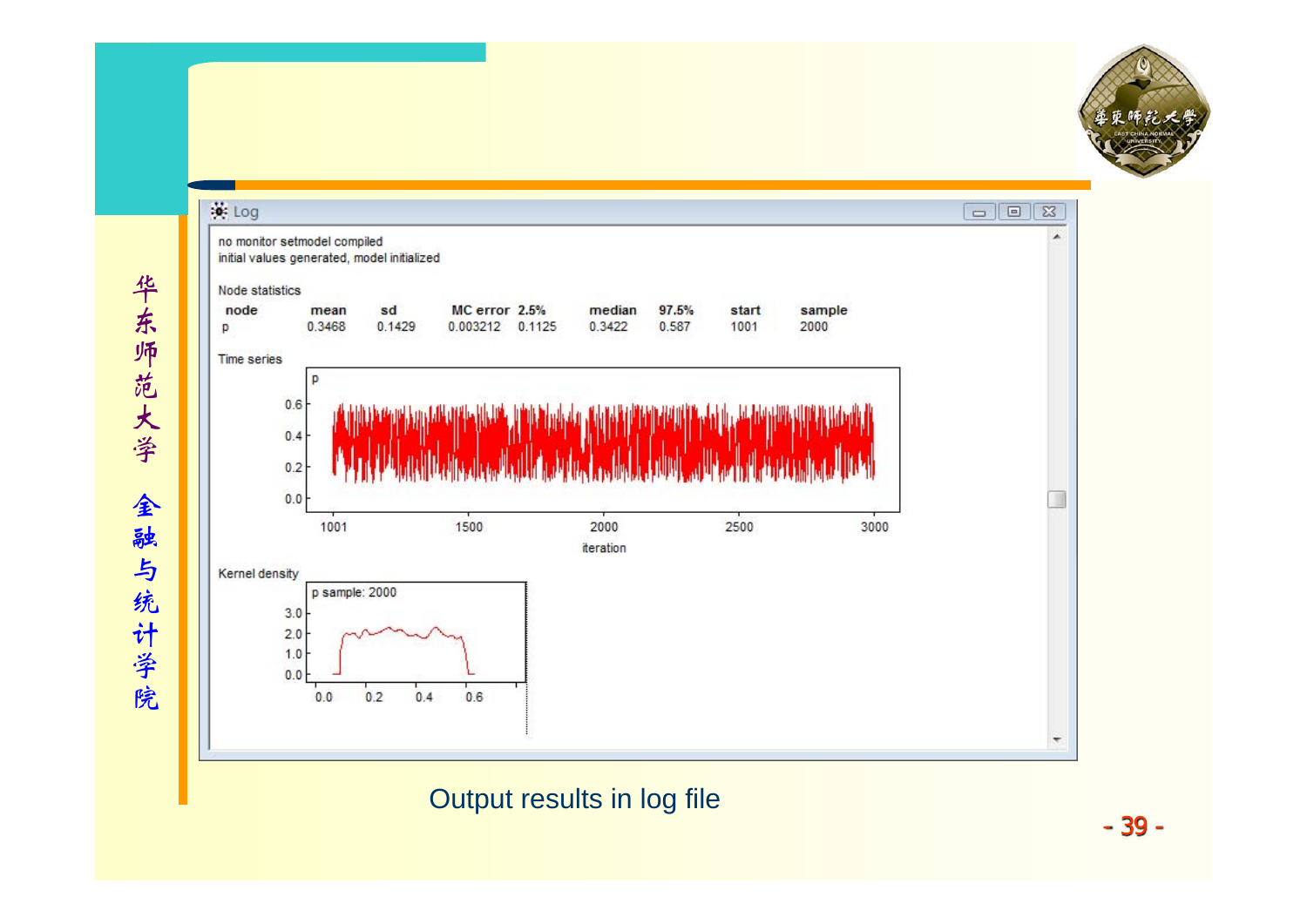#### **Inference:combining prior with data**

- For unemployment example,  $n = 14$  people were surveyed and  $r = 4$  of them were unemployed.
- **Bayesian Model: Beta Binomial**

|<br>|-<br>| 1980 | 1980 | 1980 | 1980 | 1980 | 1980 | 1980 | 1980 | 1980 | 1980 | 1980 | 1980 | 1980 | 1980 | 1980 | ~ $(a,b)$  $r | p \thicksim Bin(N, p)$ *p* ~ *Beta*(*a*,*b*  $Bin(N, p)$  $\sqrt{2}$ ⎨  $\overline{\phantom{a}}$ 

•  $N=14$  (order),  $a=1$ ,  $b=1$ . Change p to be restricted between 0.2 and 0.45.

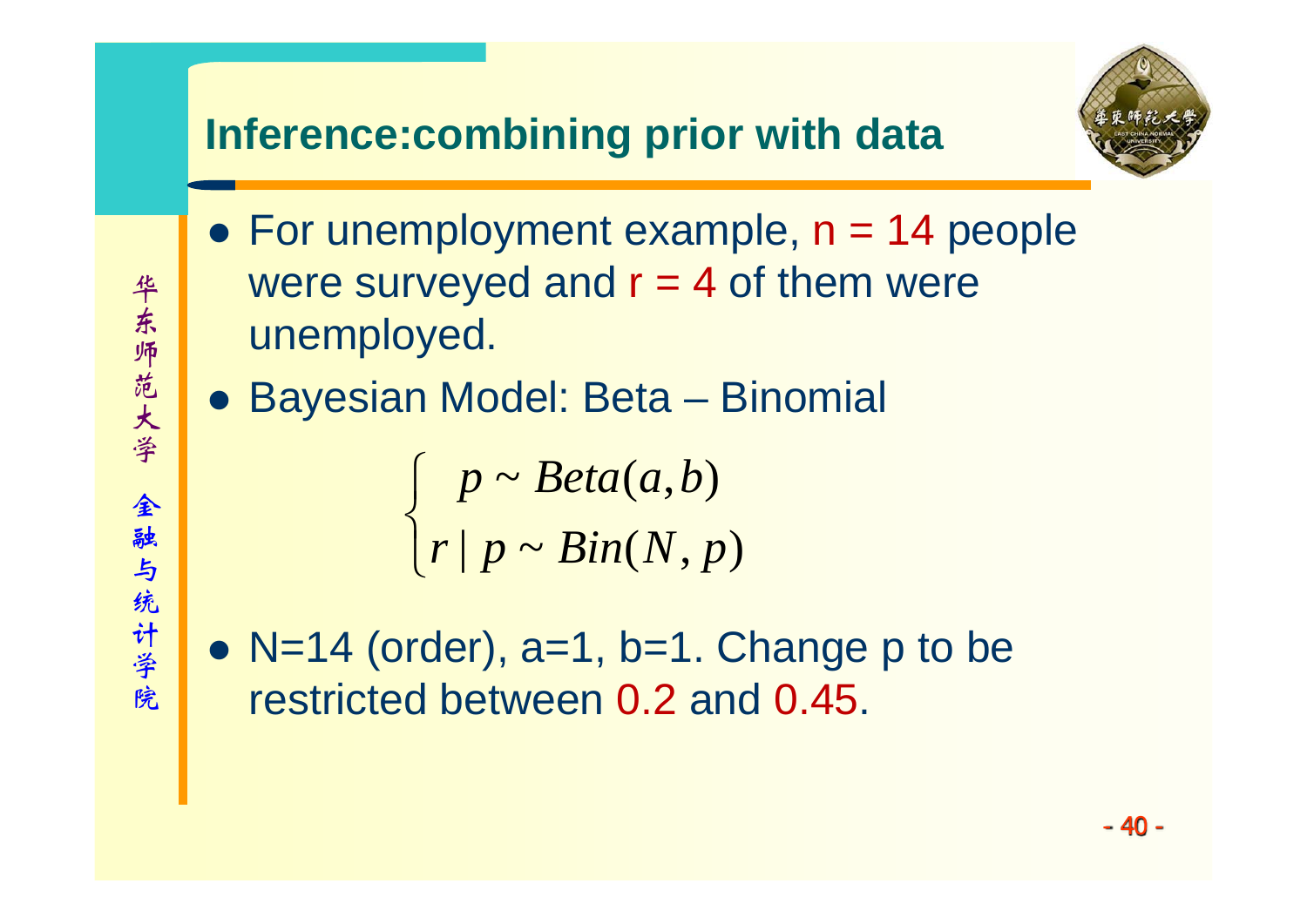

- New doodle/directed graph
	- Create a stochastic node p in (0.2, 0.45) (done!)
	- Add a node N
		- name: N
		- type: constant
	- Add a node r
		- Name: r
		- type: stochastic
		- density: dbin(binomial), with proportion p and order N.
	- add links between the nodes :
		- click on node r (highlighted) .,
		- With the Ctrl key held, click on node p and node N.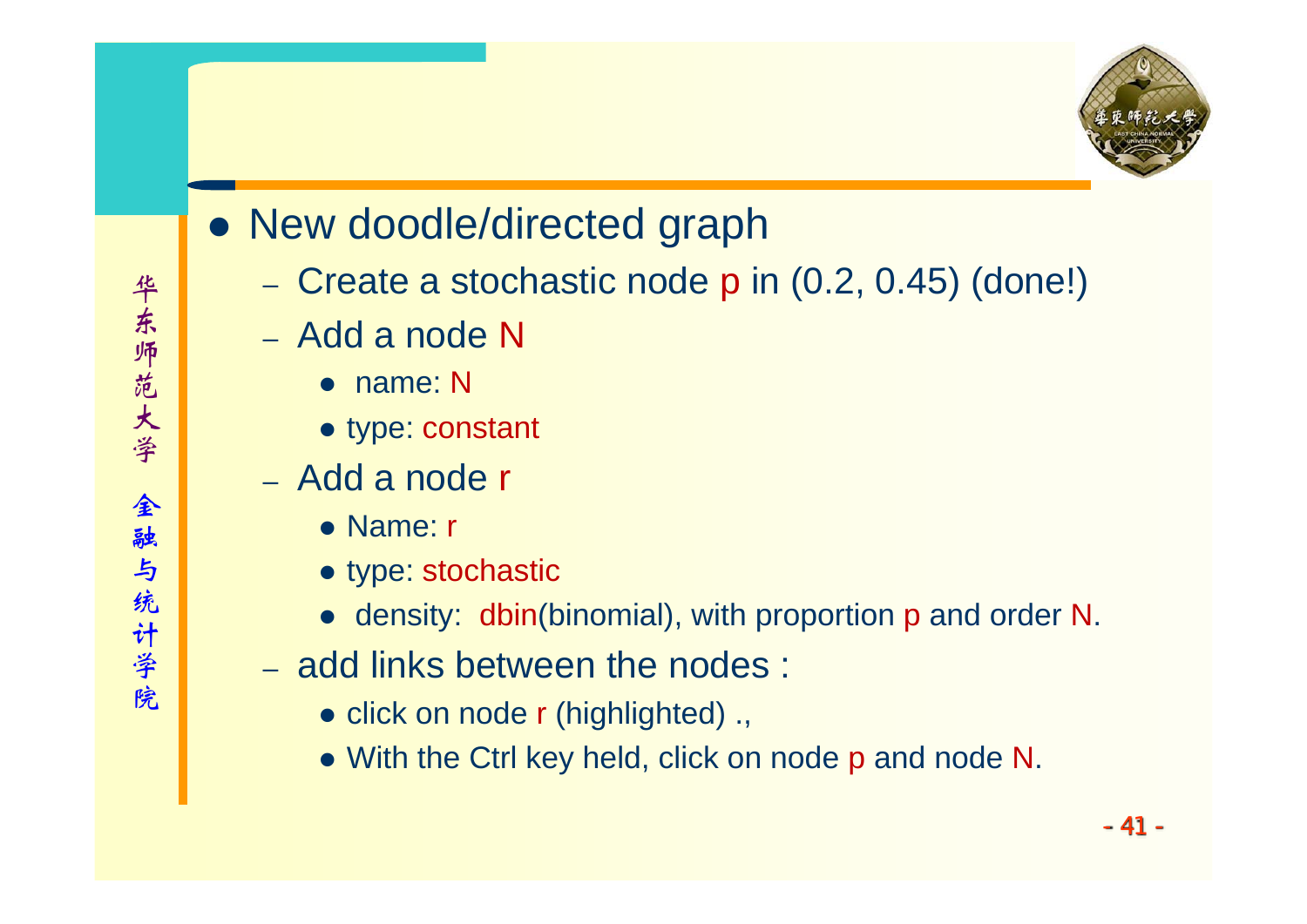

- Two relationships in a noodle
	- Single arrows: stochastic dependencies/ statistical relationship (is distributed as)
	- hollow arrows: logical relationship



Beta-binomial doodle/directed graph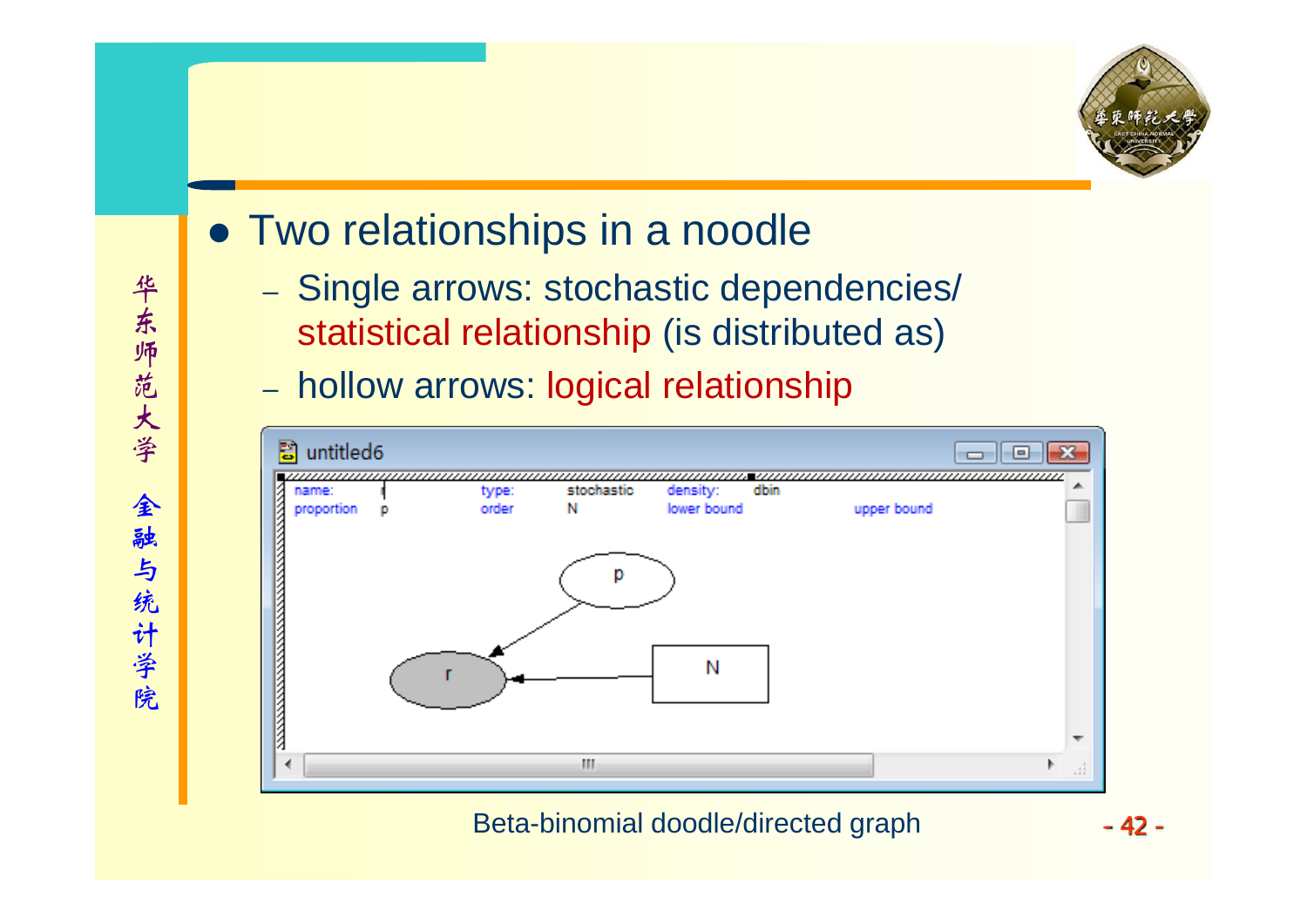

- To see the code
	- Select Doodle > Write Code
- To enter the data, in the model code window  $list(N=14,r=4)$

| EI<br>untitled <sub>8</sub>                                                          |             |
|--------------------------------------------------------------------------------------|-------------|
| model;<br>$p \sim$ dbeta(1,1)l( 0.2,0.45)<br>$r \sim$ dbin(p,N)<br>$list(N=14, r=4)$ | 画           |
|                                                                                      | <b>Tel:</b> |
| Ш<br>4                                                                               | - 11        |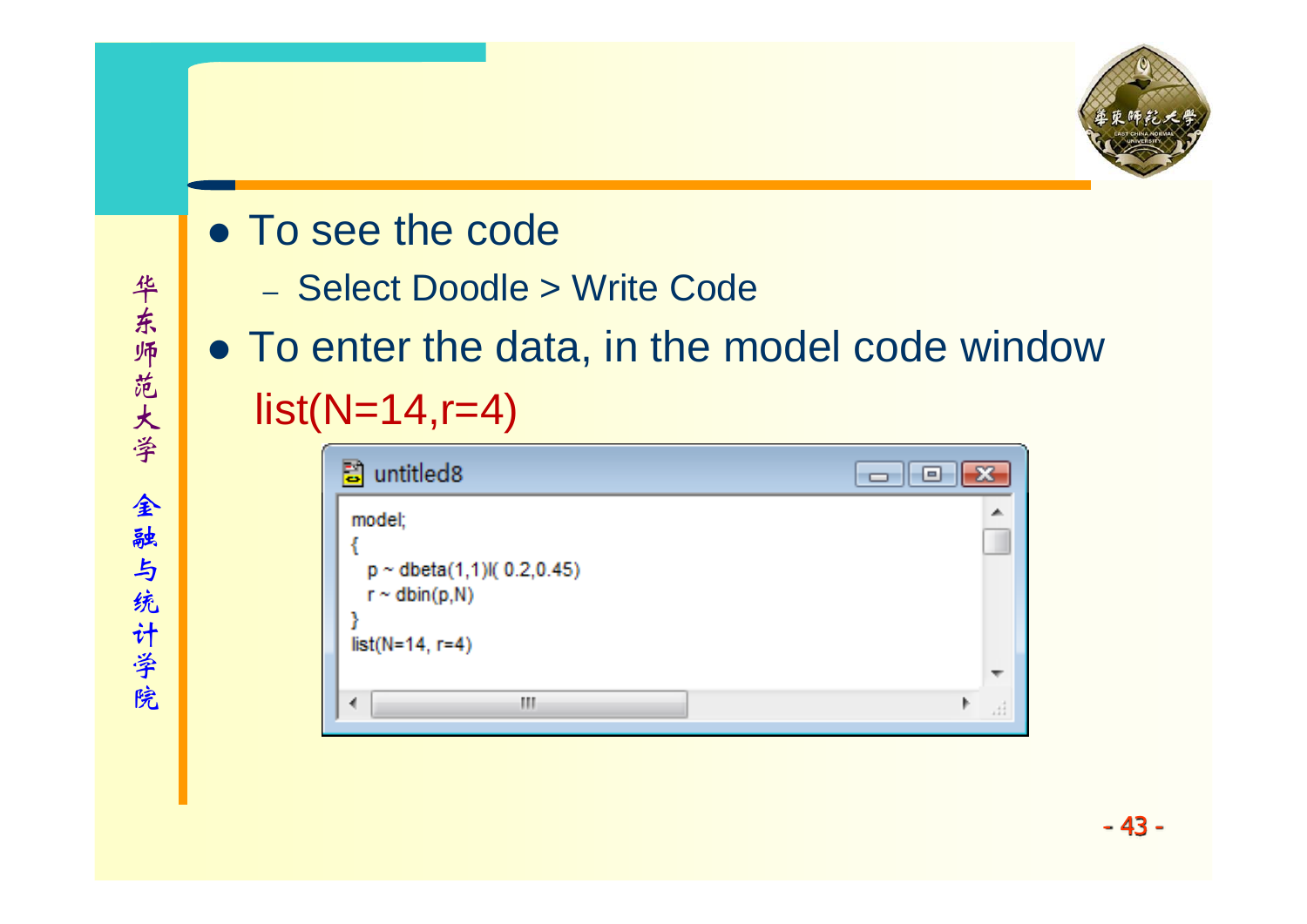

- WinBUGS calculate the appropriate likelihood function and prior for p, and combine them into a posterior distribution. (straightforward for conjugate)
- Select Model > Update...,change updates to 5000
	- WinBUGS generates updated samples of p(from the initial) by combining the prior information on p and the new information on p given by the data r and N.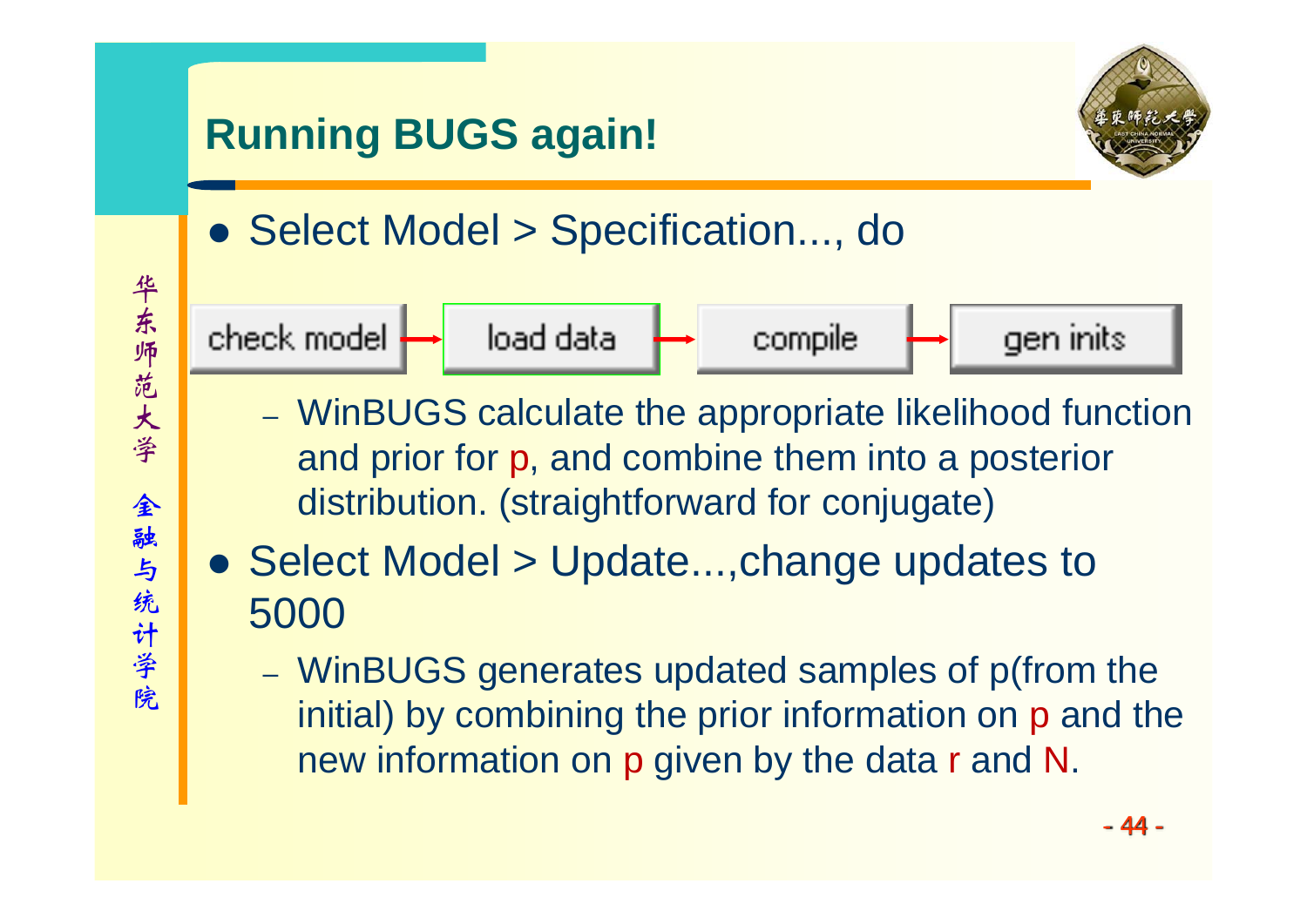#### **WinBUGS output--2**



华东师范大学 华东师范大学 金融与统计学院 金融与统计学院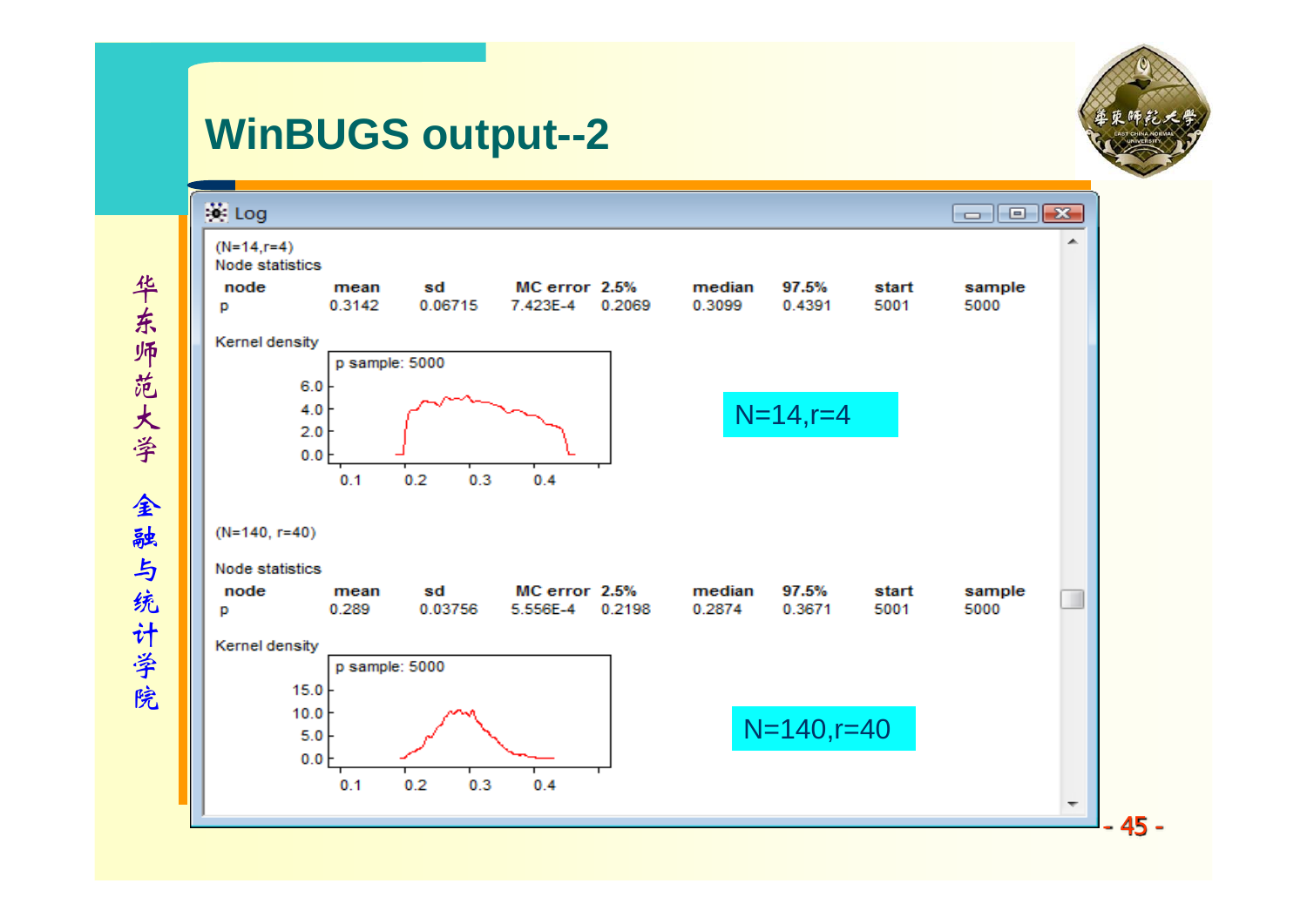#### **2nd example: two props comparison**

- **Two surveys are taken:** 
	- N1=14, r1=4
	- N2=12, r2=5
- Question: What is the evidence that the underlying rates for the two surveys is really different?
- Naïve thinking:  $4/14=29\%, 5/12=42\%$  -> the difference appears to be large.
- **Bayesian analysis using WinBUGS: calculate a** posterior for the difference or ratio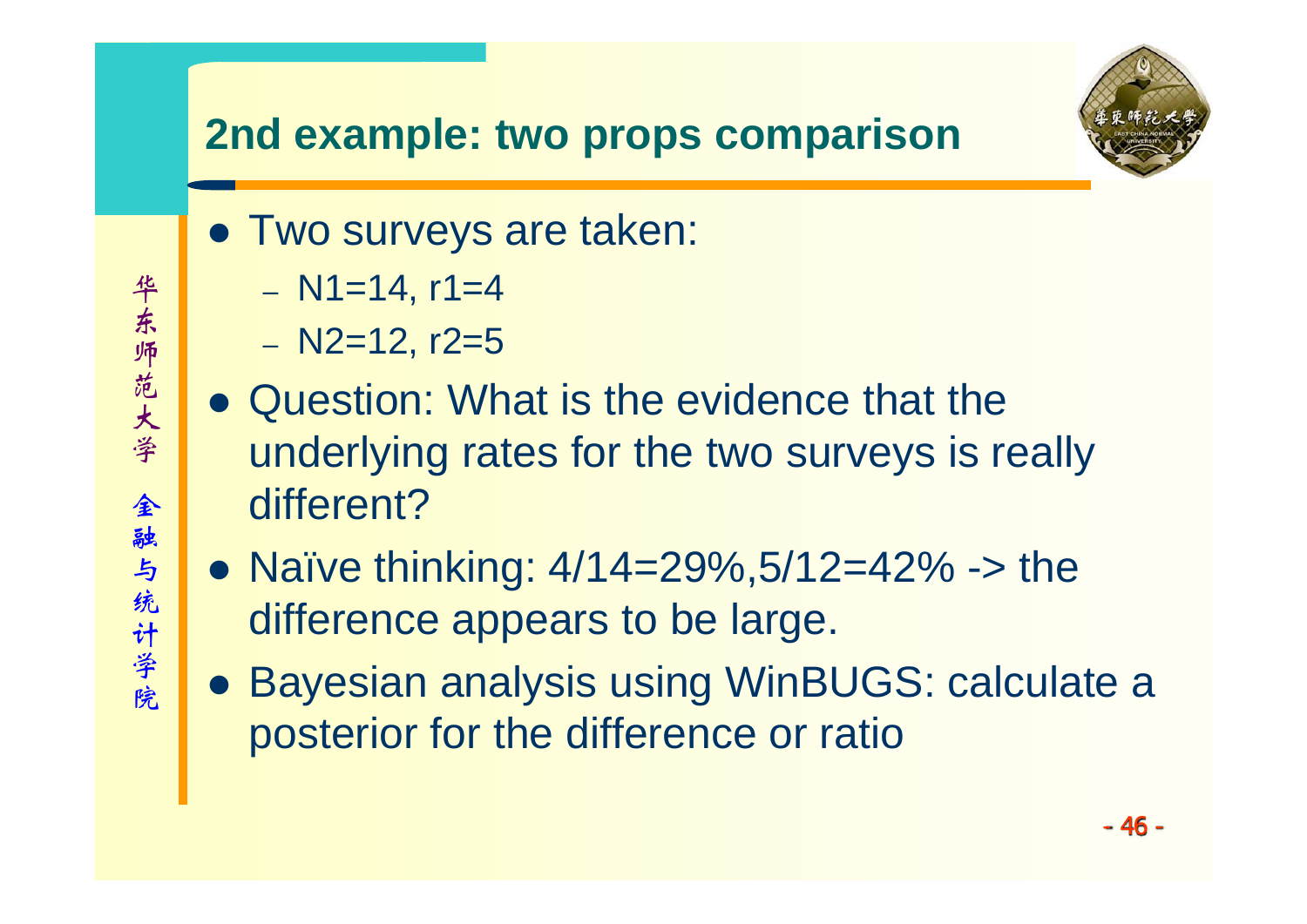

#### • Create two sets of nodes as in 1<sup>st</sup> example



华东师范大学 华东师范大学 金融与统计学院 金融与统计学院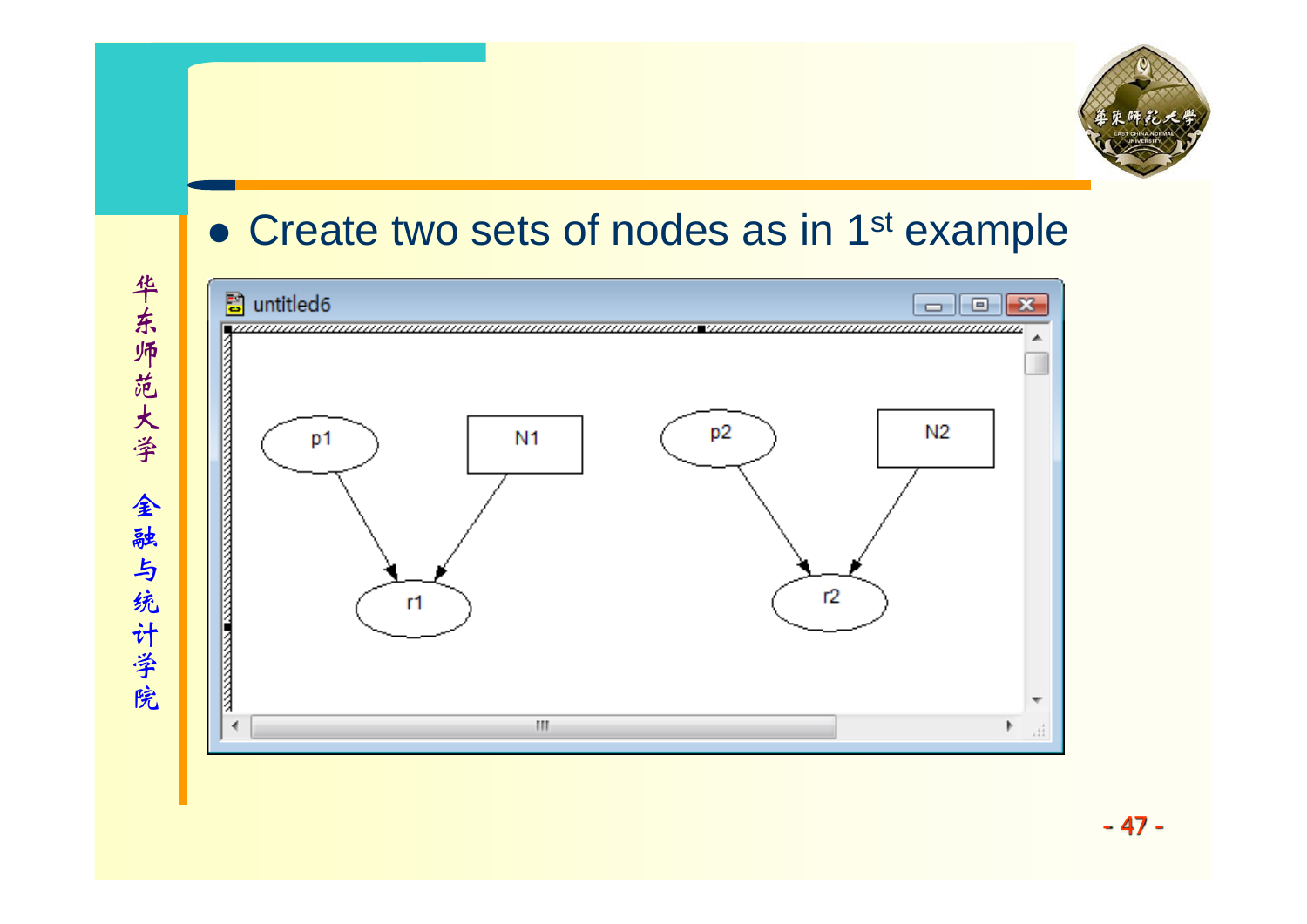

#### • create two logical nodes

```
1. type: logical
  name: ratiolink: identity
  value: p2/p1
```
type: logical name: differencelink: identity value: p2-p1.

2.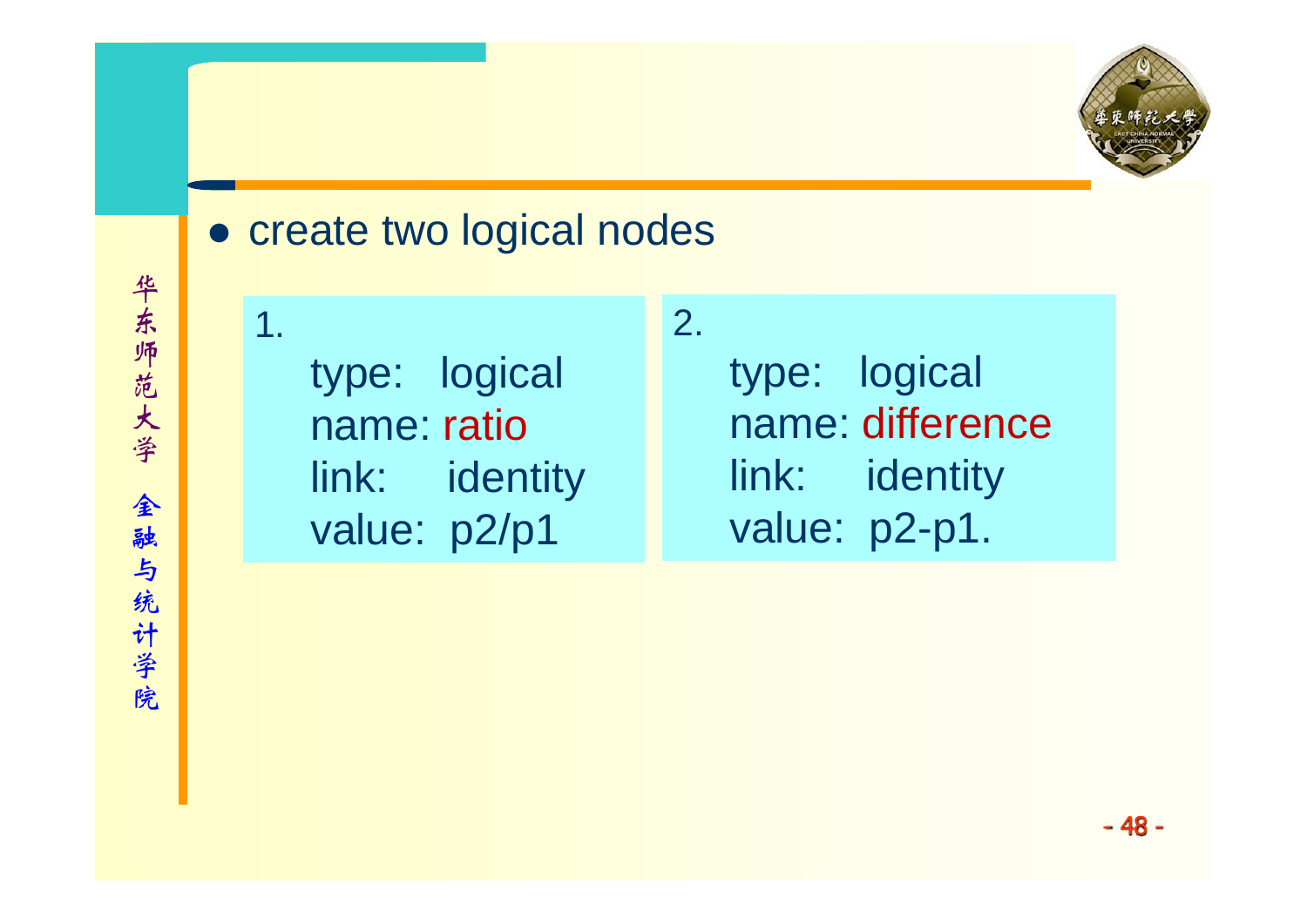

华东师范大学 华东师范大学 金融与统计学院 金融与统计学院

- 49 -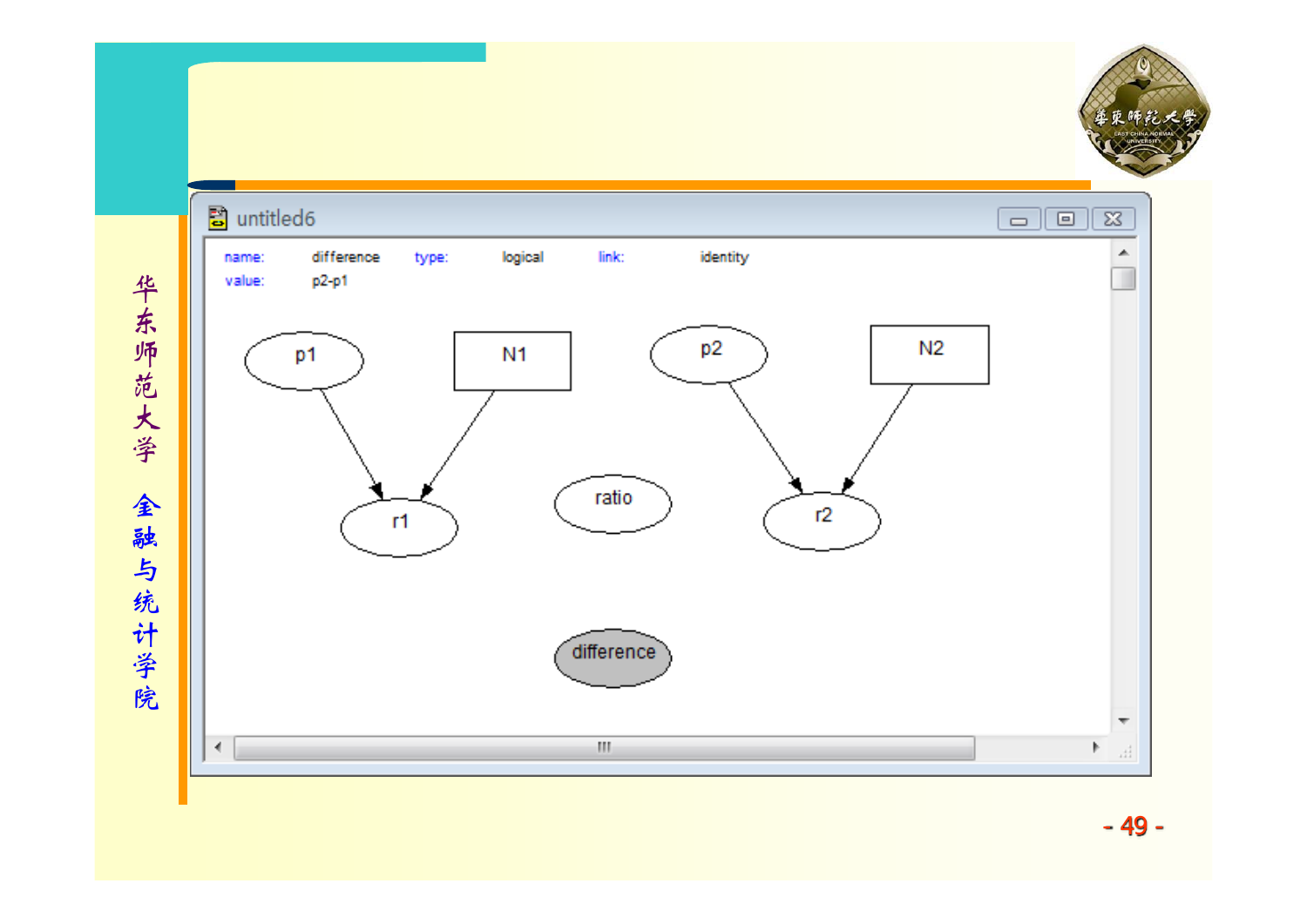

### • Add the links to finish the model.

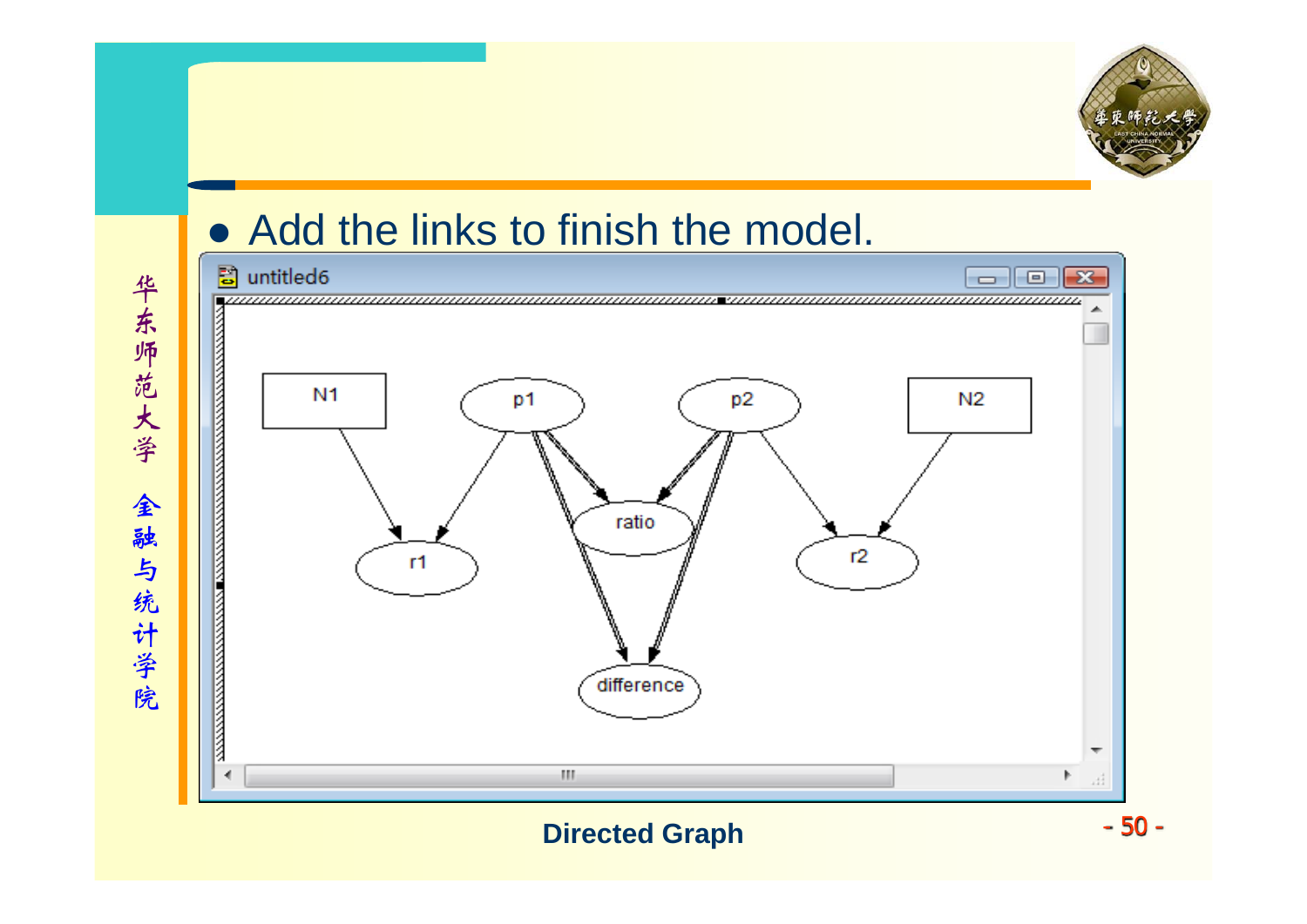#### $\bullet$  corresponding code for the two proportion model: Select Doodle > Write Code

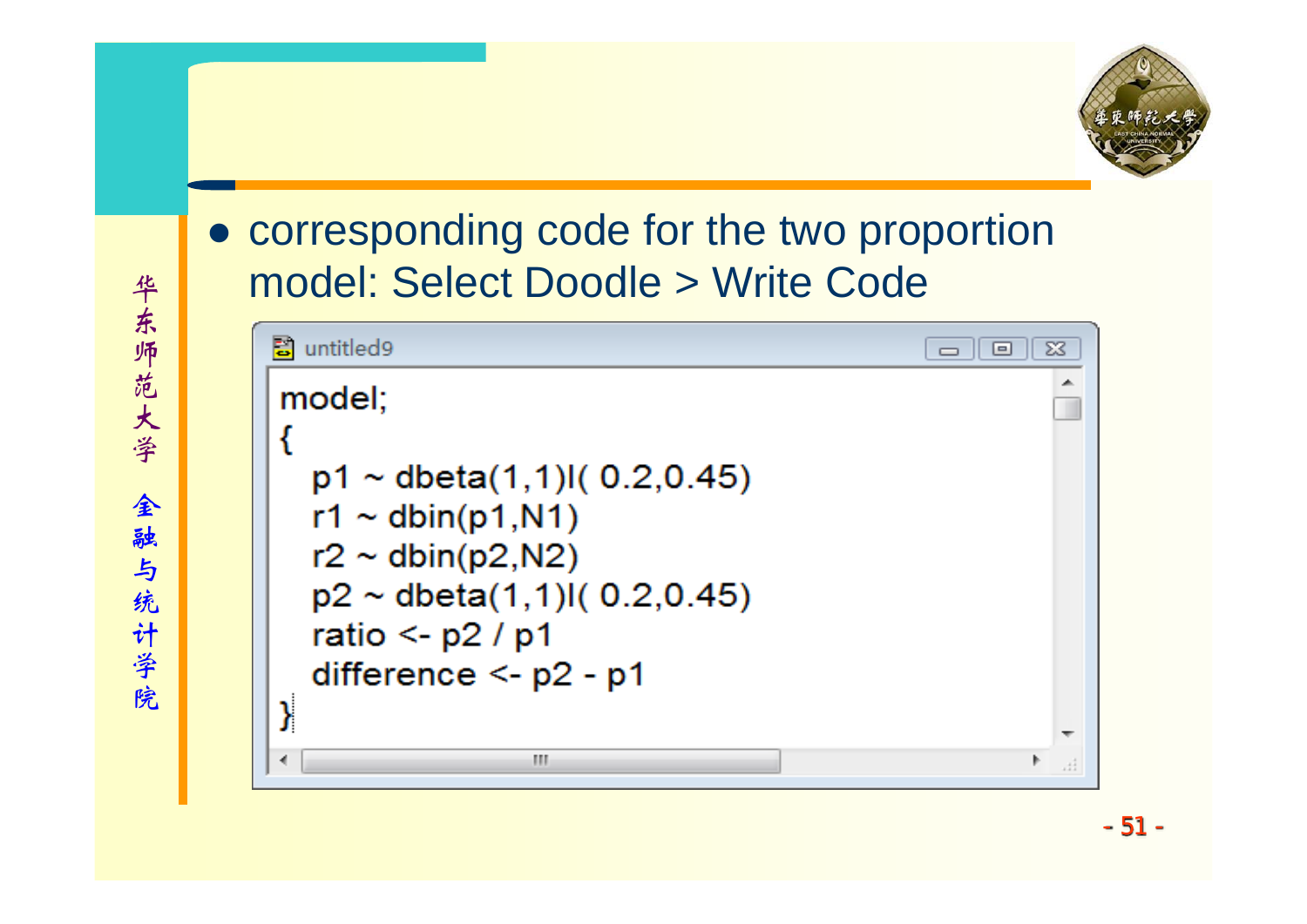

#### • Summary: node connectors:

| connector                | Solid arrow                                    | <b>Hollow arrow</b>                   |
|--------------------------|------------------------------------------------|---------------------------------------|
| meaning                  | <b>Stochastic /statistical</b><br>relationship | Logical/deterministic<br>relationship |
| Sign in BUGS<br>language | $\leftarrow$                                   | $\sim$                                |
| example                  | $diff < -p2-p1$                                | $r\text{-dbin}(p,N)$                  |

- Add the data before analyzing the model
	- In the model window type:  $list(N1=14, r1=4, N2=12, r2=5)$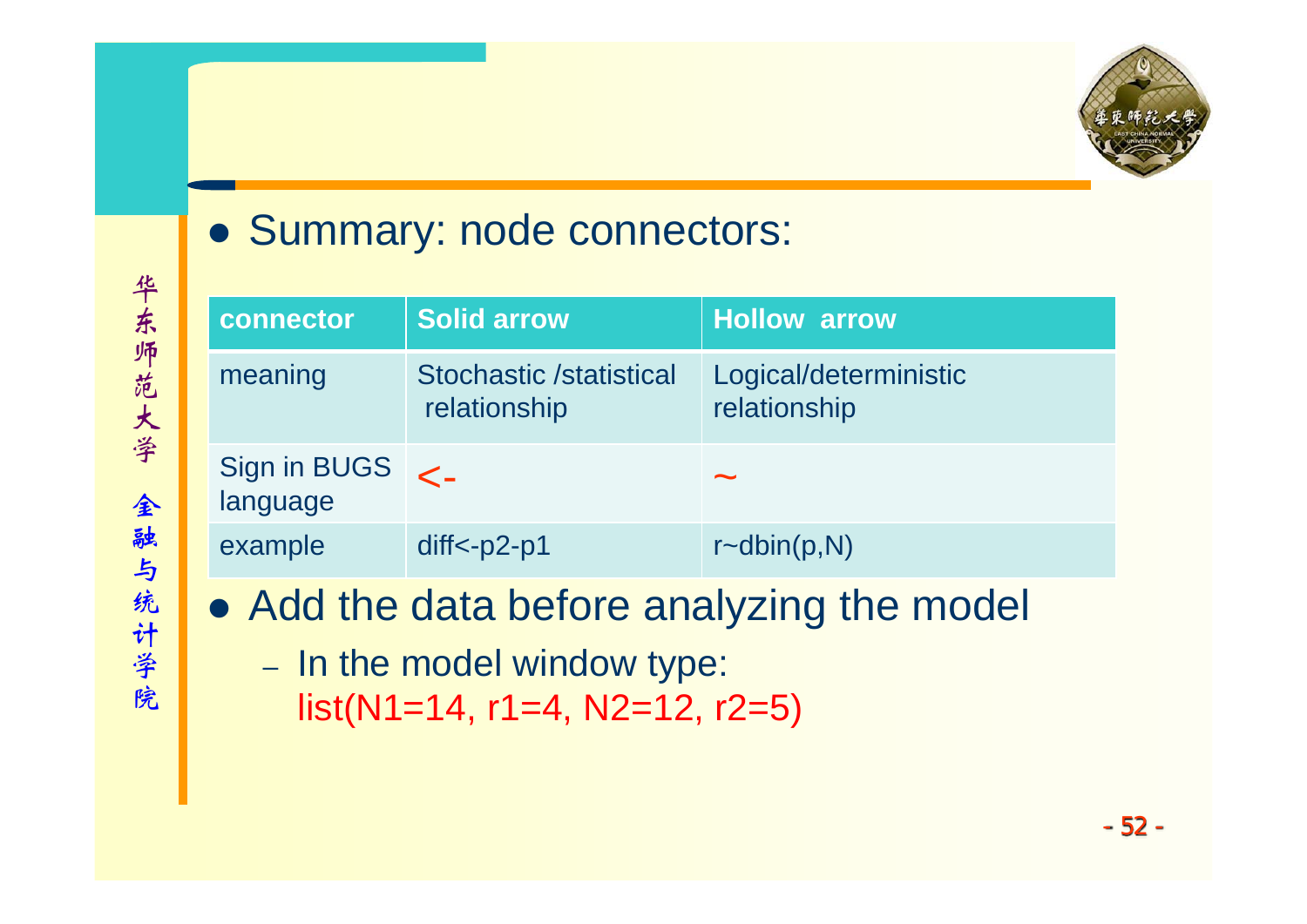

- Sample Monitor Tool to set ratio and difference
- Select Model > Update...,change updates to 5000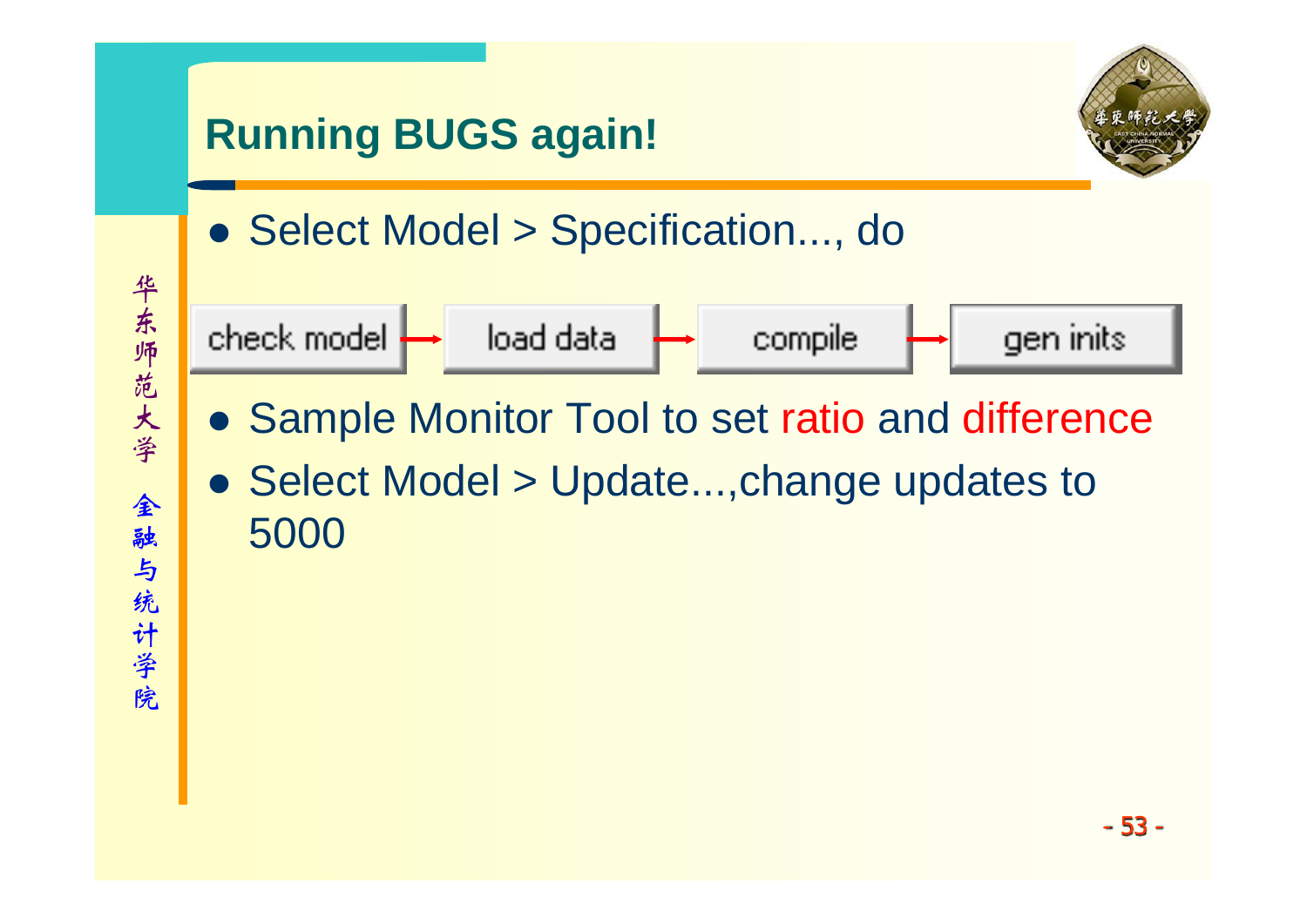### **WinBUGS output--3**



华东师范大学 华东师范大学 全 金融与统计学院 融与统计学院

- 54 -

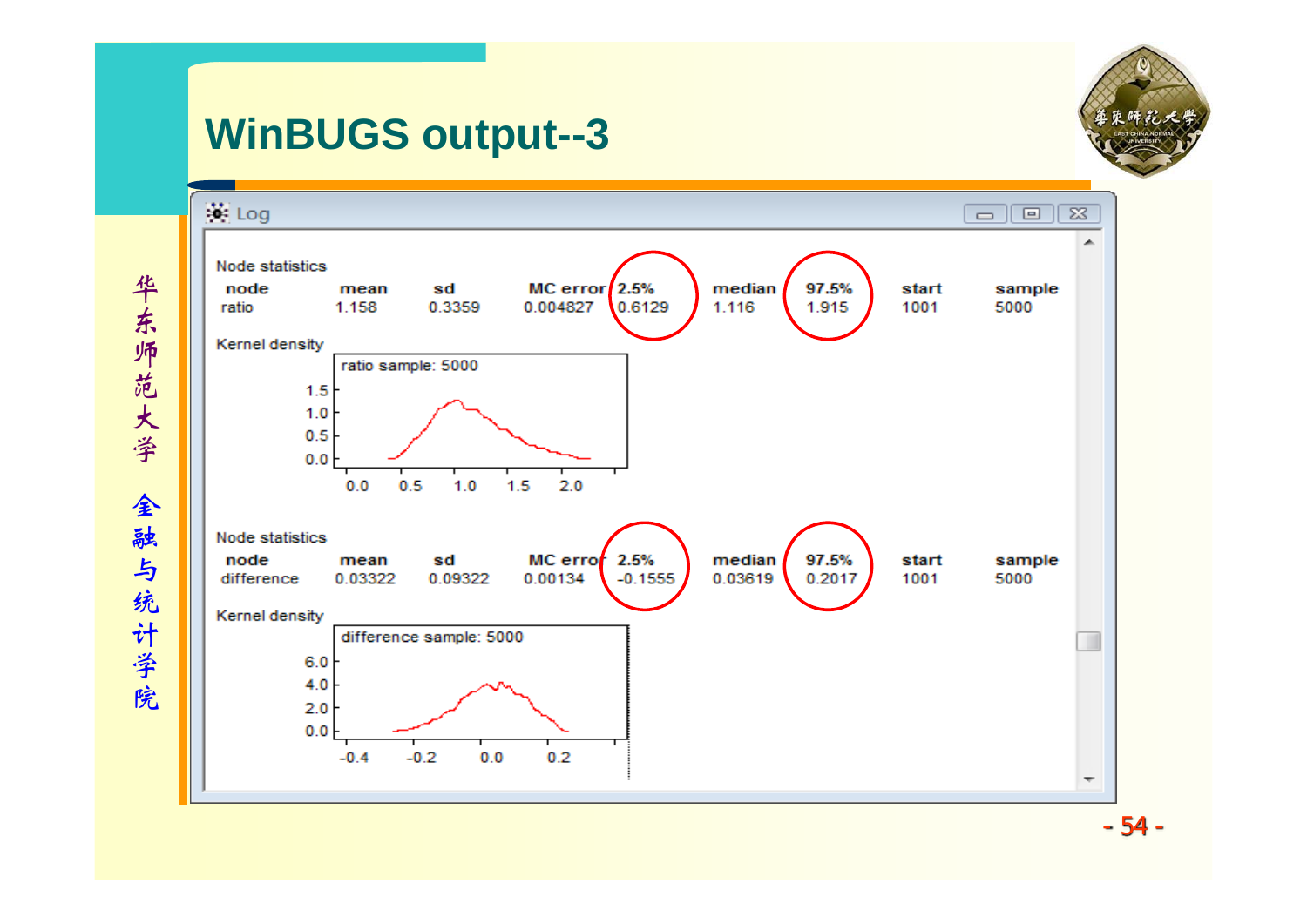# **Conlusion**



- **The sample rates of unemployment are NOT** significantly different. Reasons:
	- –- The area under the difference curve to the right of zero is not much larger than the area to the left of zero. Also the area to the right of one under the ratio curve is not much larger than the area to the left of one.
	- the mean difference is close to zero and the mean ratio is close to one
	- 95% credible interval for difference (-0.16,0.20) 95% credible interval for ratio (0.61, 1.92)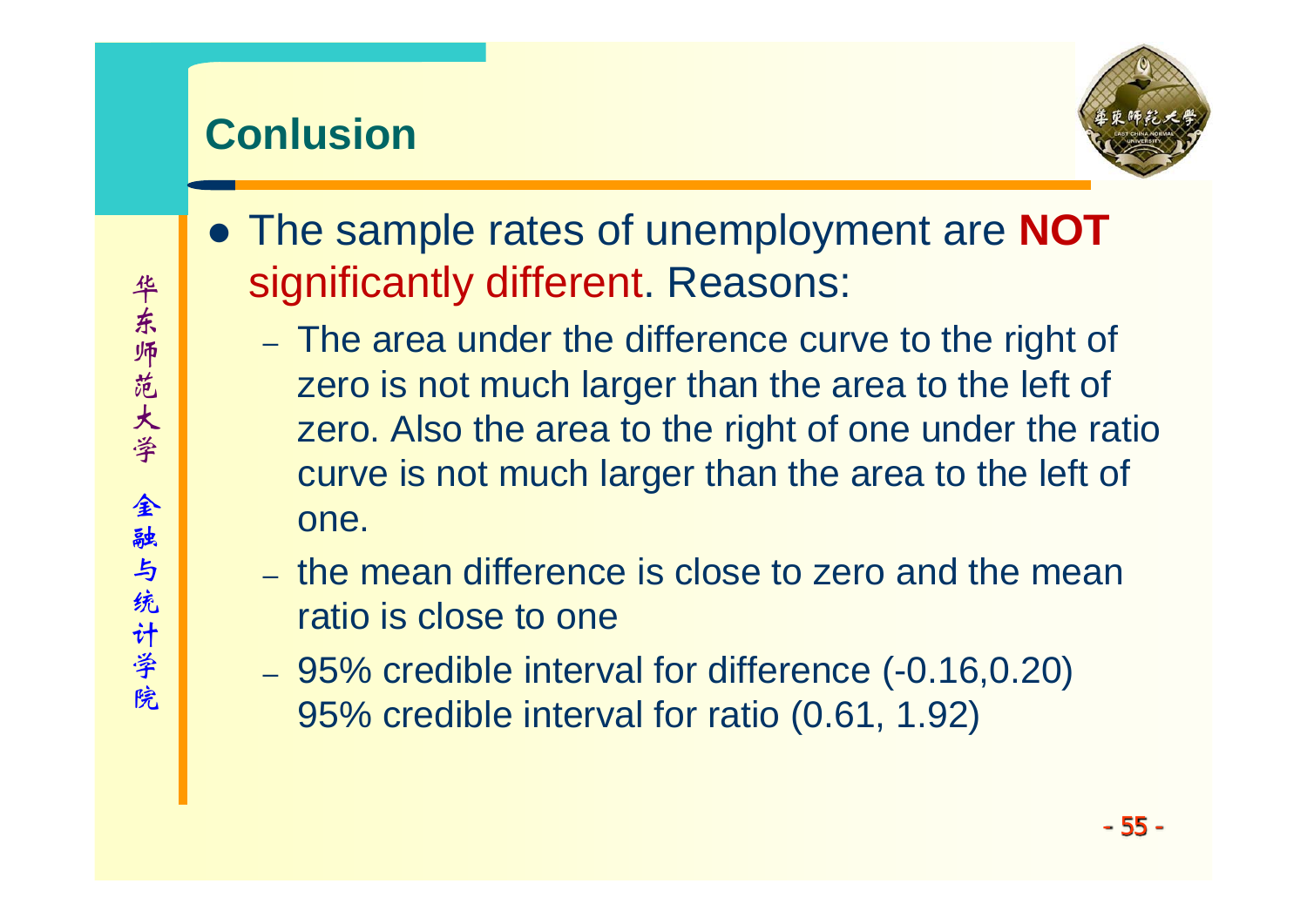

- Plates
	- Allow more complex
		- structure, e.g.,
			- Repeated measures
			- Hierarchical models
- Creating a plate
	- CTRL + mouse click in Doodle Window
	- Deleting a plate: CTRL + Del

| index: | from:       | up to: |
|--------|-------------|--------|
|        |             |        |
|        |             |        |
|        |             |        |
|        | for $(M:$ ) |        |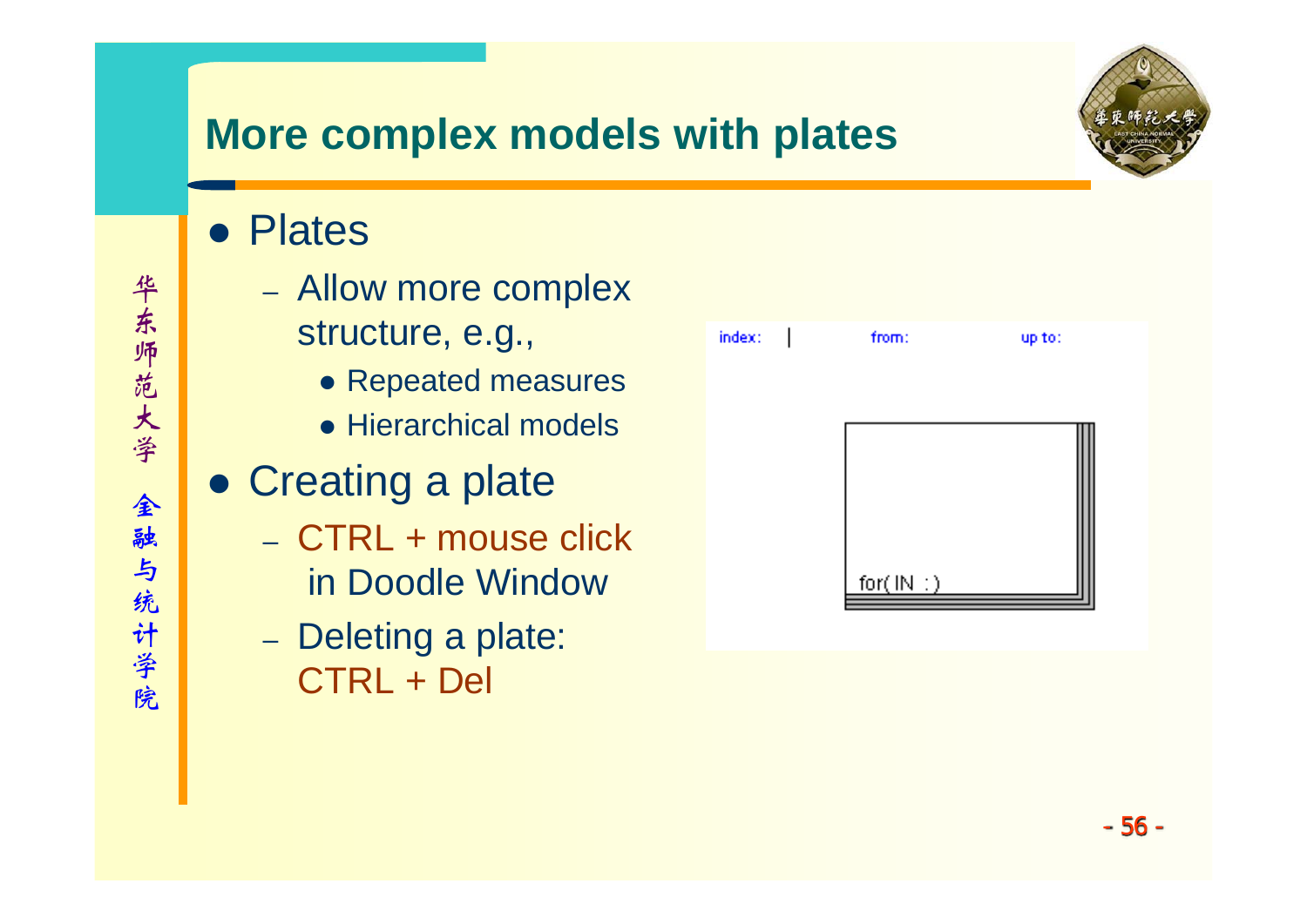# **Case Study: pumps data**



| <b>PUMP</b>    | $t_i$ | $X_i$ |
|----------------|-------|-------|
| 1              | 94.5  | 5     |
| $\overline{2}$ | 15.7  | 1     |
| 3              | 62.9  | 5     |
| $\overline{4}$ | 126   | 14    |
| 5              | 5.24  | 3     |
| 6              | 31.4  | 19    |
| $\overline{7}$ | 1.05  | 1     |
| 8              | 1.05  | 1     |
| 9              | 2.1   | 4     |
| 10             | 10.5  | 22    |

- $\bullet$  $t_i$ : the length of operation time of the pump (in 1000s of hours).
- $\bullet$  $x_i$ : the number of failures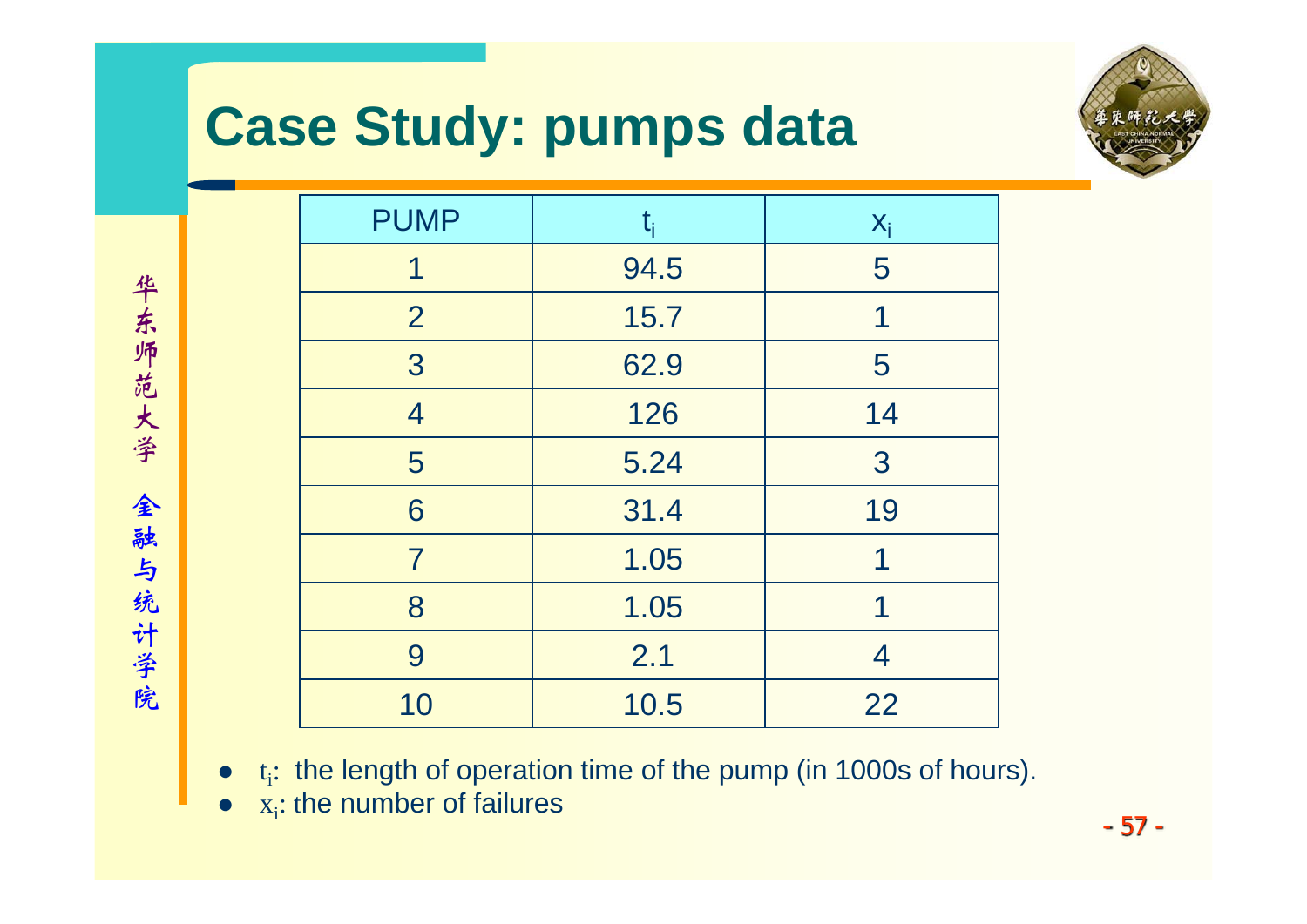

z Gamma-Poisson **hierarchical** model

for 
$$
i = 1, 2, ..., 10
$$
  
\n $x_i \sim Poisson(t_i \theta_i)$   
\n $\theta_i \sim Gamma(\alpha, \beta)$   
\n $\alpha \sim Exponential(1.0)$   
\n $\beta \sim Gamma(0.1, 1.0)$   
\n\nParamters of interest:  $\theta_i$ ,  $i = 1, 2, ..., 10$ 

 $\bullet$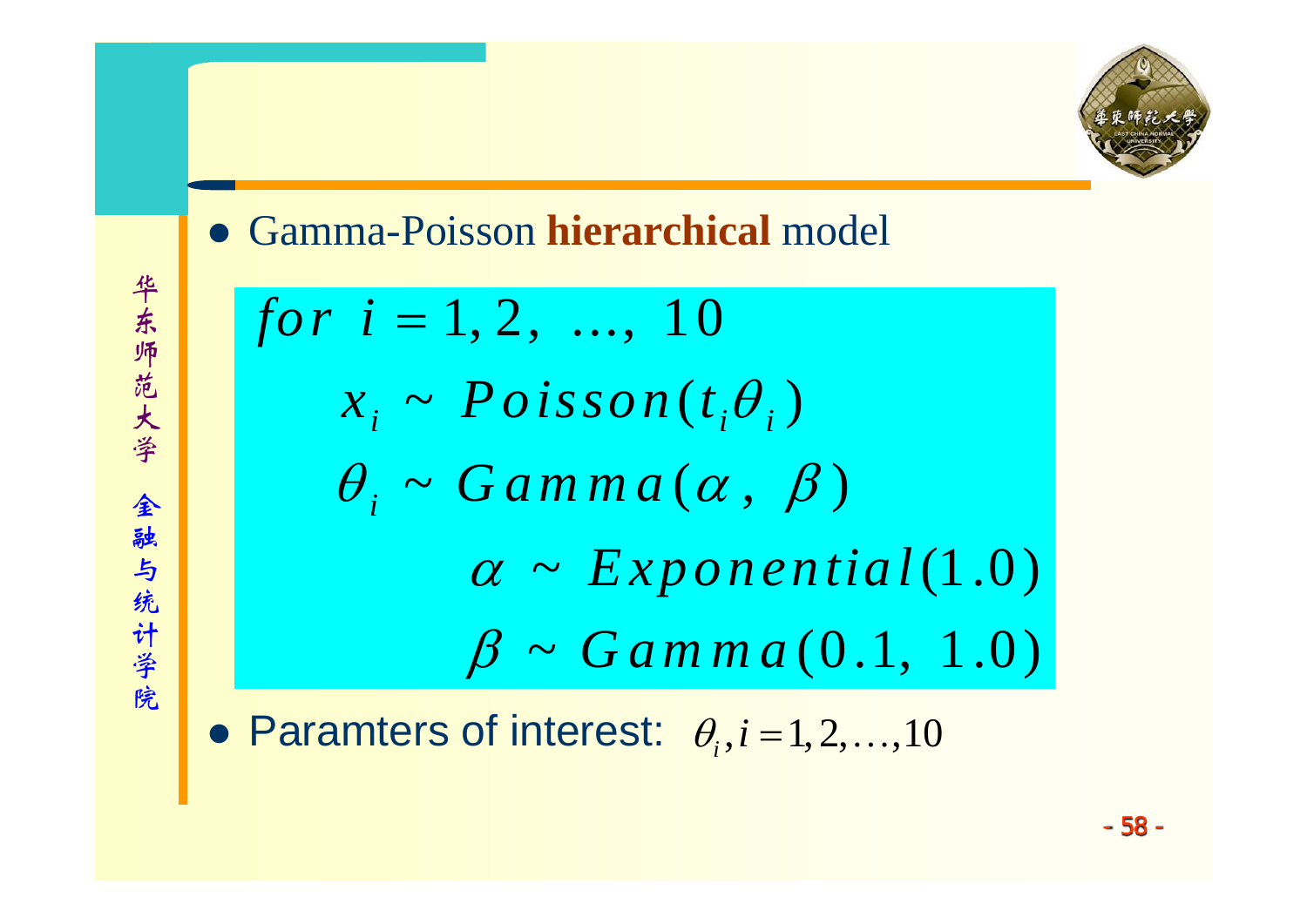# **Model specification through DoodleBUGS**

- Nodes
	- –Constants, denoted by rectangles
	- Stochastic nodes, denoted by ellipses
	- Deterministic nodes, logical function of other nodes
- • Edges
	- Directed links
		- Solid arrow: stochastic dependence
		- Hollow arrow: logical function
	- Undirected links, dashed line
		- representing an upper or lower bound
- •Plates, repeated parts of the graph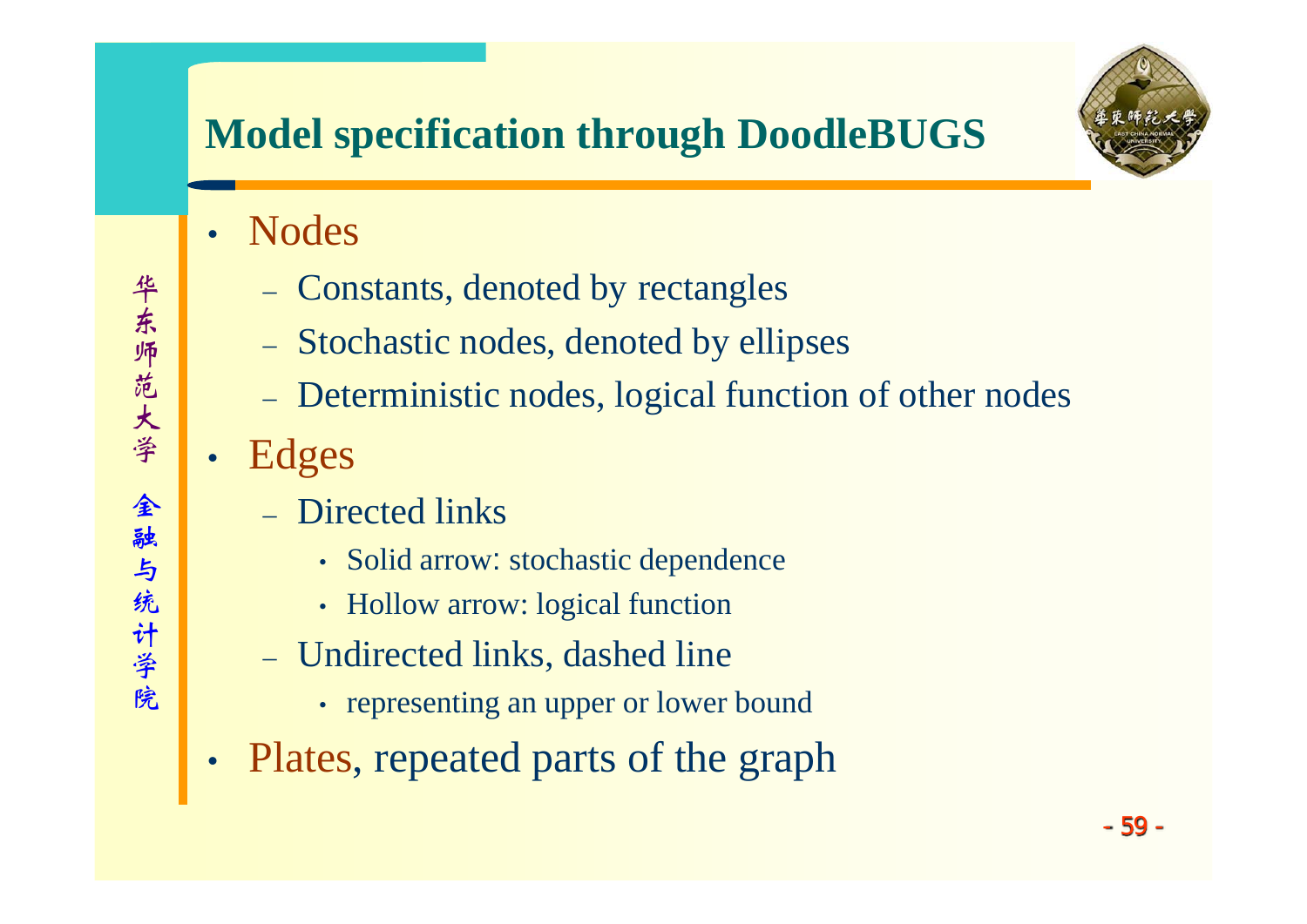



- 60 -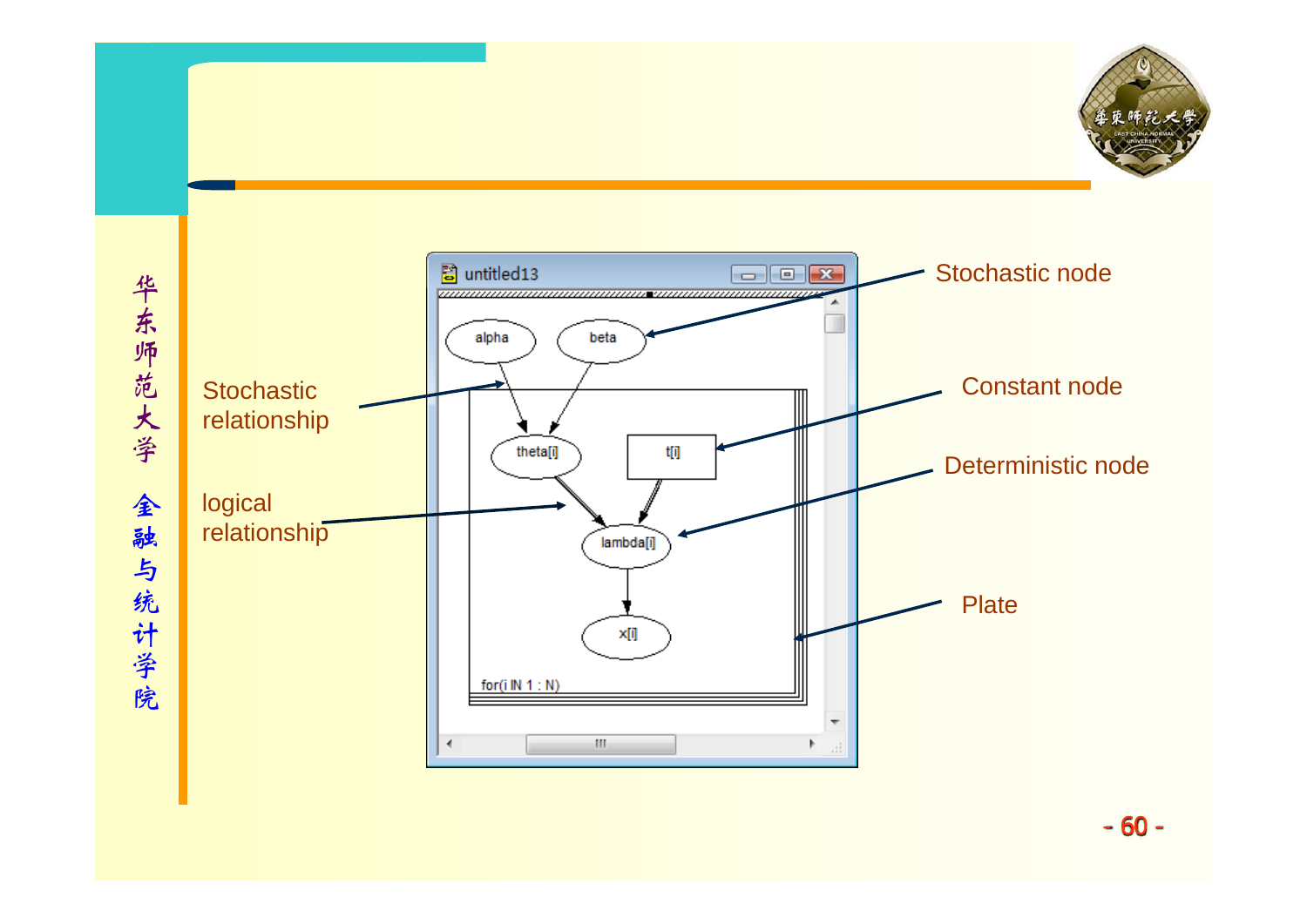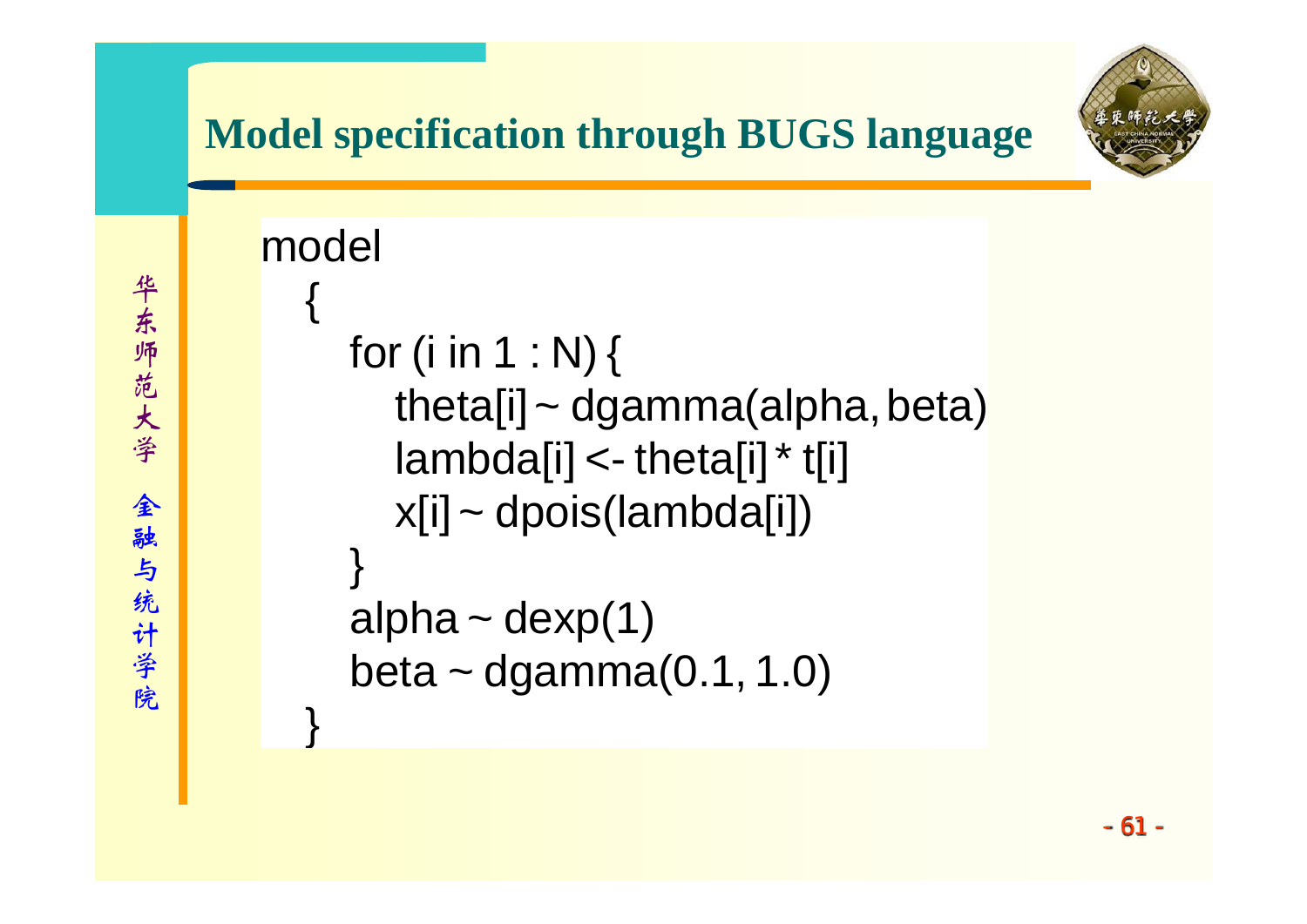

- Data format
	- R/S-Plus format using list()

list(t = c(94.3, 15.7, 62.9, 126, 5.24, 31.4, 1.05, 1.05, 2.1, 10.5),  $x = c(5, 1, 5, 14, 3, 19, 1, 1, 4, 22),$  $N = 10$ 

- **Rectangular format**
- Initial values

 $list(alpha = 1, beta = 1)$  $list(alpha = 10, beta = 10)$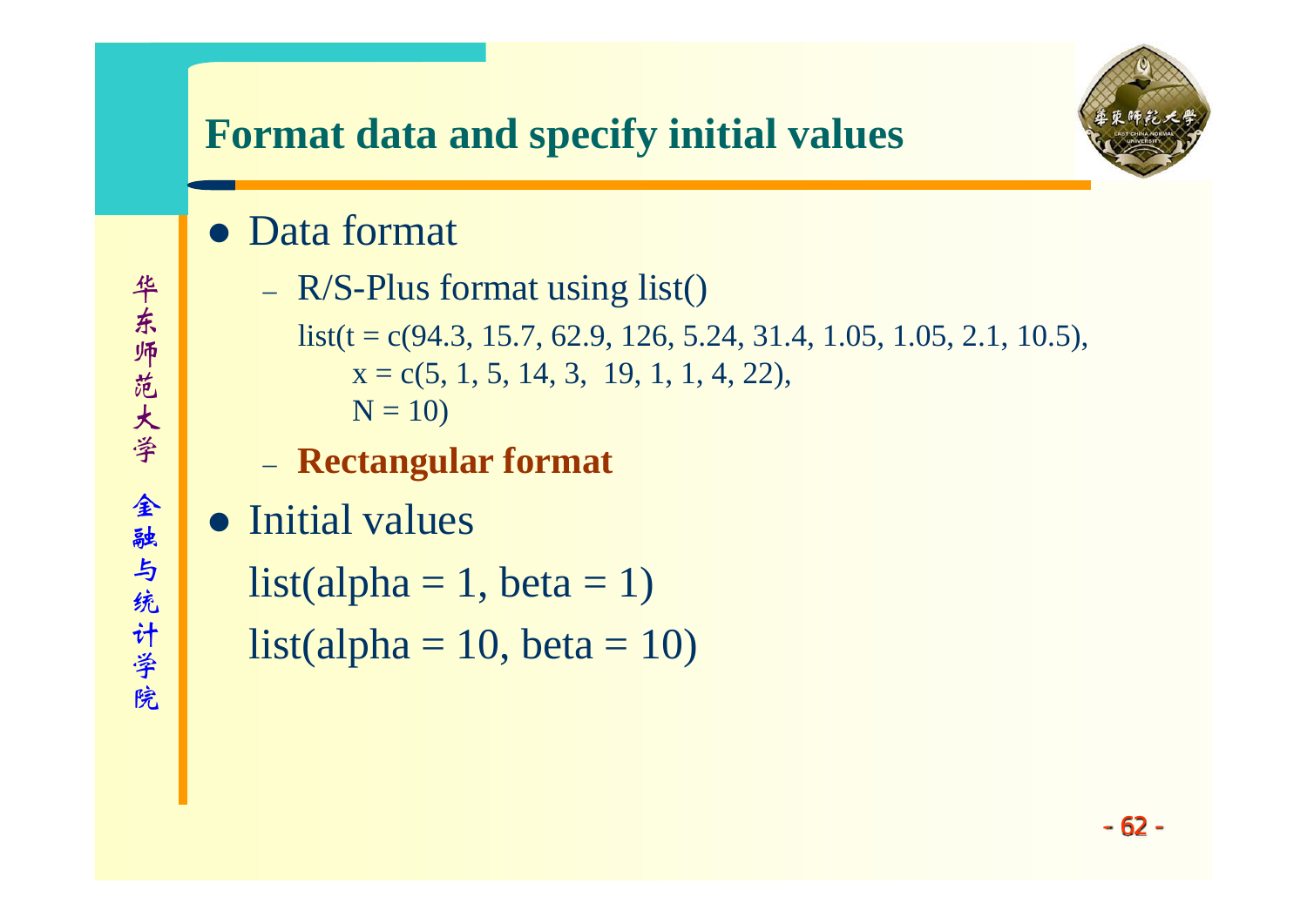

# • Data in rectangular format

- Data are usually stored in the same **odc** file with END sign
- To conserve space, hide/fold data in rectangular format by
	- z **T o o l s > Create F o l d**
	- z **Edit menu> select >copy>paste between two arrows**
	- **A name can be inserted in between**
- Load the data by highlight the first row
- –- Repeat the procedure for multiple sets of data

| data<br>⇨ | $list(N = 10)$ |
|-----------|----------------|
| t[]       | хIJ            |
| 94.3 5    |                |
| 15.7      | 1              |
| 62.9 5    |                |
| 126 14    |                |
| 5.24 3    |                |
| 31.4 19   |                |
| 1.05      | 1              |
| 1.05 1    |                |
| 2.1       | 4              |
| 10.5 22   |                |
| END       |                |
| ⇦         |                |

```
data
list(N = 10)\rightarrowData(t,x)\leftarrow
```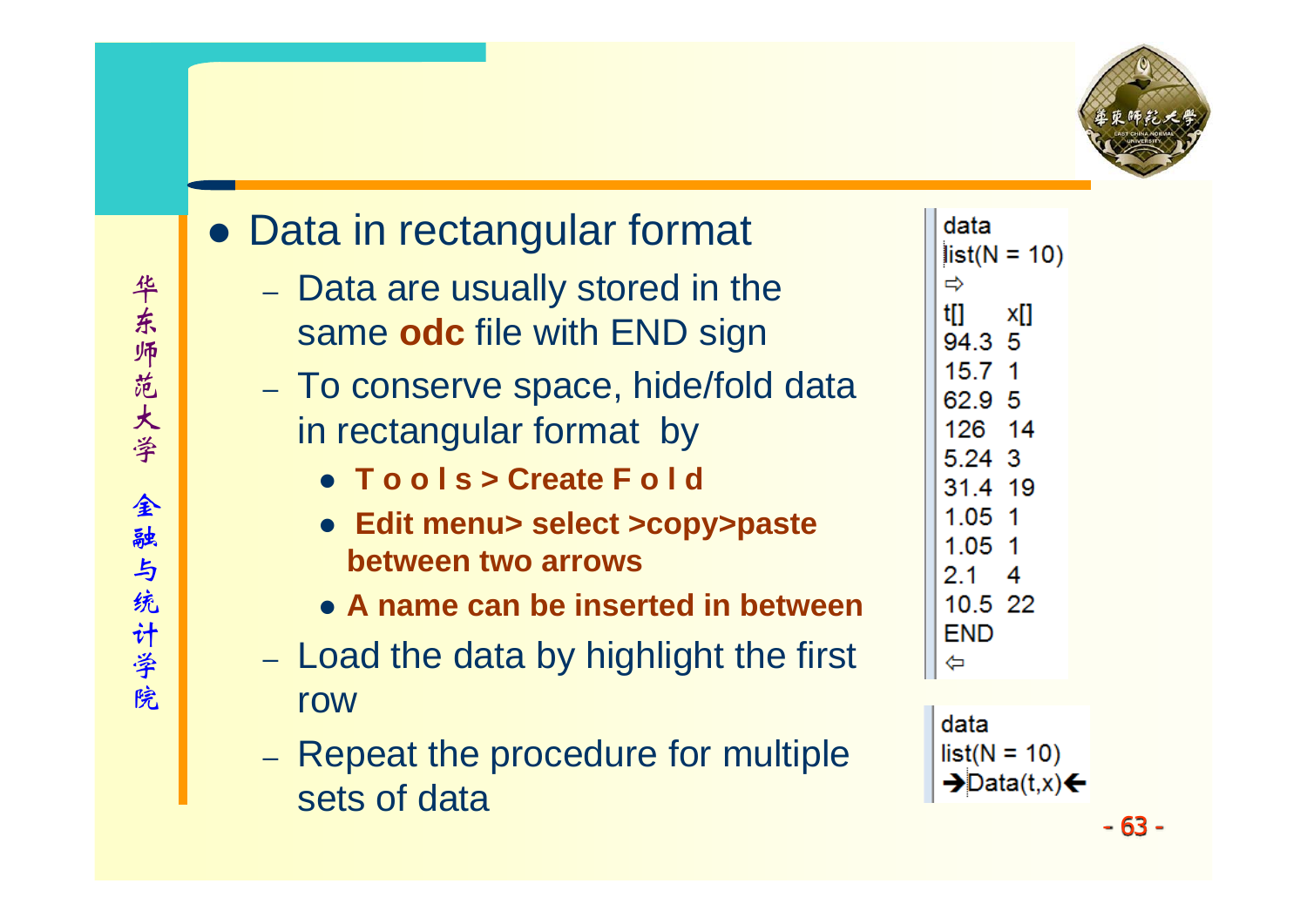```
winbugs-demo4-complete
                                               \Box \Box \Boxmodel;
  for(iin 1: N) {
     x[i] ~ dpois(lambda[i])
     lambda[i] <theta[i] * t[i]
     theta[i] \sim dgamma(alpha, beta)
  alpha \sim dexp(1)
  beta \sim dgamma(1,1)data
list(N = 10)\rightarrowData(t,x)\leftarrowInitial values
  list(alpha = 1, beta = 1)list(alpha = 10, beta = 10)HI.
```
- 64 -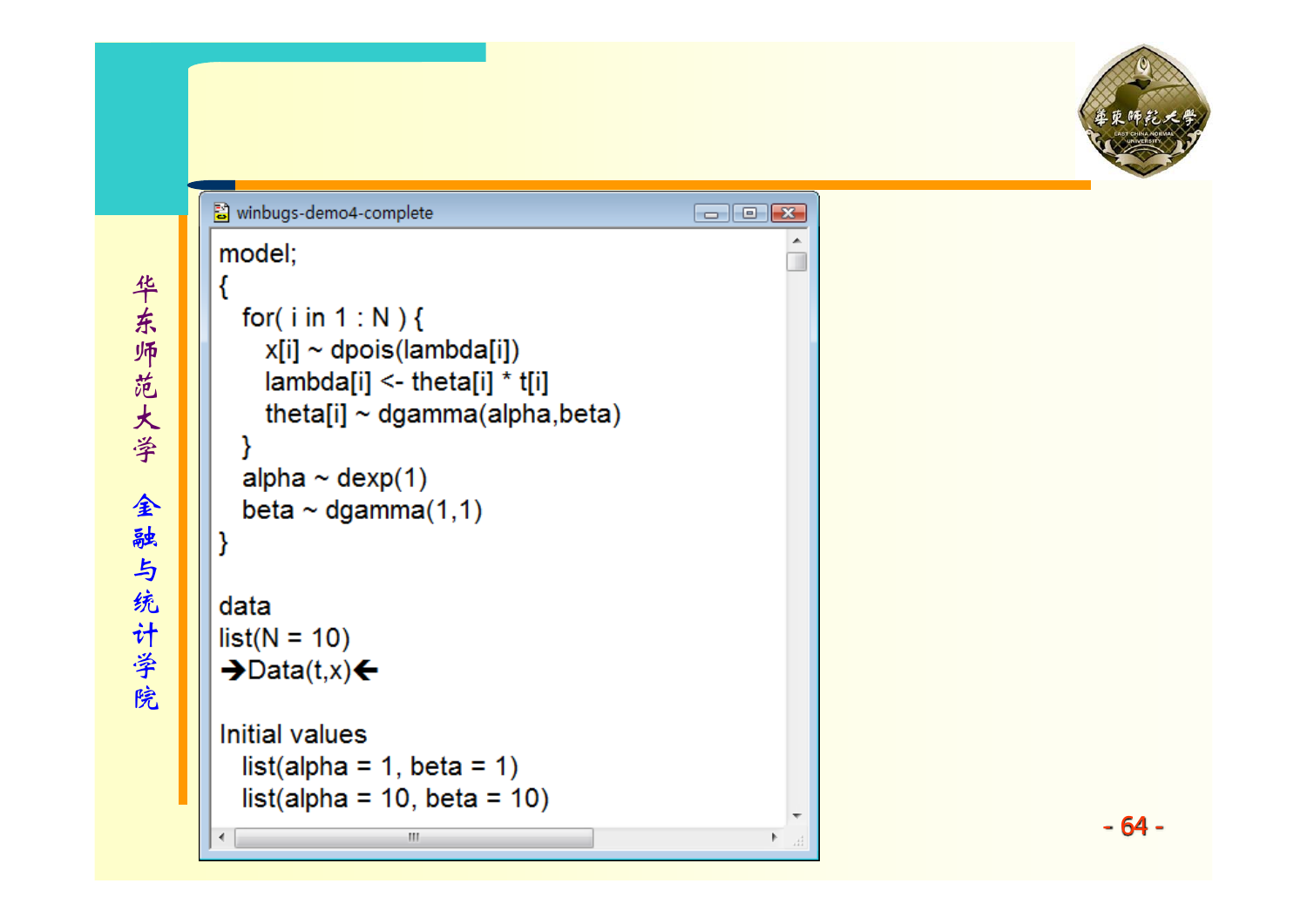# **Anything missing?**



- What kind of output can WinBUGS give us?
- What kind of sampling method does WinBUGS implement?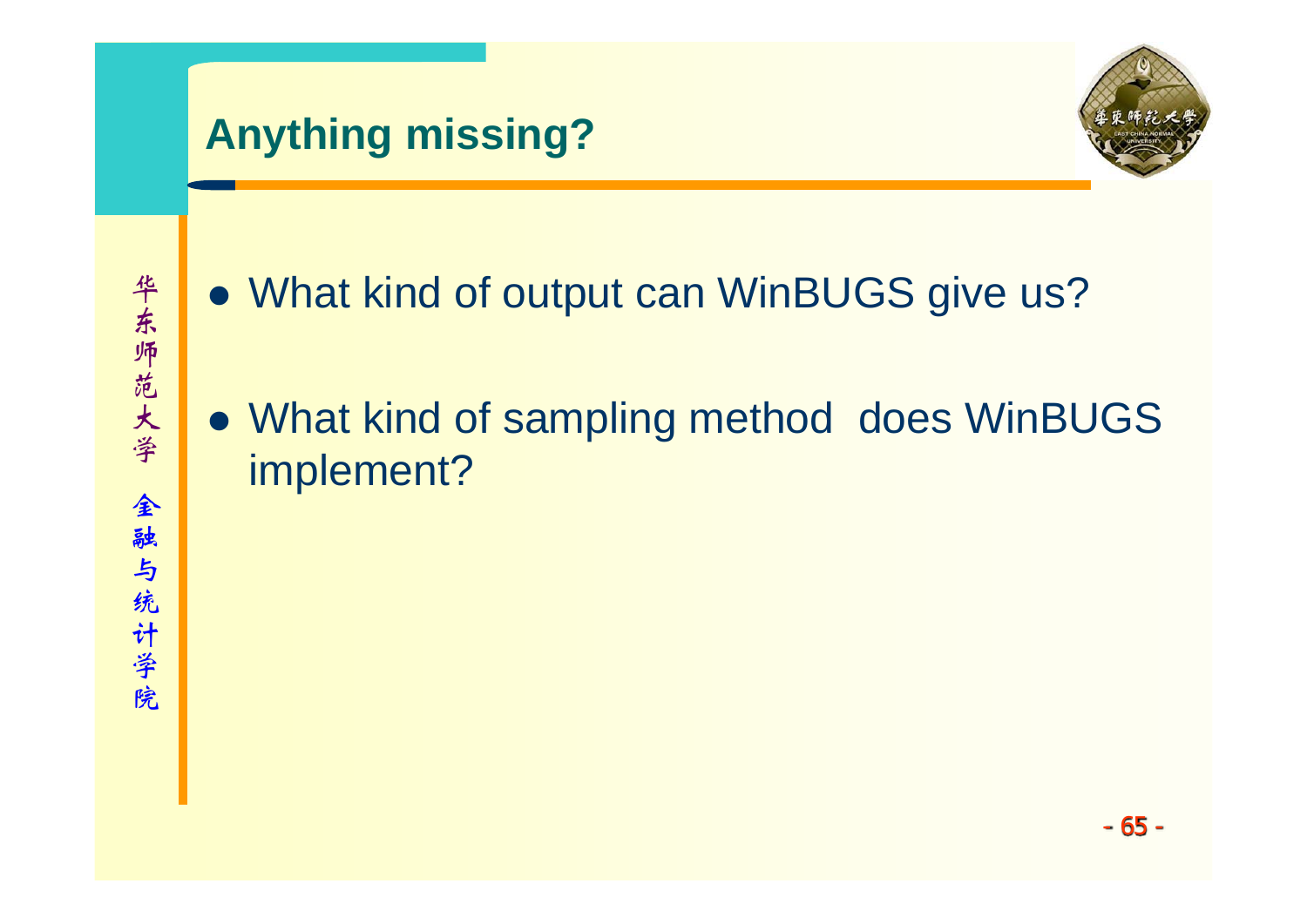# **Output of WinBUGS**



 $\bullet$  Samples at Inference Menu  $\alpha$  trace: plots the variable value against iteration number.  $\alpha$  history: plots out a complete trace for the variable.  $\alpha$  density: smoothed kernel density estimate for continuous variable or a histogram for discrete variable.  $\alpha$  auto cor: auto correlation, up to lag-50  $\alpha$  stats: Summary statistics, pooling over the chains selected.

 $\alpha$  coda: output the monitored values to CODA or BOA

- 66 -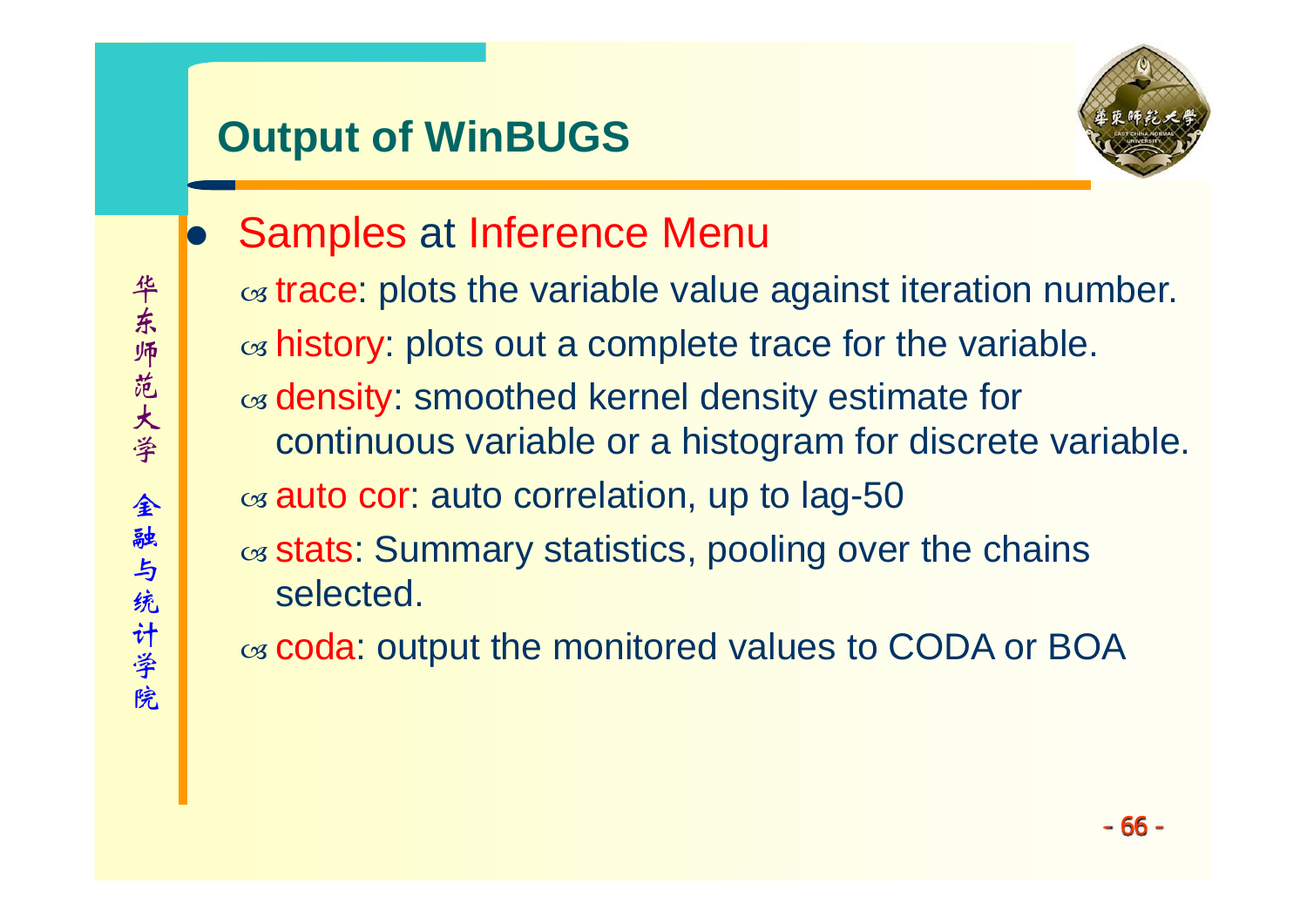

 $\alpha$  quantiles: plots out the running mean with running 95% confidence intervals against iteration number.

 $\alpha$  bgr diag: Brooks-Gelman-Rubin convergence statistic Brooks and Gelman (1998)

- Green: the width of the central  $80\%$  interval of the pooled runs
- Blue: the average width of the 80% intervals within the individual runs
- Red: their ratio  $R$  (= pooled / within).
- Convergence:  $R$  to 1, and with convergence of both the pooled and within interval widths to stability.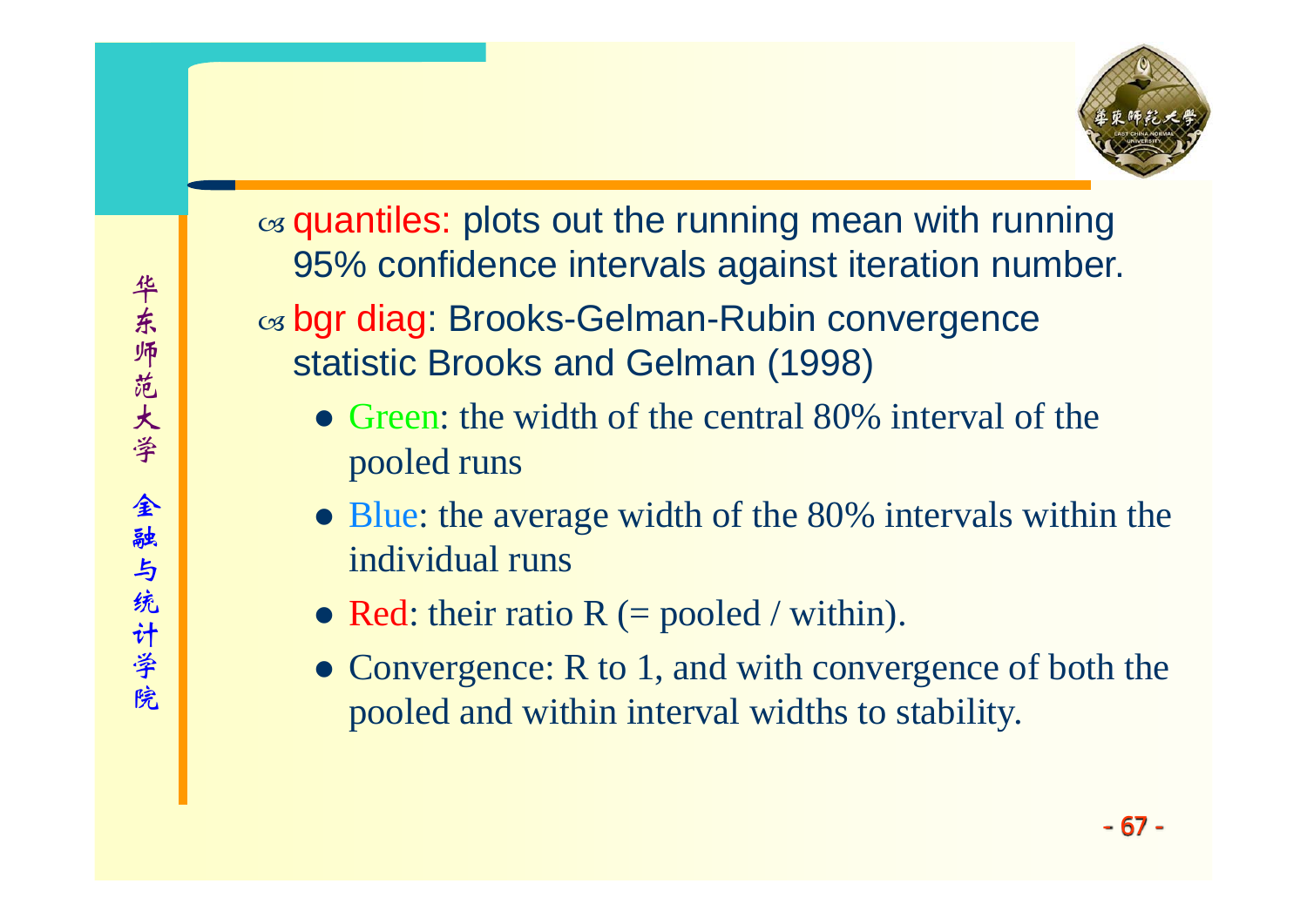

 $\bullet$  Compare at Inference Menu Box Plot Caterpillar Plot







华东师范大学 华东师范大学 全融与统计学院 金融与统计学院

- 68 -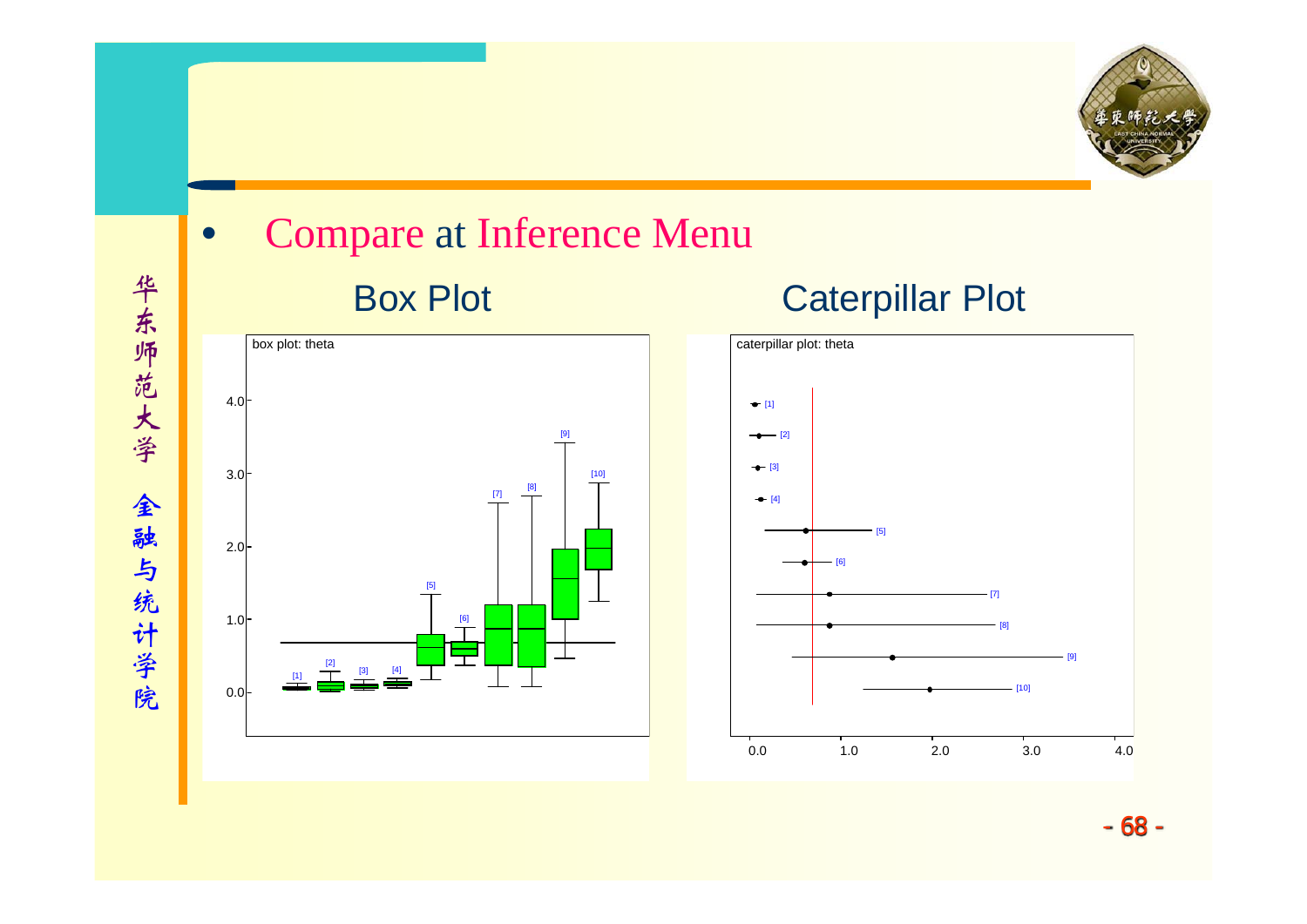

- $\bullet$ • Rank at Inference Menu
	- $\bullet$  **stats:** the distribution of the ranks of each component of the variable.
	- • **histogram:** the empirical distribution of the simulated rank for each component
- DIC at Inference Menu
	- •**Deviance Information Criterion**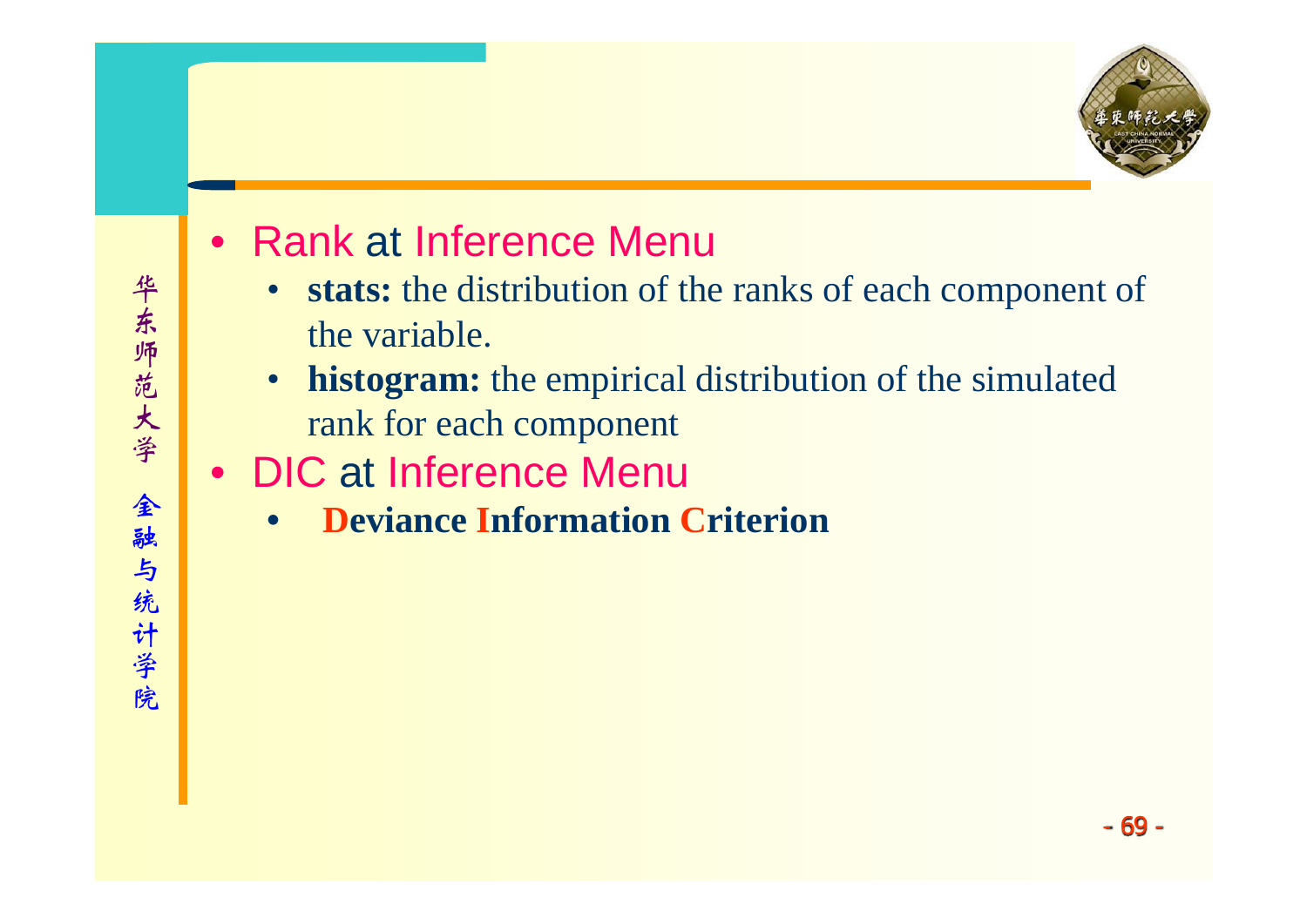# **sampling methods in WinBUGS**



Sampling methods are used in the following hierarchies

--------------------------------------------------------------------------

- • **Continuous target distribution**
	- -**Conjugate** Direct sampling using standard algorithms
	- -- **Log-concave** Derivative-free adaptive rejection sampling
	- **Non-log-concave** (restricted range) Slice sampling
	- -- **Non-log-concave** (unrestricted range) Metropolis

**-------------------------------------------------------------------------**

- • **Discrete target distribution**
	- -Finite upper bound Inversion
	- Shifted Poisson Direct sampling using standard algorithm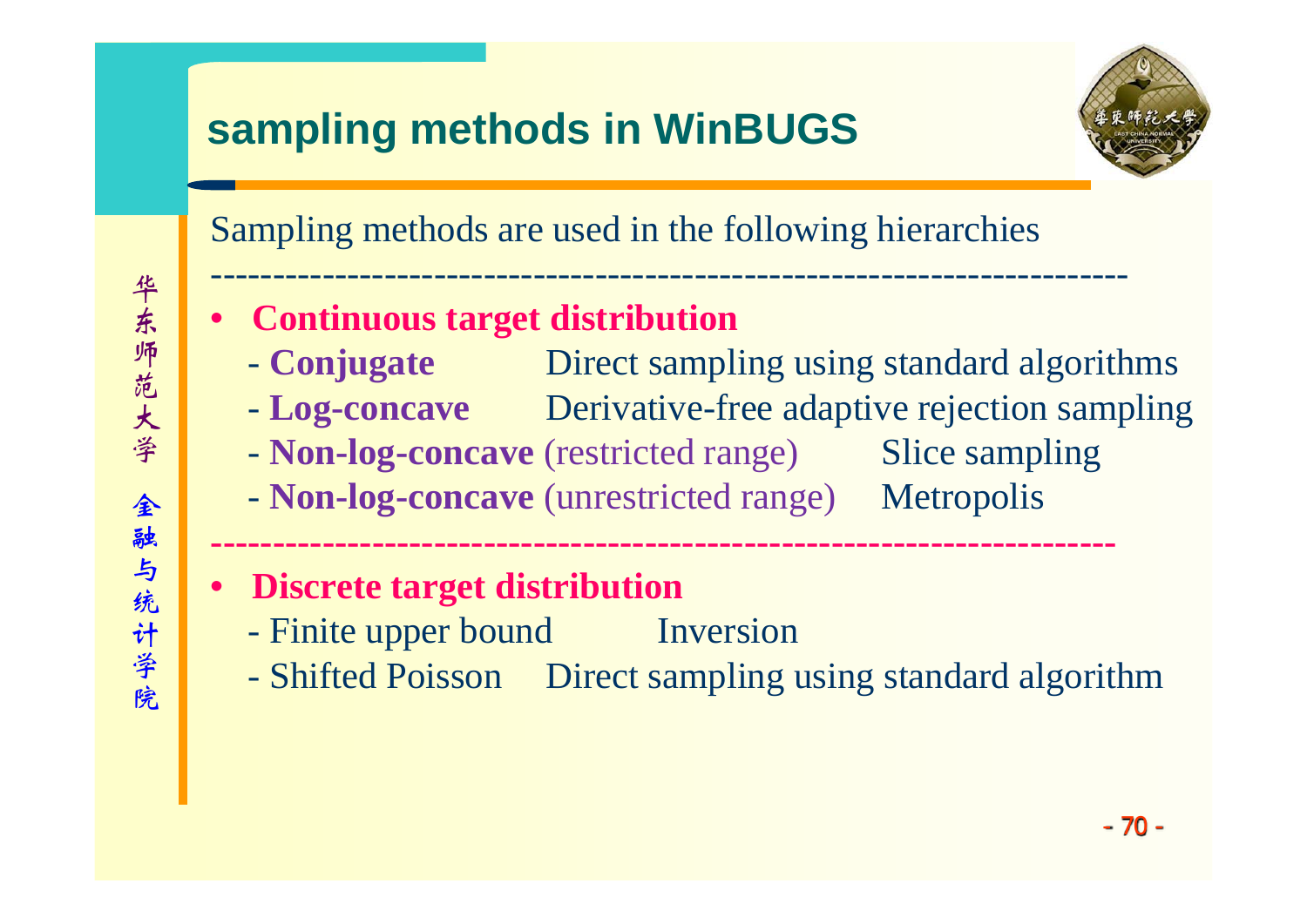# **R2WinBUGS:WinBUGS run in R**



- $\bullet$  It is a R package that provides the tools/functions to call WinBUGS directly.
- It automatically writes the data and scripts in a format readable by WinBUGS for processing in batch mode.
- Then it is possible to read resulting data into R to give
	- –- summary statistics
	- –– graphical summary

……

- convergence diagnostics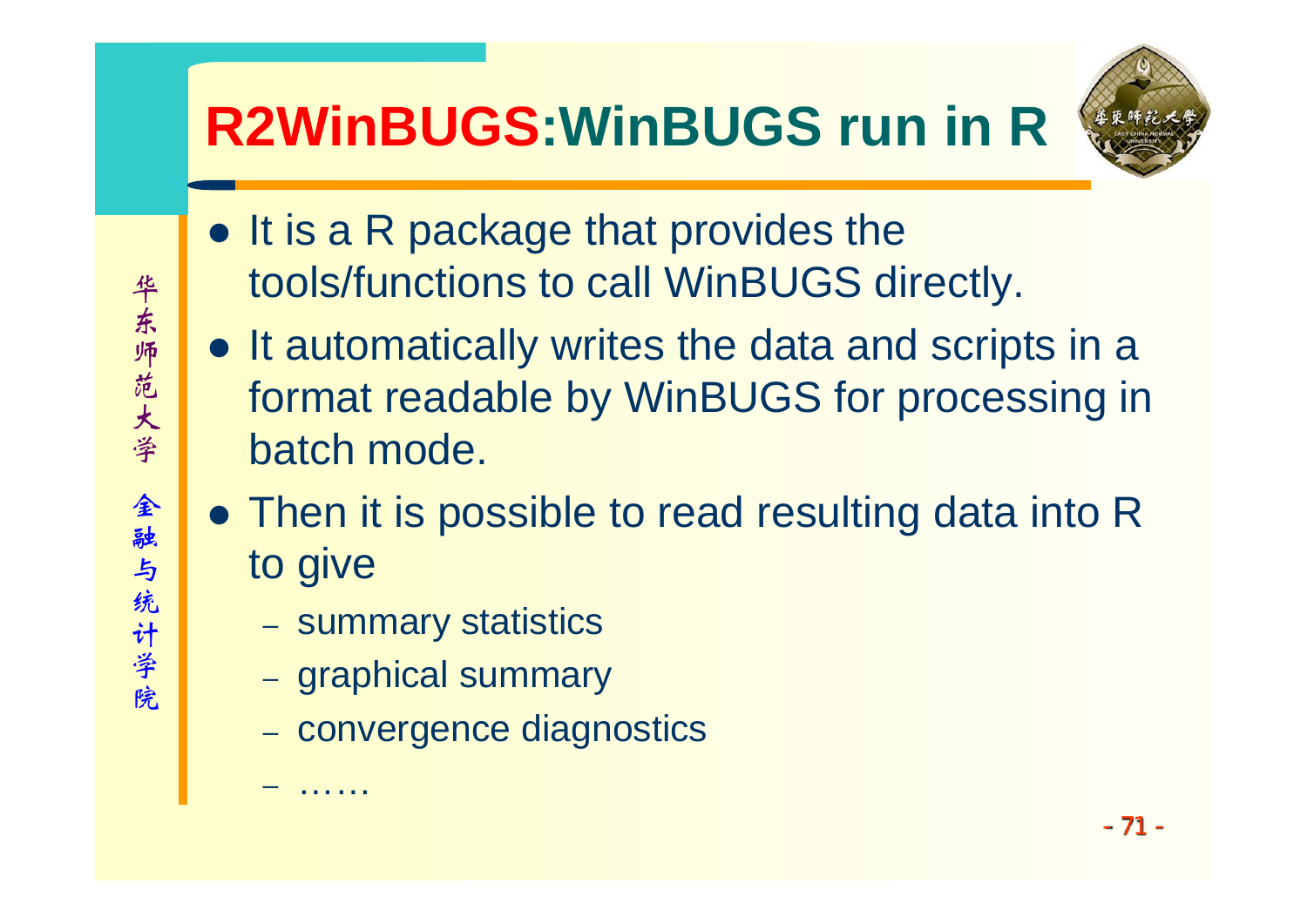## **How to install R2WinBUGS**



华东师范大学 华东师范大学 全融与统计学院 金融与统计学院

# Suppose that the internet connection is available. – Start R

- –- First way: at R command prompt type
	- install.packages("R2WinBUGS")
- –- Second way: install from R menu "packages"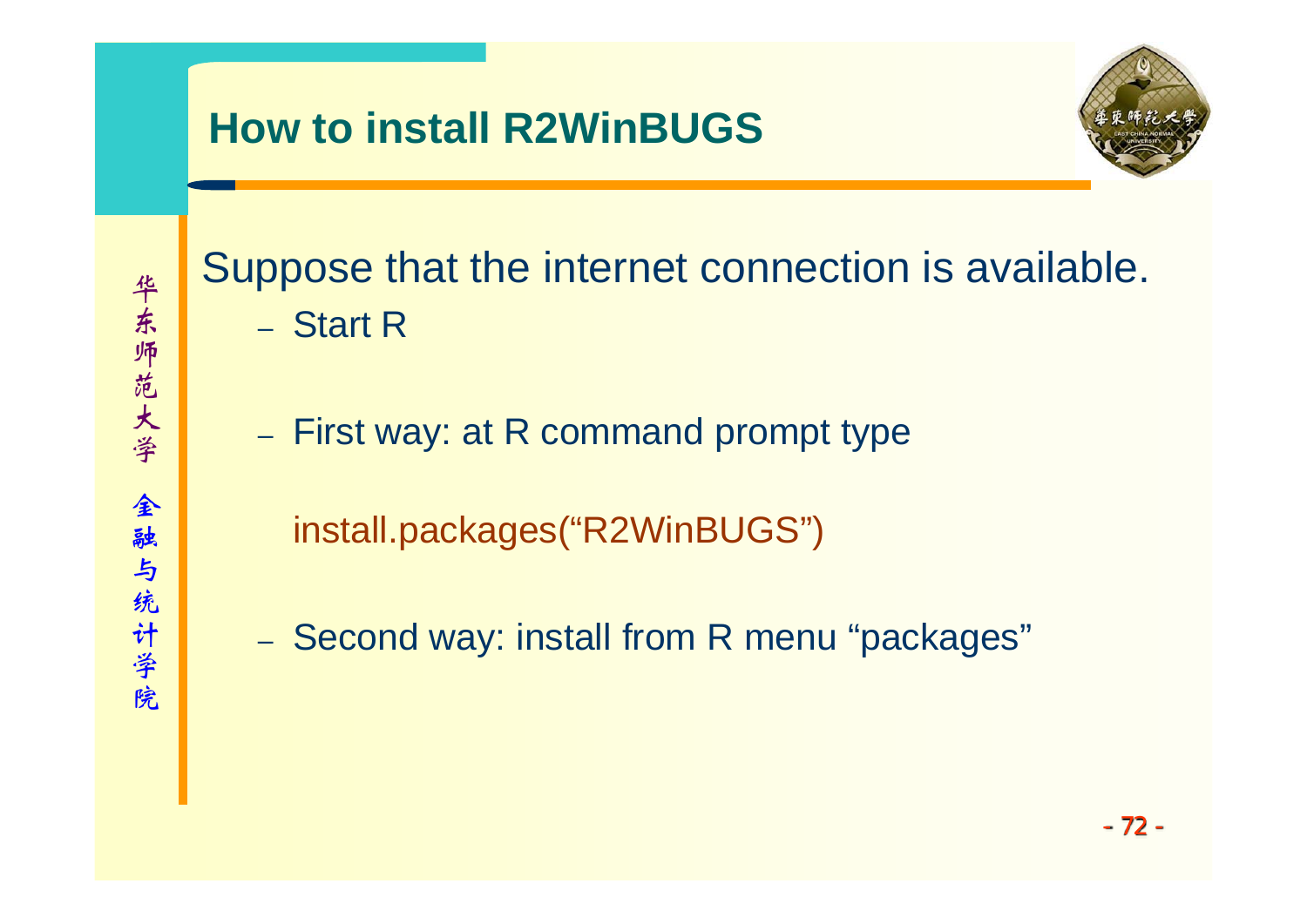

We recommend to use R2WinEdt as a script editor and use school data as an example---to fit the hierarchical normal model.

- –Step 1: Start R
- Step 2: Start WinBUGS
- Step 3: load R2WinBUGS from R by typing library("R2WinBUGS") # or Before using bugs() load RWinEdt from R by typing library("RWinEdt")

Remark 1: We use the school data in Section 5.5 of "Bayesian Data Analysis(Gelman, 2004)" to illustrate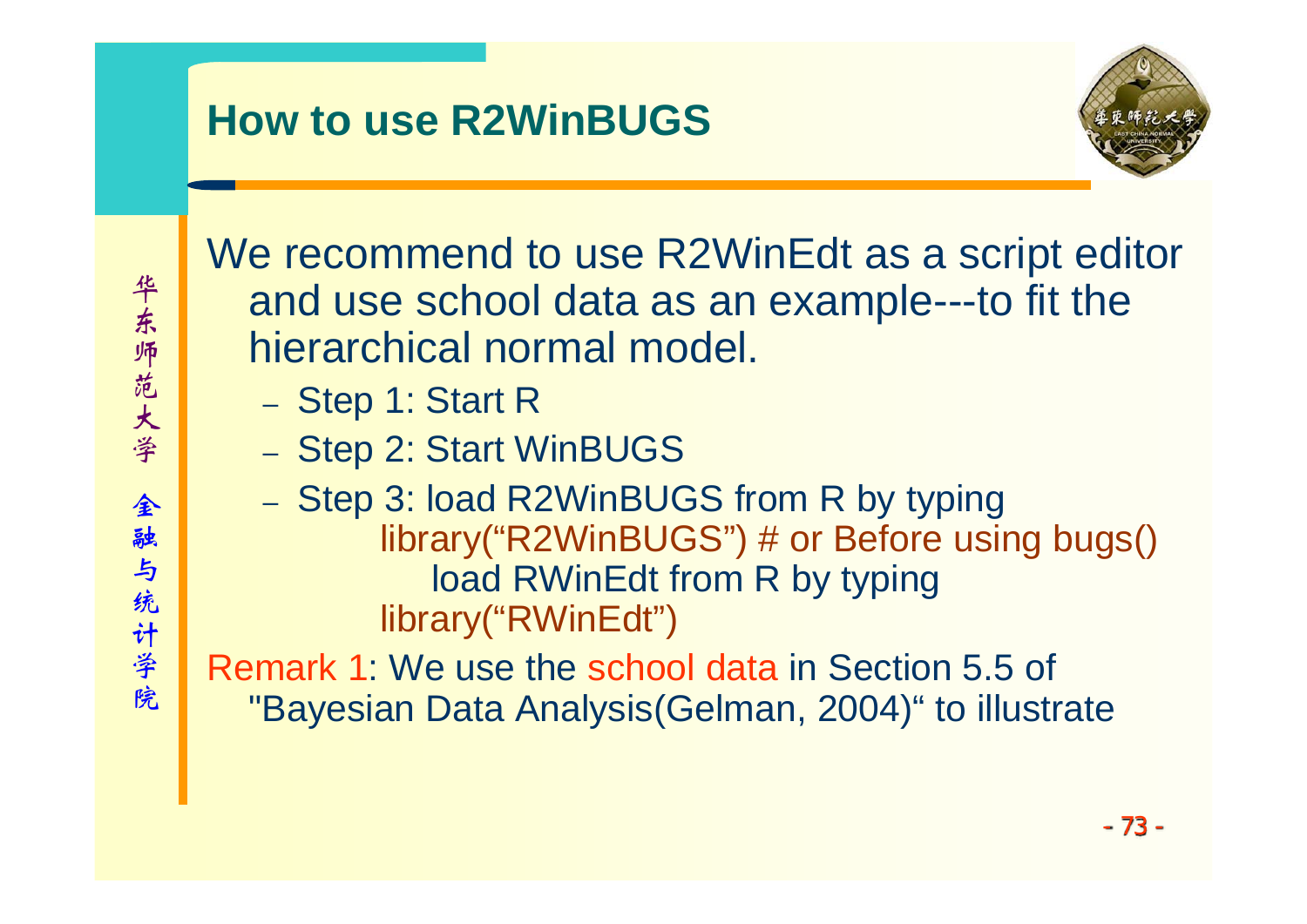

– Step 4: **Model specification** --- establish the **Bugs model file**: schools.bug

```
model {
  for (j in 1:J)\{y[j] ~ dnorm (theta[j], tau.y[j])
     theta[j] \sim dnorm (mu.theta, tau.theta)
     tau.y[i] < -pow(sigma.y[i], -2)}
 mu.theta \sim dnorm (0.0, 1.0E-6)
 tau.theta <- pow(sigma.theta, -2)
 sigma.theta \sim dunif (0, 1000)
```
}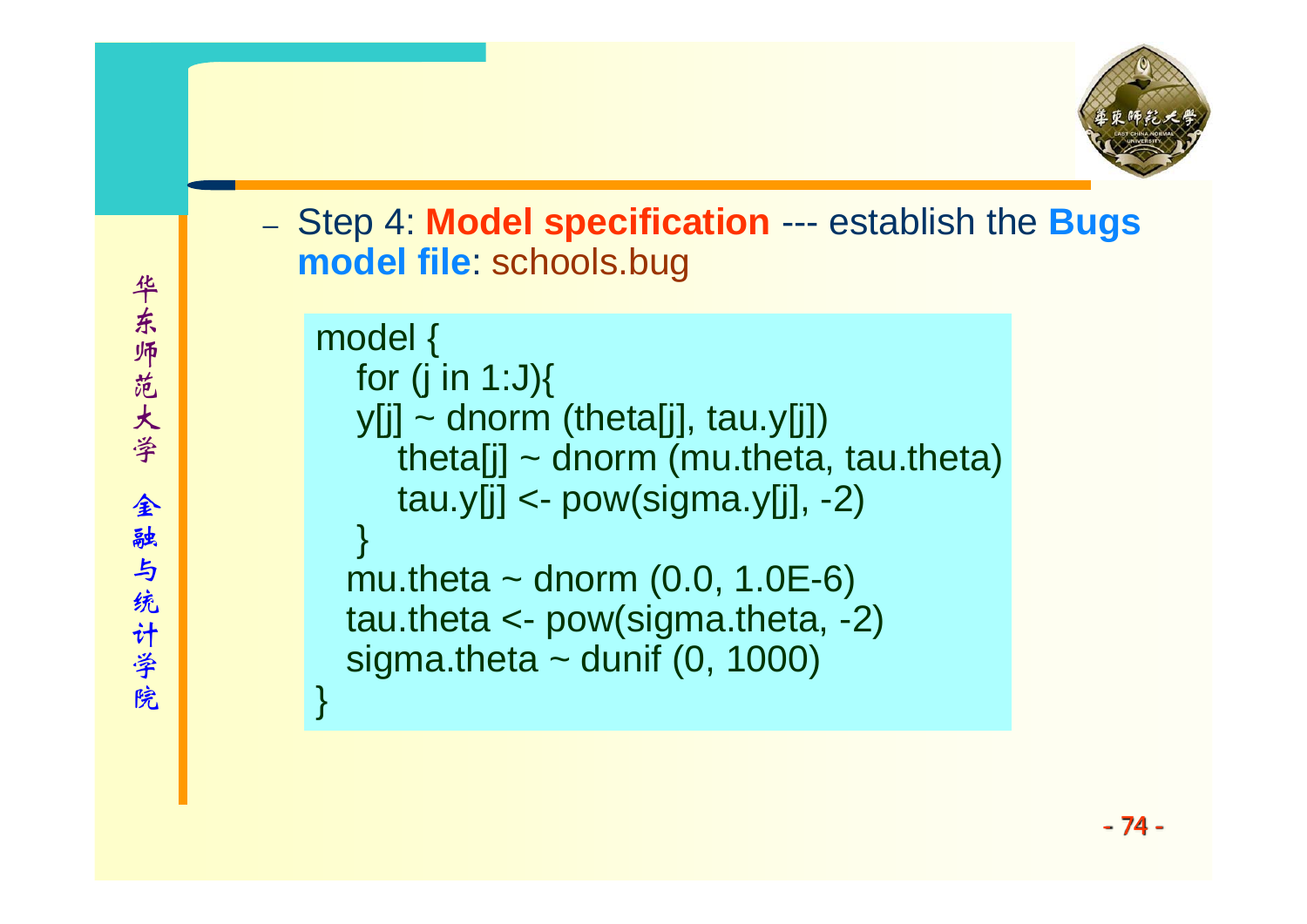Remark 2: In Bugs, the normal distribution is parameterized by its precision (=1/variance)

Remark 3: For convenience, use  $\tau$  for precisions and  $\sigma$  for standard deviations.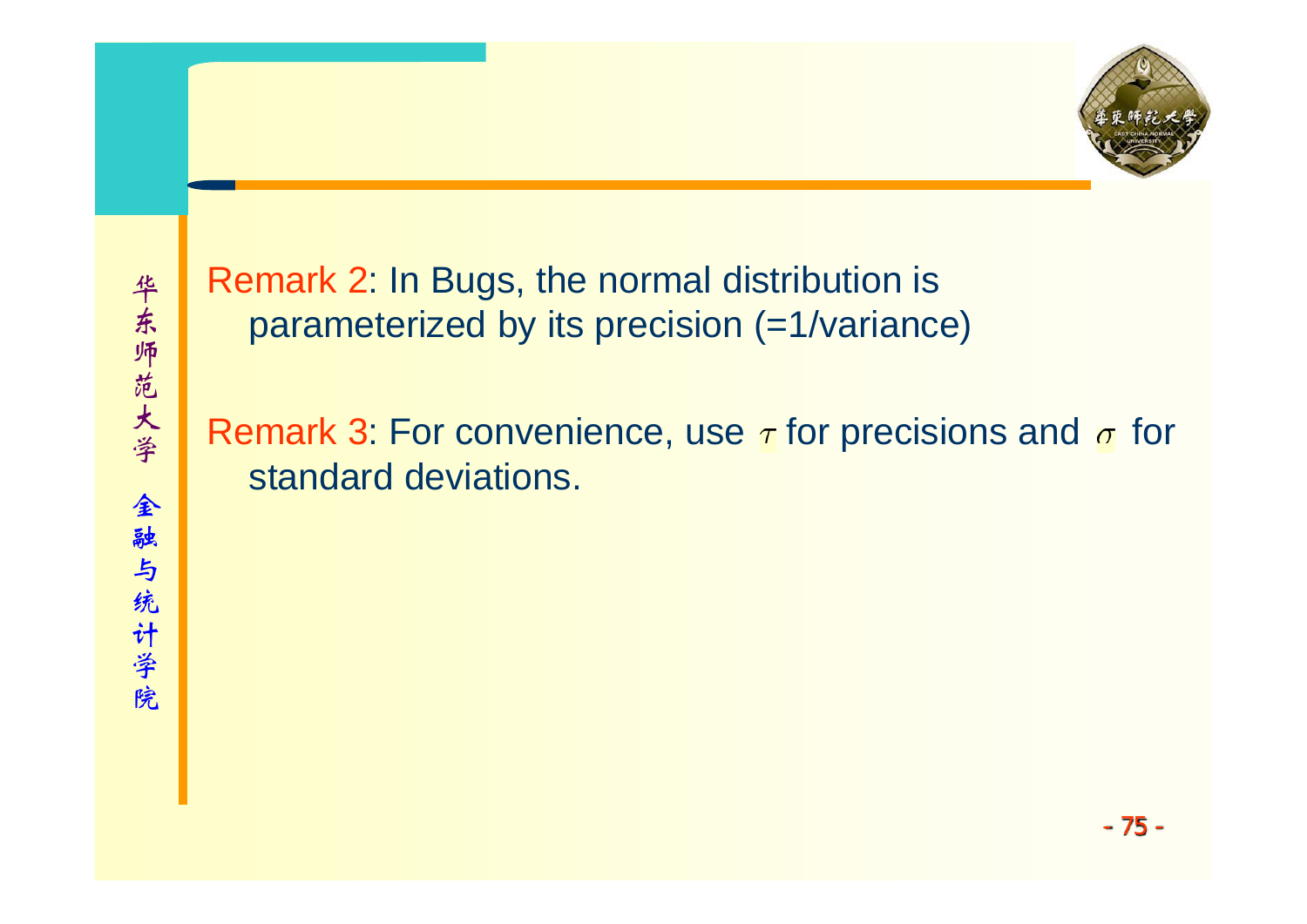

#### –- Step 5: **data specification** (school.dat)

|   | school estimate | sd   |
|---|-----------------|------|
| A | 28.39           | 14.9 |
| Β | 7.94            | 10.2 |
| C | $-2.75$         | 16.3 |
| D | 6.82            | 11.0 |
| Е | $-0.64$         | 9.4  |
| F | 0.63            | 11.4 |
| G | 18.01           | 10.4 |
| H | 12.16           | 17.6 |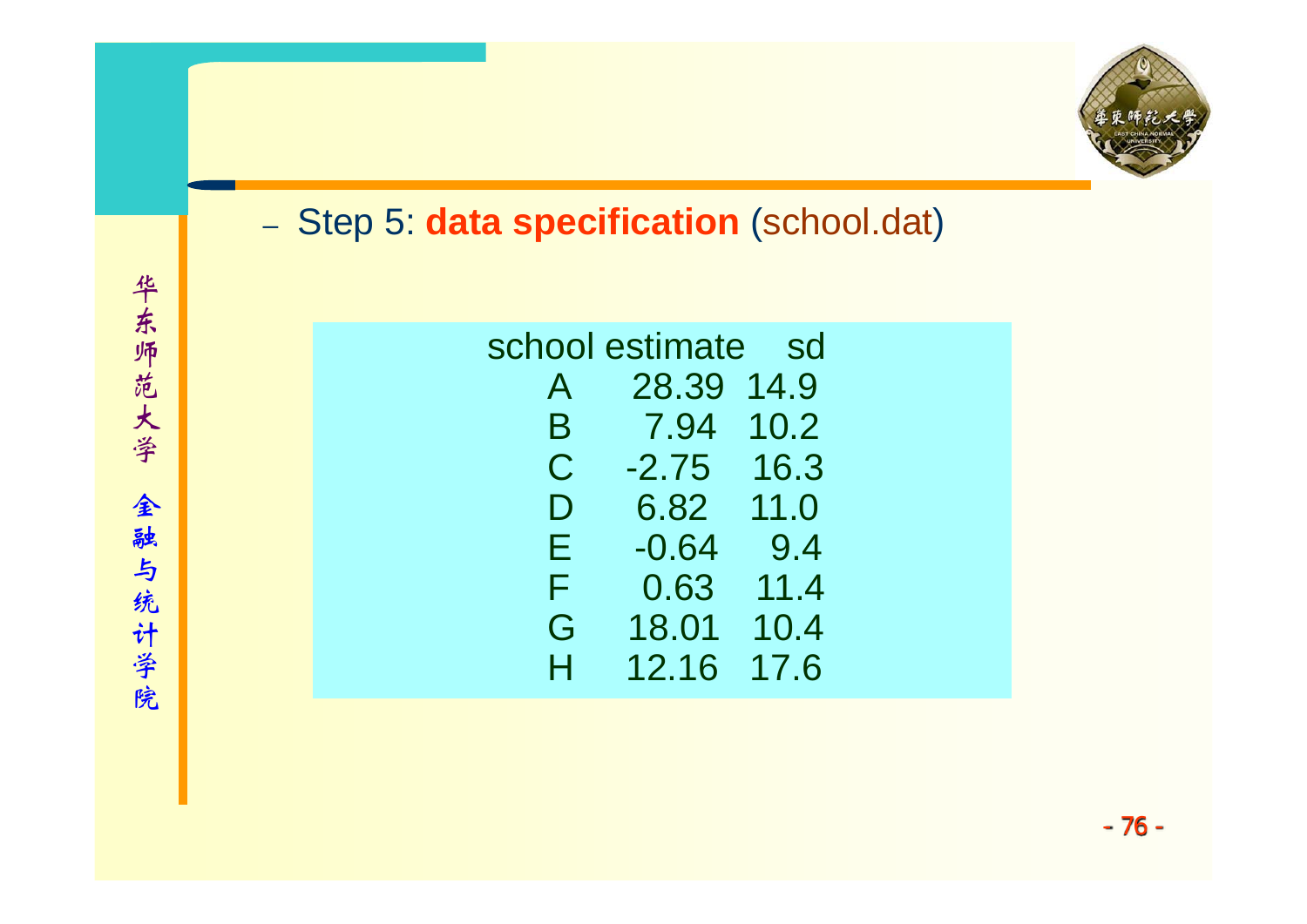

- Step 6: Data read, starting values and parameters specification (R\_school\_full.R)

schools<-read.table("c:/bugs.R/schools.dat",head=T) J <- nrow(schools) y <- schools\$estimate sigma.y <- schools\$sd data <- list("J","y","sigma.y") inits <- function() list(theta=rnorm(J,0,100), mu.theta=rnorm(1,0,100), sigma.theta=runif(1,0,100)) parameters <- c("theta","mu.theta","sigma.theta")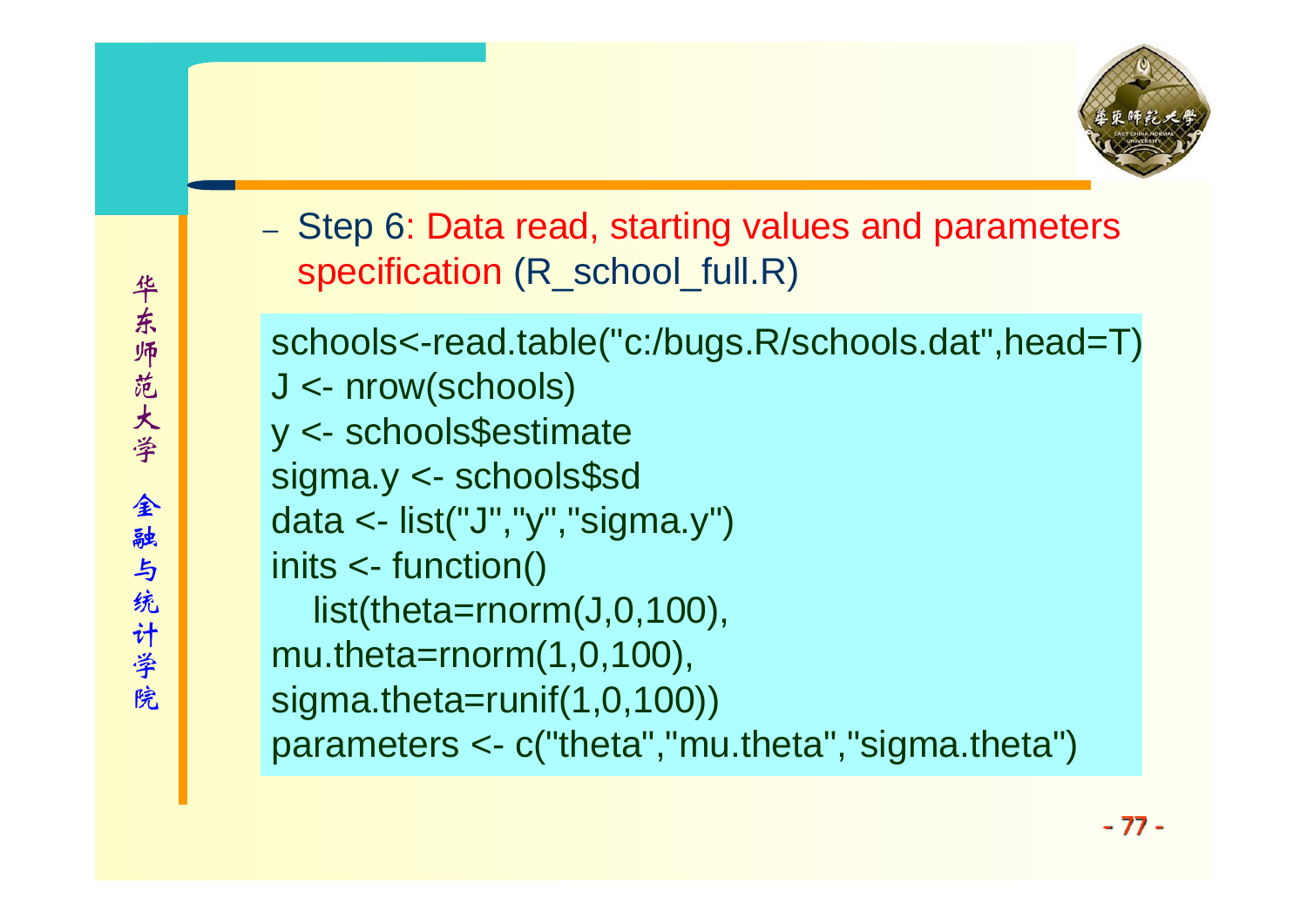

### Remark 5: Bugs does not require all parameters to be initialized, but it is a good idea to do so.

Starting values can be constructed

- randomly (as in the example above)
- with simple initial values
- from crude estimates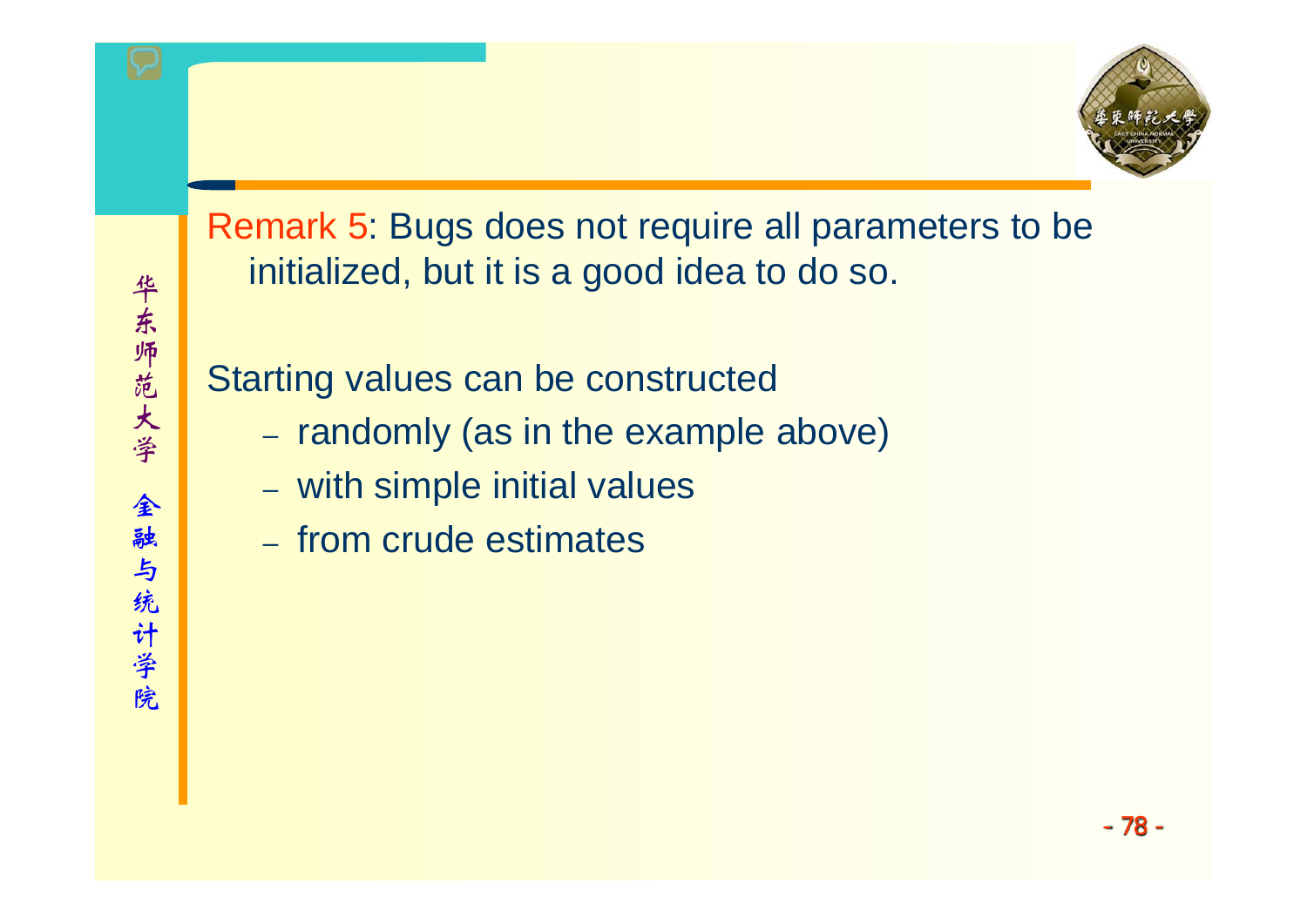- 华东师范大学 华东师范大学 全 金融与统计学院 融与统计学院
- Step 7: Run Bugs (MCMC simulation) with given number of chains for given number of iterations.

schools.sim <- bugs(data, inits, parameters, model.file="c:/bugs.R/schools.bug", n.chains=3, n.iter=1000, bugs.directory <sup>=</sup>"E:/WinBUGS14/")

### Remark 6:

- n.chains= specifies the number of chains
- n.iter= specifies the number of iterations
- Remark 7: While Bugs is running, it opens a new window and freezes R.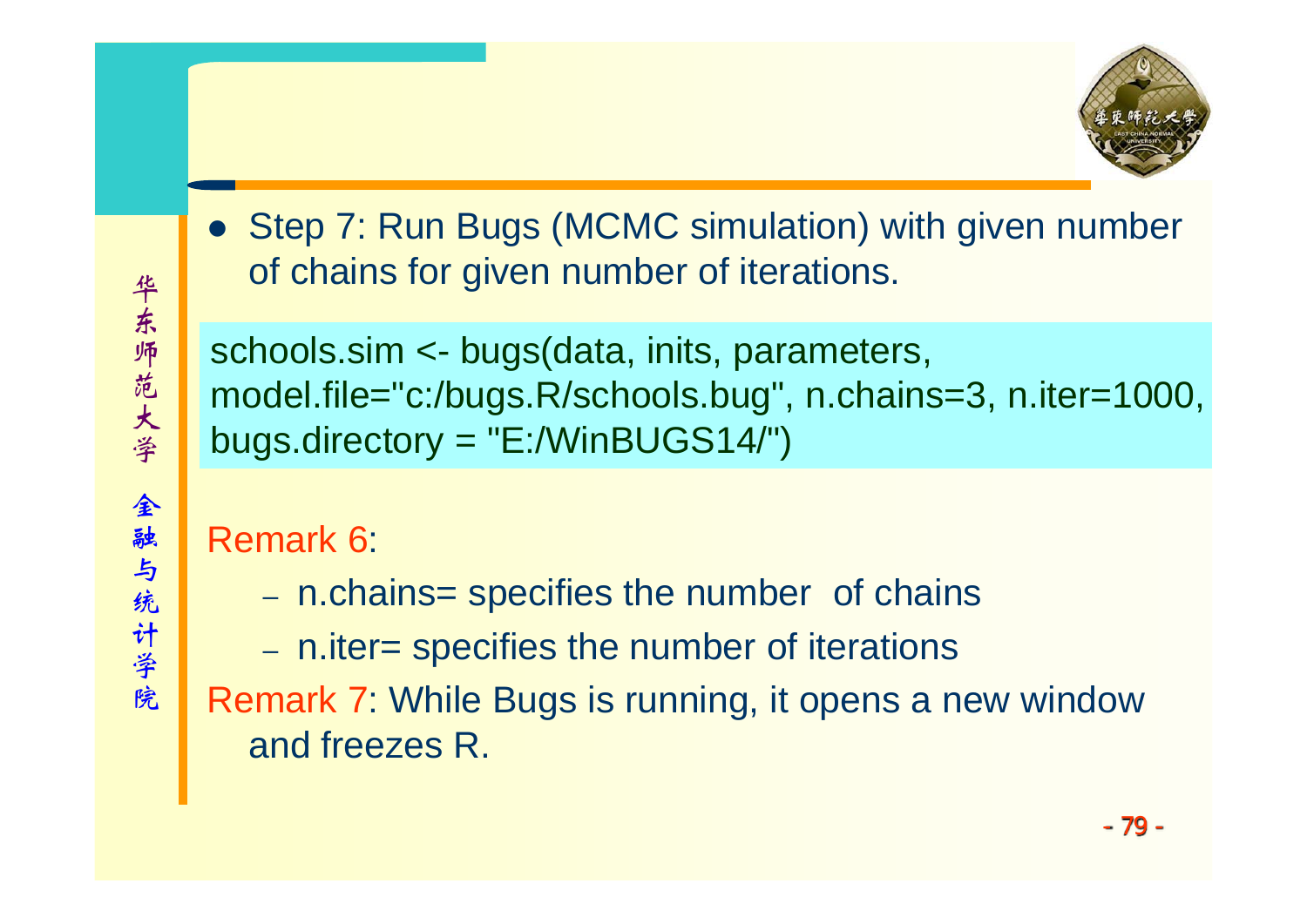

#### –- Step 8: Show the resuts

• 8.1 Numerical output/summaries of the simulations for the parameters

print(schools.sim)

schools.sim\$summary

• 8.2 Graphical summaries of the inferences and convergence. plot(schools.sim)

### Remark 8:

- n.eff : rough measure of effective sample size
- Rhat : potential scale reduction factor
- –pD: effective number of parameters
- DIC: estimate of expected predictive error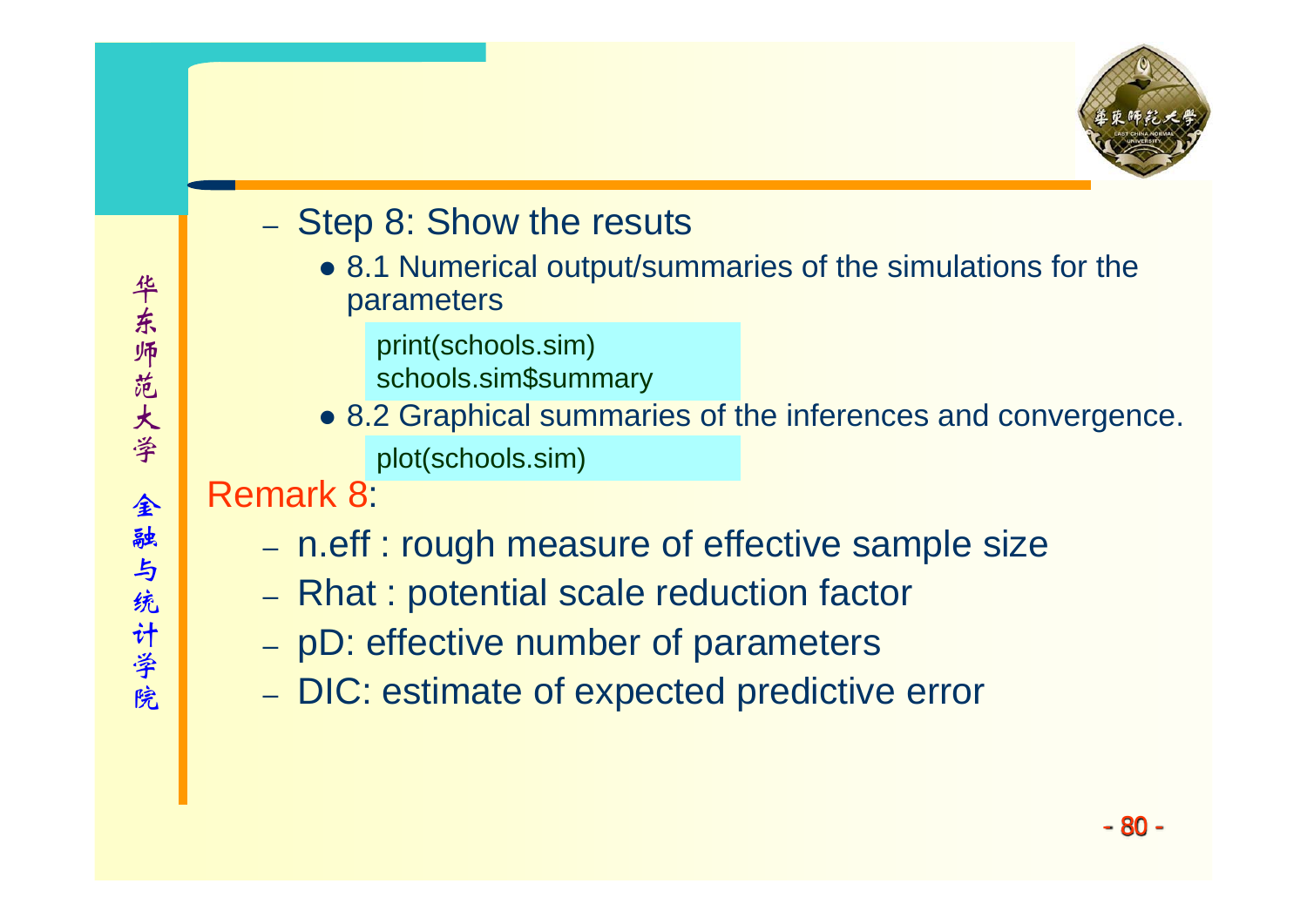```
> print (schools.sim)
Inference for Bugs model at "c:/bugsR/schools.txt", fit using WinBUGS,
3 chains, each with 1000 iterations (first 500 discarded)
n.sims = 1500 iterations savedmean sd 2.5% 25% 50% 75% 97.5% Rhat n.eff
        10.6 7.5 -0.7 5.5 9.4 14.1 28.9
                                             1 170
theta[1]7.7 5.9 -3.6 3.8 7.7 11.3 19.6
theta[2]
                                             1 400
           6.4 6.6 -9.2 2.8 6.6 10.0 18.8theta[3]1 1500
           7.3 5.9 -4.4 3.5 7.4 11.0 19.6 1 450
theta[4]5.6 5.7 -7.5 2.5 5.9 9.2 16.21 1100
theta[5]
theta[6]
           6.1\text{ }6.2\text{ }-7.1\text{ }2.7\text{ }6.1\text{ }9.9\text{ }17.41 - 6509.66.4 -0.15.08.913.324.91 340
theta[7]
theta[8]
           8.4 7.1 -4.4 3.8 8.2 12.2 23.5
                                             1 1000
mu.theta
           7.8 4.5 0.0 4.6 7.8 10.7 16.6
                                             1 280
sigma.theta 5.5 5.2 0.2 1.7 4.2 7.8
                                      18.01 110
deviance 60.2 1.8 57.1 59.2 60.0 61.2 64.4
                                             1 280
```
For each parameter, n.eff is a crude measure of effective sample size, and Rhat is the potential scale reduction factor (at convergence, Rhat=1).

```
DIC info (using the rule, pD = var (deviance) /2)
pD = 1.6 and DIC = 61.9DIC is an estimate of expected predictive error (lower deviance is better).
```

```
- 81 -
```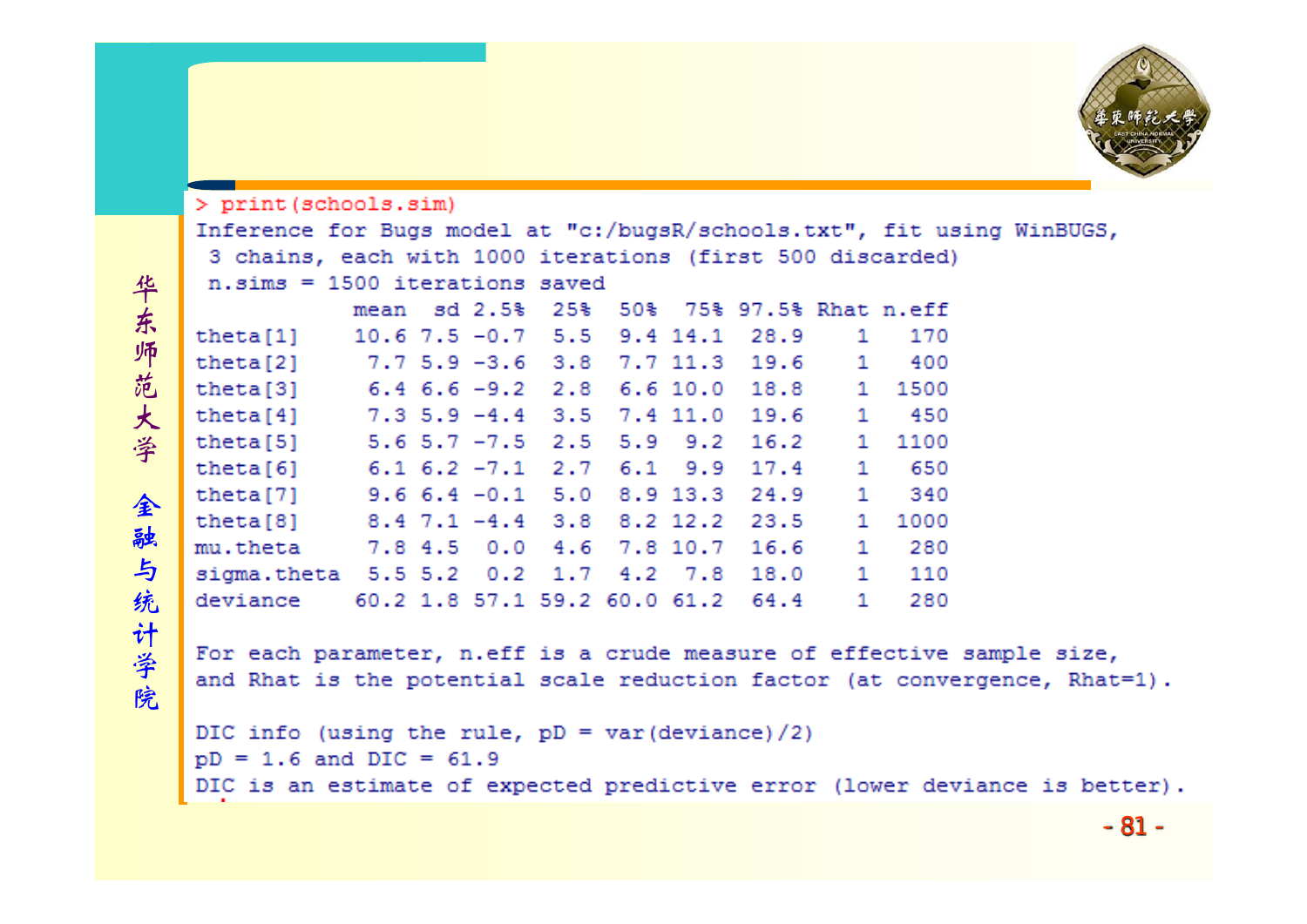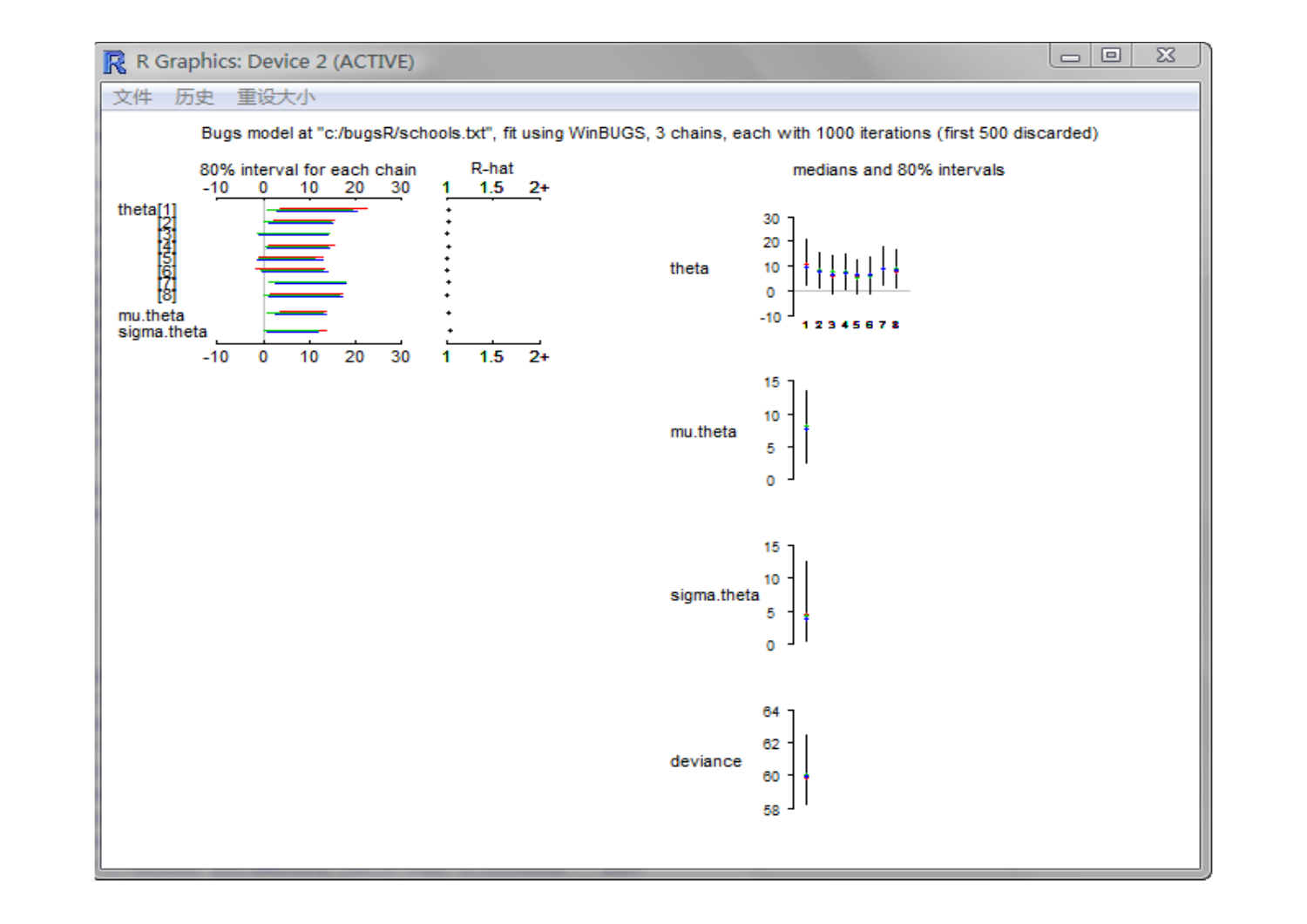# **Summary**



- BUGS is a power tool
	- –– Bayesian Analysis
	- Simulation Tool
- Model specification in WinBUGS
	- – Graphical Models
		- $\bullet$ DoodleBUGS: Direct graphics
		- $\bullet$ Simple representation of model
	- BUGS language
- WinBUGS run in R (R2WinBUGS) also: in S-plus, Stata, SAS,…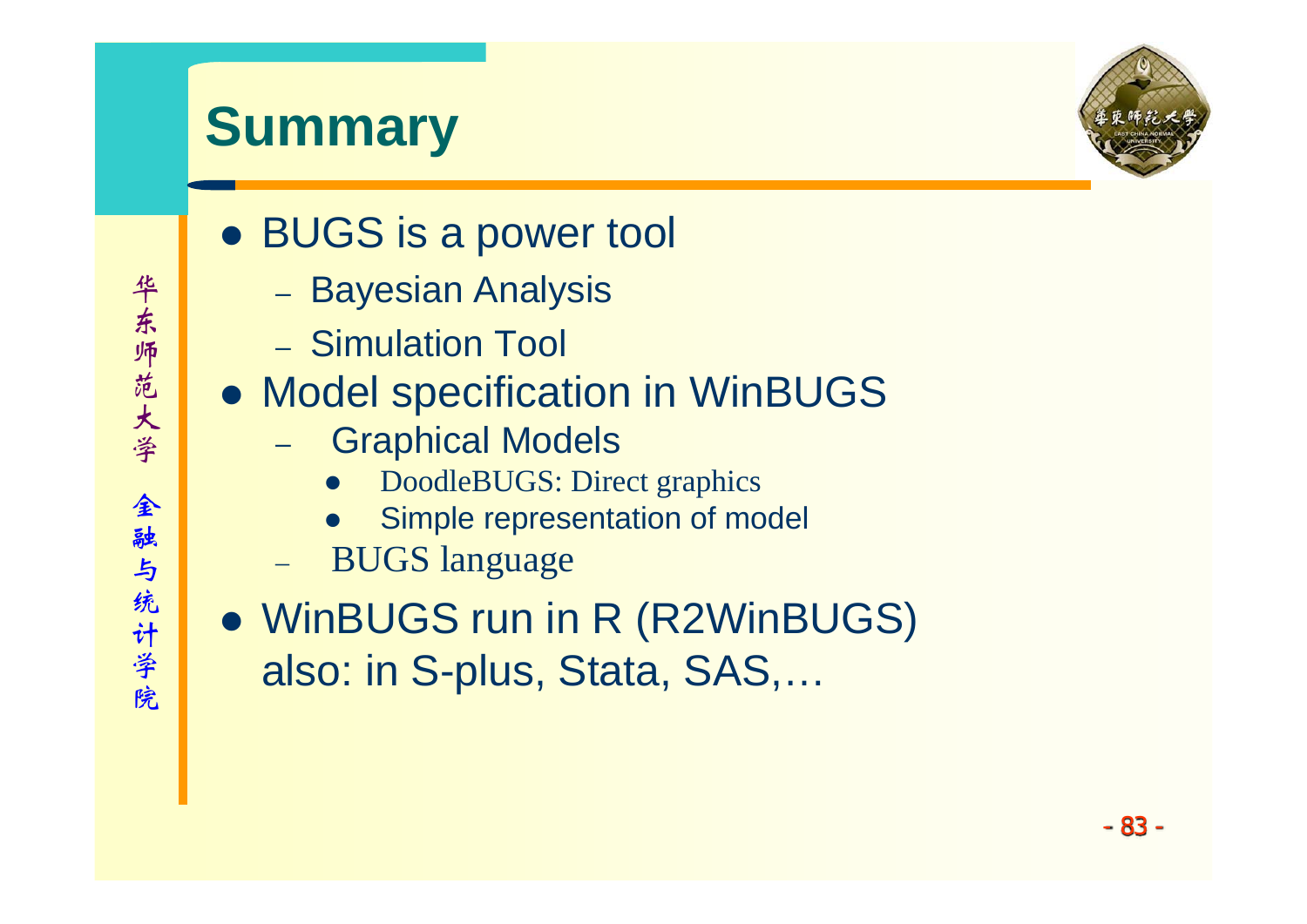



## • WinBUGS is Easy to use!

**But** 

• MCMC sampling can be dangerous in WinBUGS !